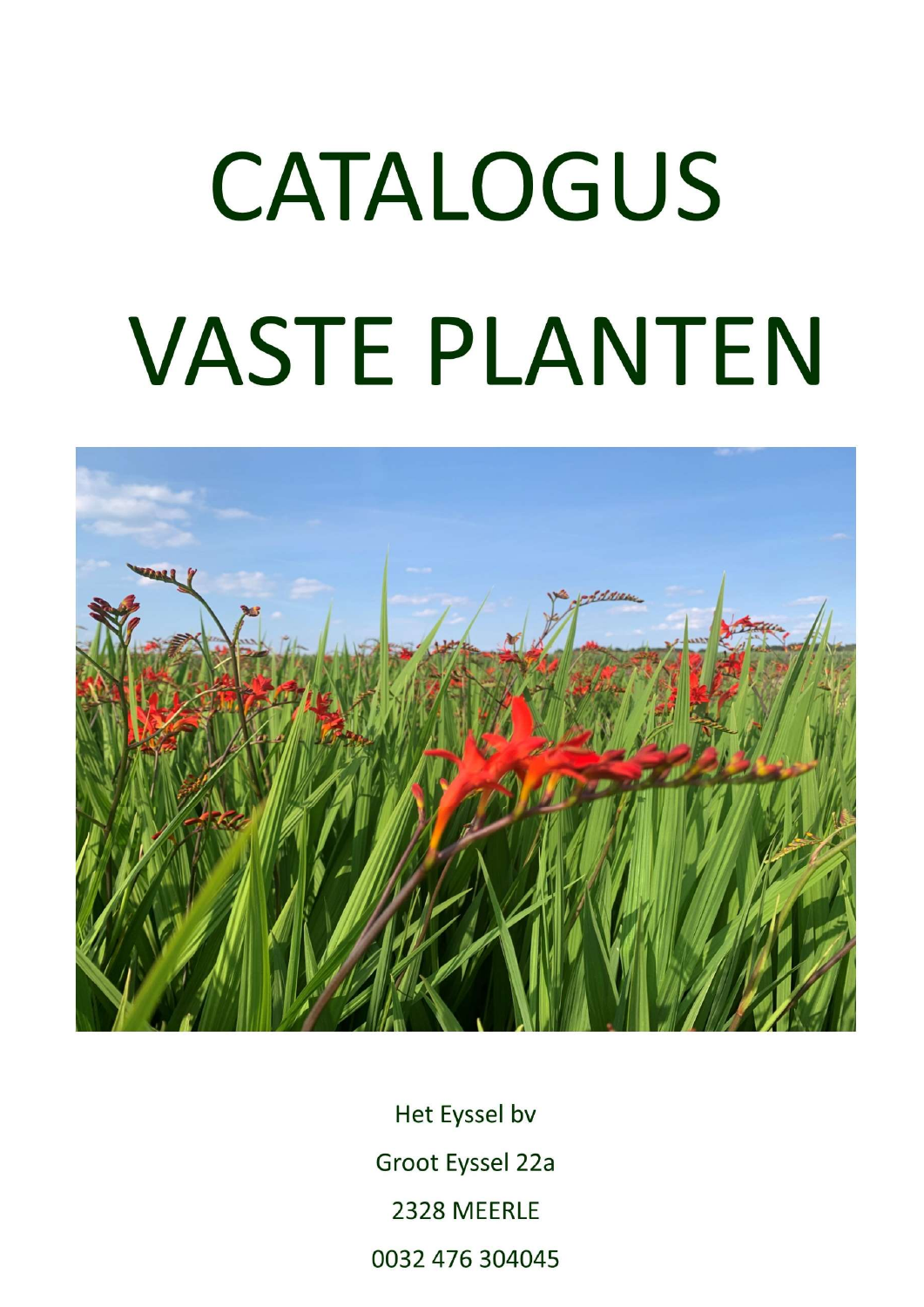| <b>Naam</b>                        | <b>Maat</b>    |
|------------------------------------|----------------|
| Acaena 'Blue Haze'                 | P <sub>9</sub> |
| Acaena buchananii                  | P <sub>9</sub> |
| Acaena inermis                     | P <sub>9</sub> |
| Acaena magellanica                 | P <sub>9</sub> |
| Acaena microphylla                 | P <sub>9</sub> |
| Acaena microphylla 'Kupferteppich' | P <sub>9</sub> |
| Acanthus hungaricus                | P <sub>9</sub> |
| <b>Acanthus mollis</b>             | P <sub>9</sub> |
| Acanthus spinosus                  | P <sub>9</sub> |
| Achillea 'Safran'                  | P <sub>9</sub> |
| <b>Achillea 'Coronation Gold'</b>  | P <sub>9</sub> |
| Achillea 'Credo'                   | P <sub>9</sub> |
| Achillea 'Feuerland'               | P <sub>9</sub> |
| Achillea fil. 'Cloth of Gold'      | P <sub>9</sub> |
| Achillea fil. 'Parker's Variety'   | P <sub>9</sub> |
| Achillea filipendulina 'Credo'     | P <sub>9</sub> |
| Achillea mil. 'Cerise Queen'       | P <sub>9</sub> |
| Achillea mil. 'Lilac Beauty'       | P <sub>9</sub> |
| Achillea mil. 'Paprika'            | P <sub>9</sub> |
| Achillea mil. 'Red Beauty'         | P <sub>9</sub> |
| Achillea mil. 'Schneetaler'        | P <sub>9</sub> |
| Achillea mil. 'Wesersandstein'     | P <sub>9</sub> |
| Achillea millefolium 'Red Velvet'  | P <sub>9</sub> |
| Achillea 'Moonshine'               | P <sub>9</sub> |
| Achillea ptarmica 'Nana Compacta'  | P <sub>9</sub> |
| Achillea ptarmica 'The Pearl'      | P <sub>9</sub> |
| Achillea 'Taygetea'                | P <sub>9</sub> |
| Achillea 'Terracotta'              | P <sub>9</sub> |
| Achillea tomentosa                 | P <sub>9</sub> |
| Achillea 'Walther Funcke'          | P <sub>9</sub> |
| Aconitum camm. 'Bicolor'           | P <sub>9</sub> |
| Aconitum carm. 'Arendsii'          | P <sub>9</sub> |
| Aconitum henryi 'Spark's Variety'  | P <sub>9</sub> |
| Aconitum napellus                  | P <sub>9</sub> |
| Aconitum napellus                  | P <sub>9</sub> |
| Aconitum septentrionale 'Ivorine'  | P <sub>9</sub> |

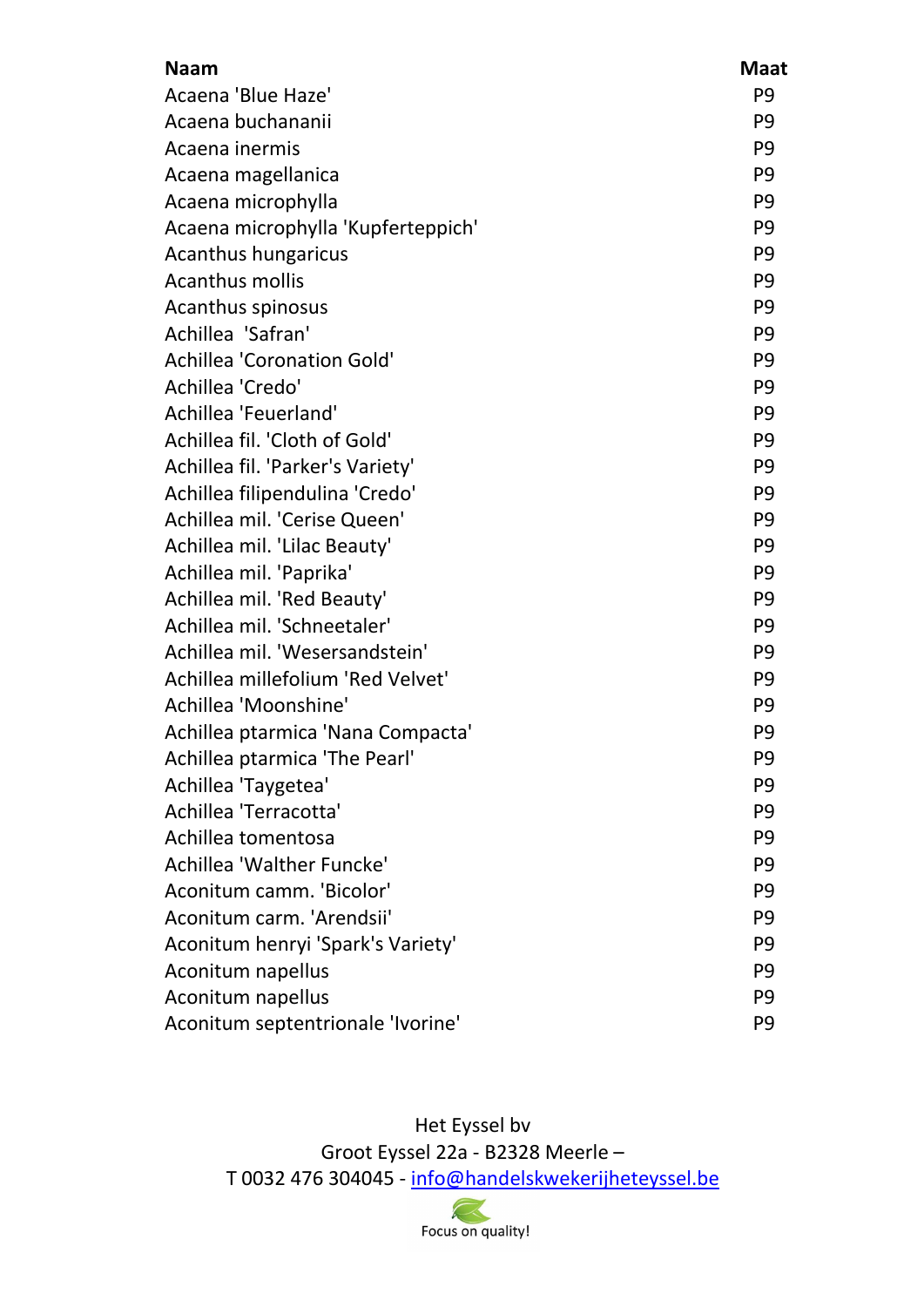| <b>Naam</b>                           | <b>Maat</b>    |
|---------------------------------------|----------------|
| Acorus calamus                        | P <sub>9</sub> |
| Actaea racemosa                       | P <sub>9</sub> |
| Actaea simp. 'Brunette'               | P <sub>9</sub> |
| Actaea simp. 'White Pearl'            | P <sub>9</sub> |
| Actaea simplex 'Atropurpurea'         | P <sub>9</sub> |
| Agapanthus africanus                  | P <sub>9</sub> |
| Agapanthus africanus 'Albus'          | P <sub>9</sub> |
| Agapanthus 'Misty Dawn'               | P <sub>9</sub> |
| Agapanthus 'Navy Blue'                | P <sub>9</sub> |
| Agastache 'After Eight'               | P <sub>9</sub> |
| Agastache 'Apricot Sprite'            | P <sub>9</sub> |
| Agastache barberi 'Tutti Frutti'      | P <sub>9</sub> |
| Agastache 'Black Adder'               | P <sub>9</sub> |
| Agastache 'Blue Fortune'              | P <sub>9</sub> |
| Agastache foeniculum                  | P <sub>9</sub> |
| Agastache mex. 'Red Fortune'          | P <sub>9</sub> |
| Agastache rugosa                      | P <sub>9</sub> |
| Agastache rugosa 'Alabaster'          | P <sub>9</sub> |
| Ajuga reptans                         | P <sub>9</sub> |
| Ajuga reptans 'Alba'                  | P <sub>9</sub> |
| Ajuga reptans 'Atropurpurea'          | P <sub>9</sub> |
| Ajuga reptans 'Black Scallop'         | P <sub>9</sub> |
| Ajuga reptans 'Braunherz'             | P <sub>9</sub> |
| Ajuga reptans 'Burgundy Glow'         | P <sub>9</sub> |
| Ajuga reptans 'Catlin's Giant'        | P <sub>9</sub> |
| Ajuga reptans 'Chocolat Chip'         | P9             |
| Ajuga reptans 'Purple Torch'          | P <sub>9</sub> |
| Ajuga reptans 'Rosea'                 | P <sub>9</sub> |
| Alcea rosea 'Charters Gelb'           | P <sub>9</sub> |
| Alcea rosea 'Chater's Double Rose'    | P <sub>9</sub> |
| Alcea rosea 'Chater's Double Scarlet' | P <sub>9</sub> |
| Alcea rosea 'Chater's Double White'   | P <sub>9</sub> |
| Alcea rosea 'Nigra'                   | P <sub>9</sub> |
| Alchemilla alpina                     | P <sub>9</sub> |
| Alchemilla epipsila                   | P <sub>9</sub> |
| Alchemilla erythropoda                | P <sub>9</sub> |

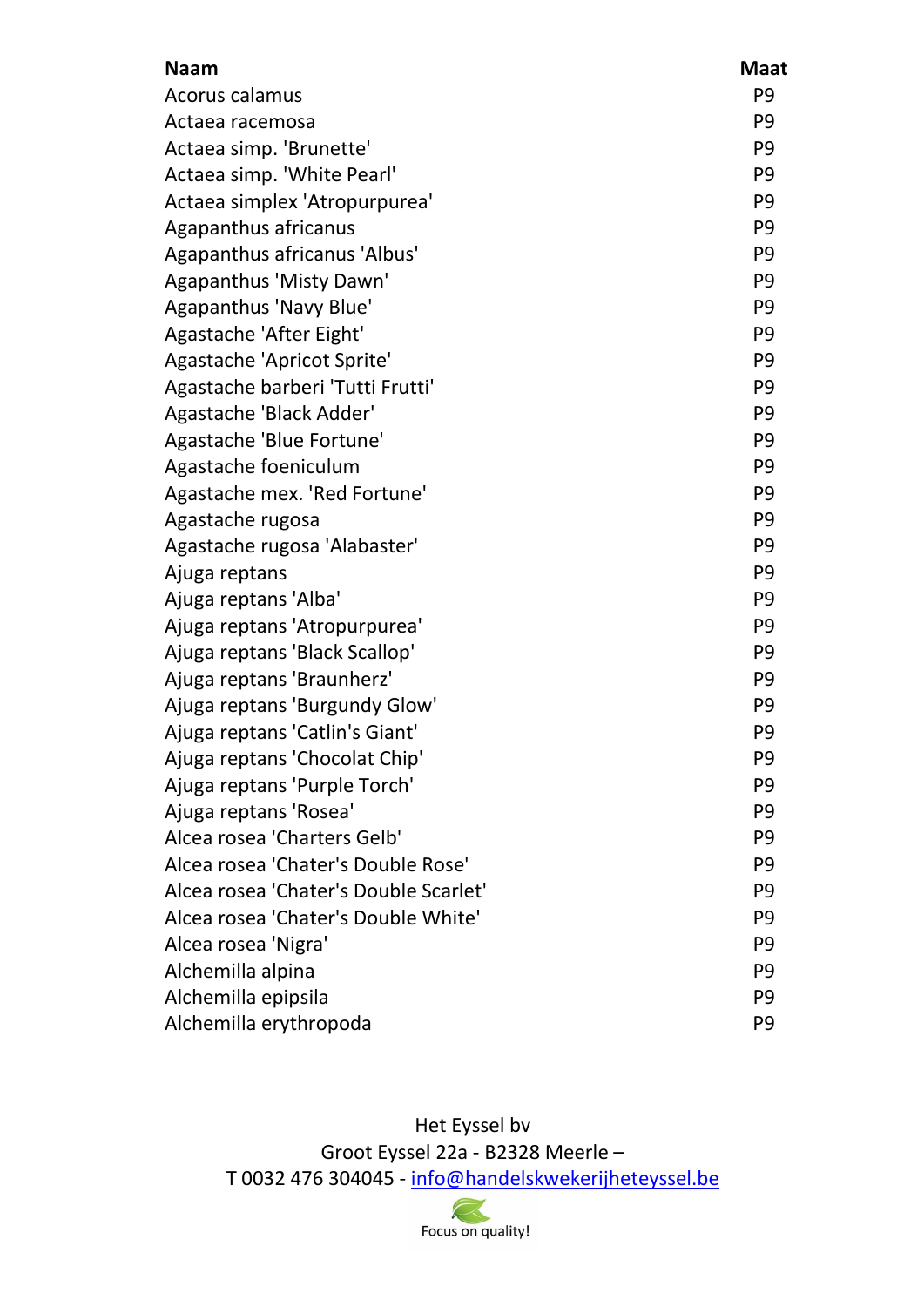| <b>Naam</b>                         | <b>Maat</b>    |
|-------------------------------------|----------------|
| Alchemilla mollis                   | P <sub>9</sub> |
| Alchemilla mollis                   | P <sub>9</sub> |
| Alchemilla mollis 'Robustica'       | P <sub>9</sub> |
| Alchemilla vulgaris                 | P <sub>9</sub> |
| Allium afl. 'Purple Sensation'      | P <sub>9</sub> |
| Allium aflatunense                  | P <sub>9</sub> |
| Allium christophii                  | P <sub>9</sub> |
| Allium giganteum                    | P <sub>9</sub> |
| Allium 'Globemaster'                | P <sub>9</sub> |
| Allium karataviense                 | P <sub>9</sub> |
| <b>Allium 'Mont Blanc'</b>          | P <sub>9</sub> |
| Allium schoenoprasum                | P <sub>9</sub> |
| Allium senescens                    | P <sub>9</sub> |
| Allium tuberosum                    | P <sub>9</sub> |
| Alopecurus pra. 'Aureovariegatus'   | P <sub>9</sub> |
| Aloysia triphylla                   | P <sub>9</sub> |
| Althaea officinalis                 | P <sub>9</sub> |
| Alyssum montanum                    | P <sub>9</sub> |
| Ammophila arenaria                  | P <sub>9</sub> |
| Amsonia ciliata                     | P <sub>9</sub> |
| Amsonia hubrichtii                  | P <sub>9</sub> |
| Amsonia tabernaemontana             | P <sub>9</sub> |
| Amsonia tabernaemontana salicifolia | P <sub>9</sub> |
| Anacyclus pyrethrum depressus       | P <sub>9</sub> |
| Anaphalis margaritacea              | P <sub>9</sub> |
| Anaphalis tripl. 'Sommerschnee'     | P <sub>9</sub> |
| Anaphalis triplinervis              | P <sub>9</sub> |
| Anchusa azurea                      | P <sub>9</sub> |
| Anchusa azurea 'Dropmore'           | P <sub>9</sub> |
| Anchusa azurea 'Loddon Royalist'    | P <sub>9</sub> |
| Anemone blanda                      | P <sub>9</sub> |
| Anemone blanda 'Blue Shades'        | P <sub>9</sub> |
| Anemone 'Crispa' (Lady Gilmore)     | P <sub>9</sub> |
| Anemone hup. 'Praecox'              | P <sub>9</sub> |
| Anemone hup. 'Prinz Heinrich'       | P <sub>9</sub> |
| Anemone hup. 'September Charm'      | P <sub>9</sub> |

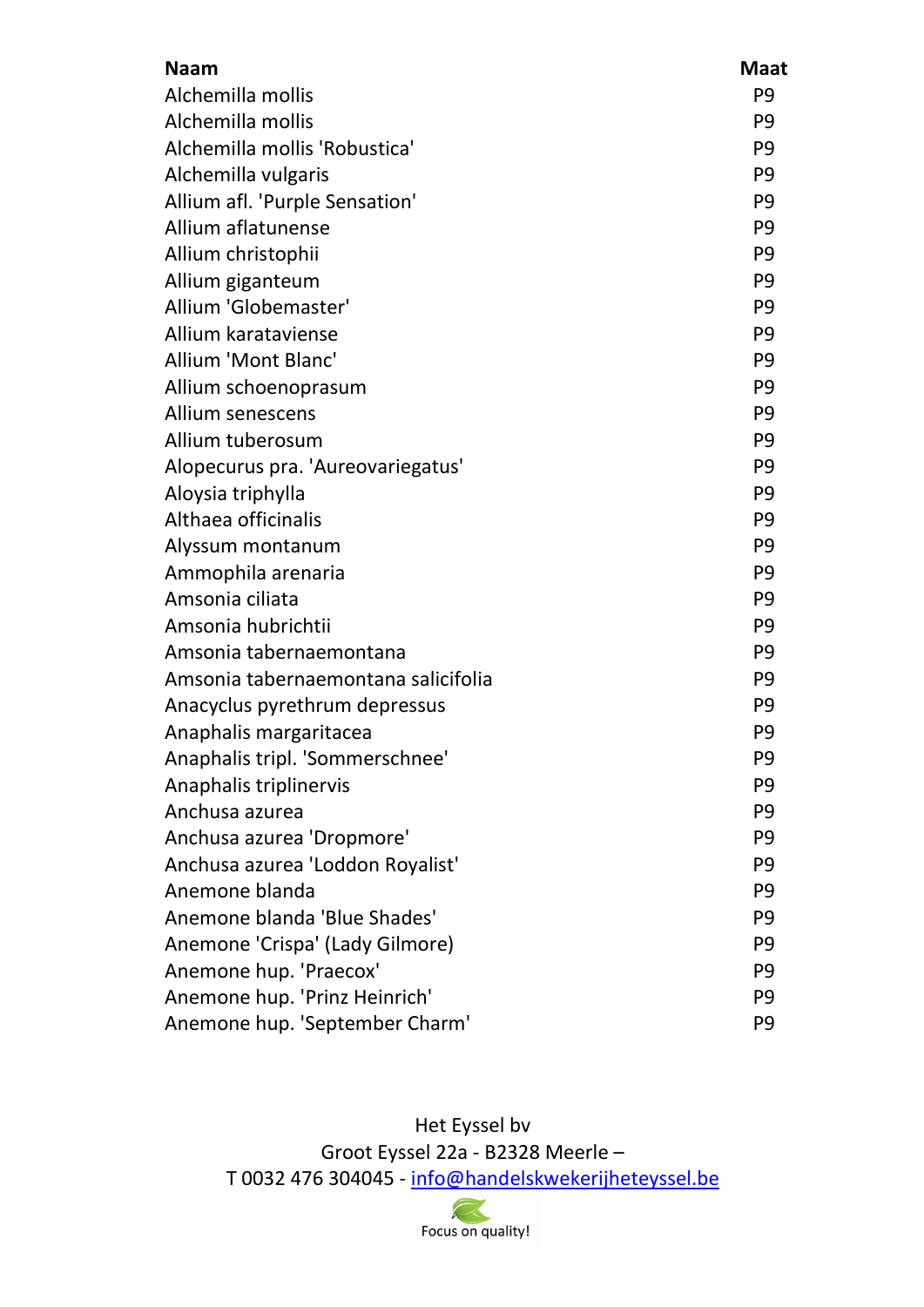| <b>Naam</b>                         | <b>Maat</b>    |
|-------------------------------------|----------------|
| Anemone hup. 'Splendens'            | P <sub>9</sub> |
| Anemone hupehensis                  | P <sub>9</sub> |
| Anemone hyb. 'Andrea Atkinson'      | P <sub>9</sub> |
| Anemone hyb. 'Elegans'              | P <sub>9</sub> |
| Anemone hyb. 'Hadspen Abundance'    | P <sub>9</sub> |
| Anemone hyb. 'Honorine Jobert'      | P <sub>9</sub> |
| Anemone hyb. 'Königin Charlotte'    | P <sub>9</sub> |
| Anemone hyb. 'Pamina'               | P <sub>9</sub> |
| Anemone hyb. 'Richard Ahrens'       | P <sub>9</sub> |
| Anemone hyb. 'Serenade'             | P <sub>9</sub> |
| Anemone hyb. 'Whirlwind'            | P <sub>9</sub> |
| Anemone hybr. 'Andrea Atkinson'     | P <sub>9</sub> |
| Anemone hybr. 'Monte Rose'          | P <sub>9</sub> |
| Anemone hybrida 'Serenade'          | P <sub>9</sub> |
| Anemone nem. 'Robinsoniana'         | P <sub>9</sub> |
| Anemone nemorosa                    | P <sub>9</sub> |
| Anemone sylvestris                  | P <sub>9</sub> |
| Anemone sylvestris                  | P <sub>9</sub> |
| Anemone tom. 'Robustissima'         | P <sub>9</sub> |
| Angelica archangelica               | P <sub>9</sub> |
| Angelica gigas                      | P <sub>9</sub> |
| Antennaria dioica borealis          | P <sub>9</sub> |
| Antennaria dioica 'Rubra'           | P <sub>9</sub> |
| Anthemis carpatica 'Karpatenschnee' | P <sub>9</sub> |
| Anthemis hyb. 'E.C. Buxton'         | P <sub>9</sub> |
| Anthemis hyb. 'Sauce Hollandaise'   | P <sub>9</sub> |
| Anthemis tinctoria                  | P <sub>9</sub> |
| Anthriscus sylvestris 'Ravenswing'  | P <sub>9</sub> |
| Aquilegia alpina                    | P <sub>9</sub> |
| Aquilegia chrysantha 'Yellow Queen' | P <sub>9</sub> |
| Aquilegia coerulea 'Silver Queen'   | P <sub>9</sub> |
| Aquilegia 'Crimson Star'            | P <sub>9</sub> |
| Aquilegia f. 'Ministar'             | P <sub>9</sub> |
| Aquilegia 'Nora Barlow'             | P <sub>9</sub> |
| Aquilegia 'Silver Queen'            | P <sub>9</sub> |
| Aquilegia v. 'Black Barlow'         | P <sub>9</sub> |

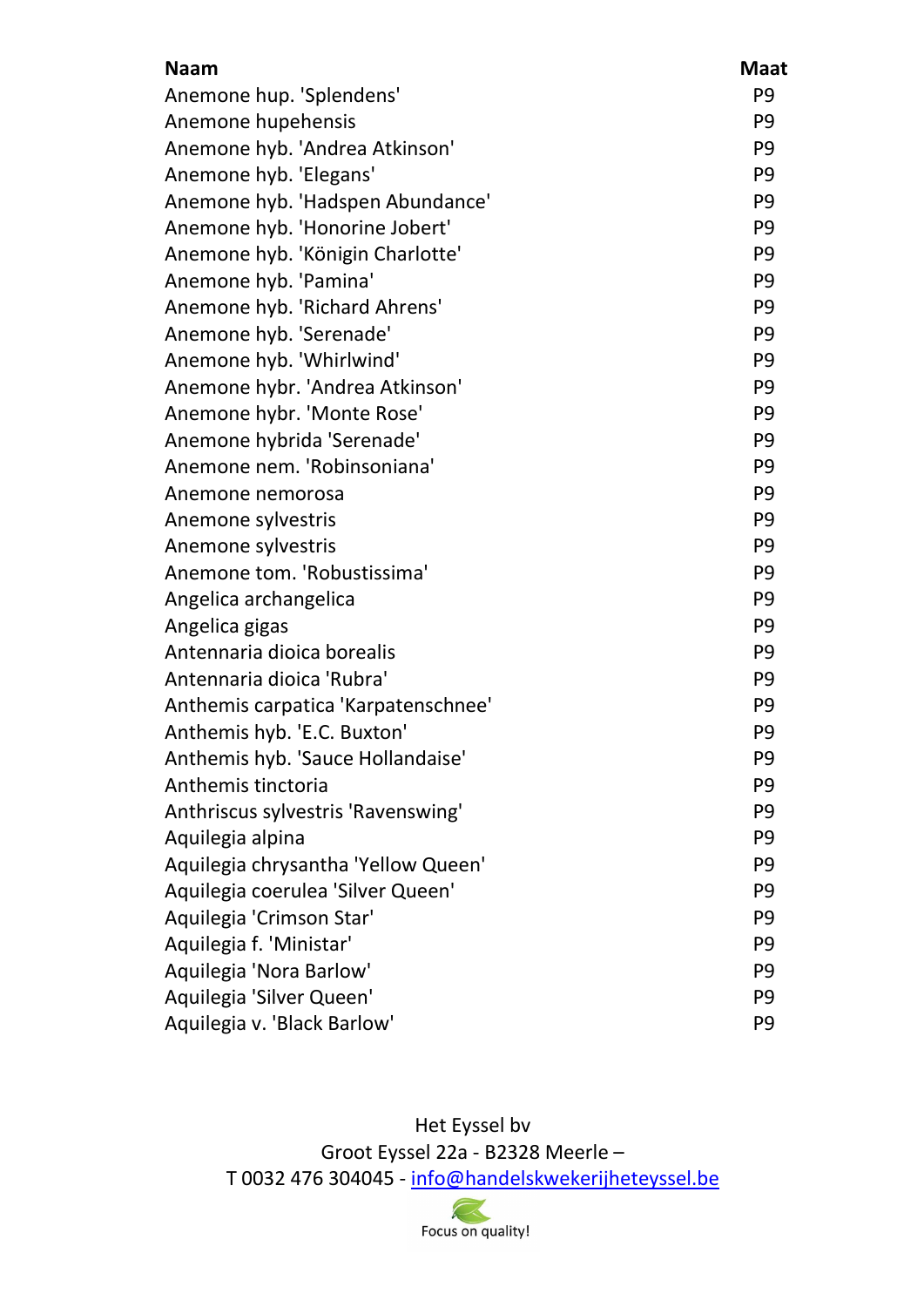| <b>Naam</b>                             | <b>Maat</b>    |
|-----------------------------------------|----------------|
| Aquilegia v. 'Blue Barlow'              | P <sub>9</sub> |
| Aquilegia v. 'Ruby Port'                | P <sub>9</sub> |
| Aquilegia v. 'White Barlow'             | P <sub>9</sub> |
| Aquilegia v. 'William Guiness'          | P <sub>9</sub> |
| Aquilegia vulgaris                      | P <sub>9</sub> |
| Arabis caucasica 'Pinkie'               | P <sub>9</sub> |
| Arabis caucasica 'Schneehaube'          | P <sub>9</sub> |
| Arabis caucasica 'Variegata'            | P <sub>9</sub> |
| Arabis f.-c. 'Variegata'                | P <sub>9</sub> |
| Arabis procurrens 'Neuschnee'           | P <sub>9</sub> |
| Arenaria montana                        | P <sub>9</sub> |
| Armeria mar. 'Alba'                     | P <sub>9</sub> |
| Armeria mar. 'Dusseldorfer Stolz'       | P <sub>9</sub> |
| Armeria mar. 'Splendens'                | P <sub>9</sub> |
| Armeria Rubrifolia                      | P <sub>9</sub> |
| Artemisia abrotanum                     | P <sub>9</sub> |
| Artemisia dracunculus 'Senior'          | P <sub>9</sub> |
| Artemisia lactiflora                    | P <sub>9</sub> |
| Artemisia lud. 'Silver Queen'           | P <sub>9</sub> |
| Artemisia lud. 'Valerie Finnis'         | P <sub>9</sub> |
| Artemisia 'Powis Castle'                | P <sub>9</sub> |
| Artemisia schmidtiana 'Nana'            | P <sub>9</sub> |
| Artemisia stell. 'Boughton Silver'      | P <sub>9</sub> |
| Artemisia stelleriana 'Boughton Silver' | P <sub>9</sub> |
| Arum italicum                           | P <sub>9</sub> |
| Aruncus aeth. 'Horatio'                 | P <sub>9</sub> |
| Aruncus aethusifolius                   | P <sub>9</sub> |
| Aruncus aethusifolius 'Herbstglut'      | P <sub>9</sub> |
| Aruncus dioicus                         | P <sub>9</sub> |
| Aruncus dioicus 'Kneiffii'              | P <sub>9</sub> |
| Asarum europaeum                        | P <sub>9</sub> |
| Asclepias tuberosa                      | P <sub>9</sub> |
| Asphodeline lutea                       | P <sub>9</sub> |
| Asplenium scol. 'Cristatum'             | P <sub>9</sub> |
| Asplenium scolopendrium                 | P <sub>9</sub> |
| Asplenium trichomanes                   | P <sub>9</sub> |

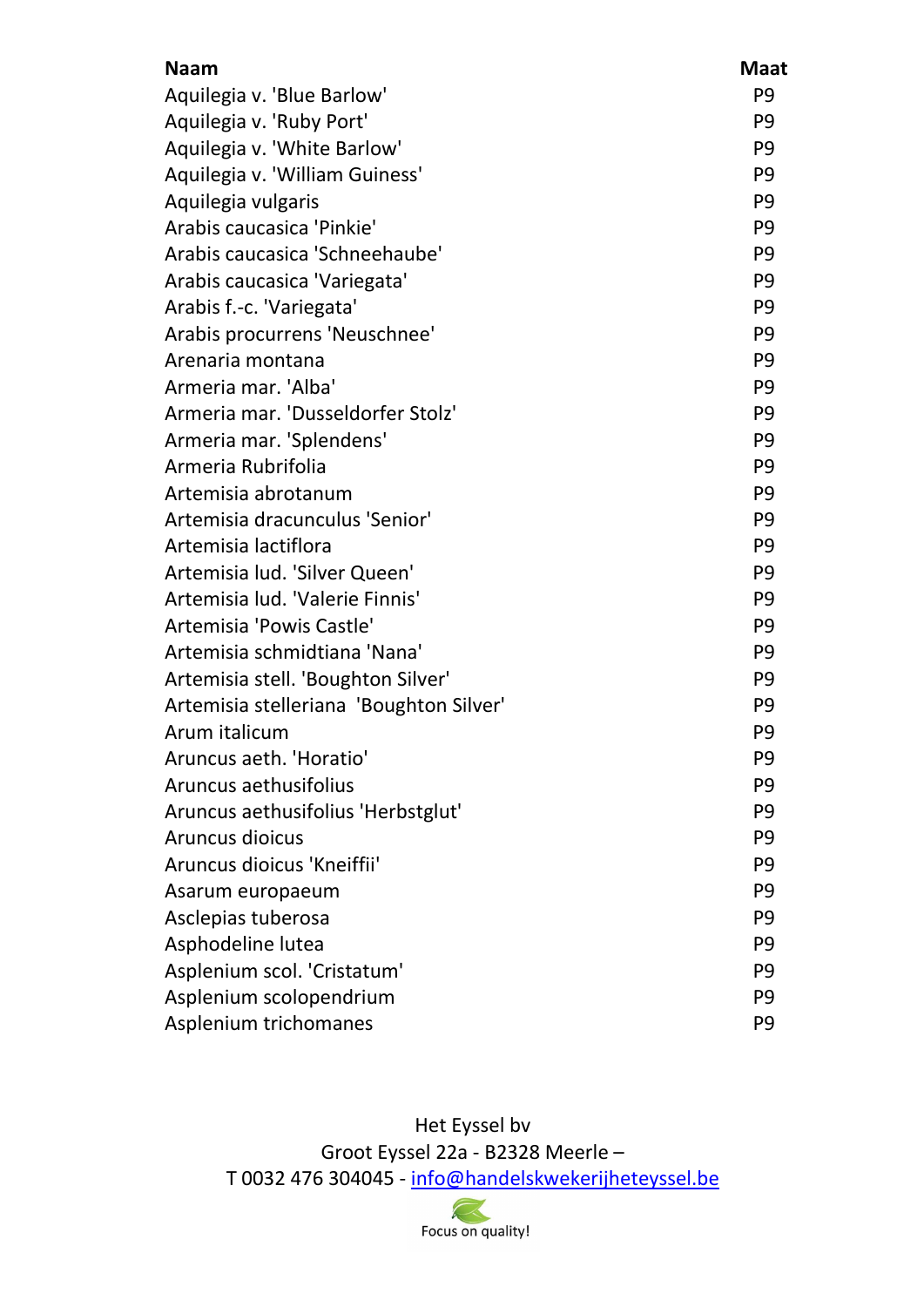| <b>Naam</b>                         | <b>Maat</b>    |
|-------------------------------------|----------------|
| Aster (D) 'Alice Haslam'            | P <sub>9</sub> |
| Aster (D) 'Anneke'                  | P <sub>9</sub> |
| Aster (D) 'Apollo'                  | P <sub>9</sub> |
| Aster (D) 'Herbstgrüss v.Bresserh.' | P <sub>9</sub> |
| Aster (D) 'Jenny'                   | P <sub>9</sub> |
| Aster (D) 'Kassel'                  | P <sub>9</sub> |
| Aster (D) 'Kristina'                | P <sub>9</sub> |
| Aster (D) 'Lady in Blue'            | P <sub>9</sub> |
| Aster (D) 'Peter Harrison'          | P <sub>9</sub> |
| Aster (D) 'Prof. Anton Kippenberg'  | P <sub>9</sub> |
| Aster (D) 'Schneekissen'            | P <sub>9</sub> |
| Aster (U) 'Monte Cassino'           | P <sub>9</sub> |
| Aster ageratoides 'Ashvi'           | P <sub>9</sub> |
| Aster ageratoides 'Asmo'            | P <sub>9</sub> |
| Aster ageratoides 'Asran'           | P <sub>9</sub> |
| Aster ageratoides 'Stardust'        | P <sub>9</sub> |
| Aster ageratoides 'Starshine'       | P <sub>9</sub> |
| Aster alpinus                       | P <sub>9</sub> |
| Aster alpinus 'Albus'               | P <sub>9</sub> |
| Aster alpinus 'Dunkle Schöne'       | P <sub>9</sub> |
| Aster alpinus 'Goliath'             | P <sub>9</sub> |
| Aster alpinus 'Happy End'           | P <sub>9</sub> |
| Aster amellus 'Blue King'           | P <sub>9</sub> |
| Aster amellus 'King George'         | P <sub>9</sub> |
| Aster amellus 'Mira'                | P <sub>9</sub> |
| Aster amellus 'Rudolf Goethe'       | P <sub>9</sub> |
| Aster amellus 'Sonora'              | P <sub>9</sub> |
| Aster amellus 'Veilchenkönigin'     | P <sub>9</sub> |
| Aster amethystinus (x) 'Freiburg'   | P <sub>9</sub> |
| Aster ammelus 'Butzemann'           | P <sub>9</sub> |
| Aster cordifolius 'Silver Spray'    | P <sub>9</sub> |
| Aster divaricatus                   | P <sub>9</sub> |
| Aster divaricatus 'Tradescant'      | P <sub>9</sub> |
| Aster eric. 'Golden Spray'          | P <sub>9</sub> |
| Aster ericoides 'Blue Star'         | P <sub>9</sub> |
| Aster ericoides 'Erlkonig'          | P <sub>9</sub> |

Het Eyssel bv

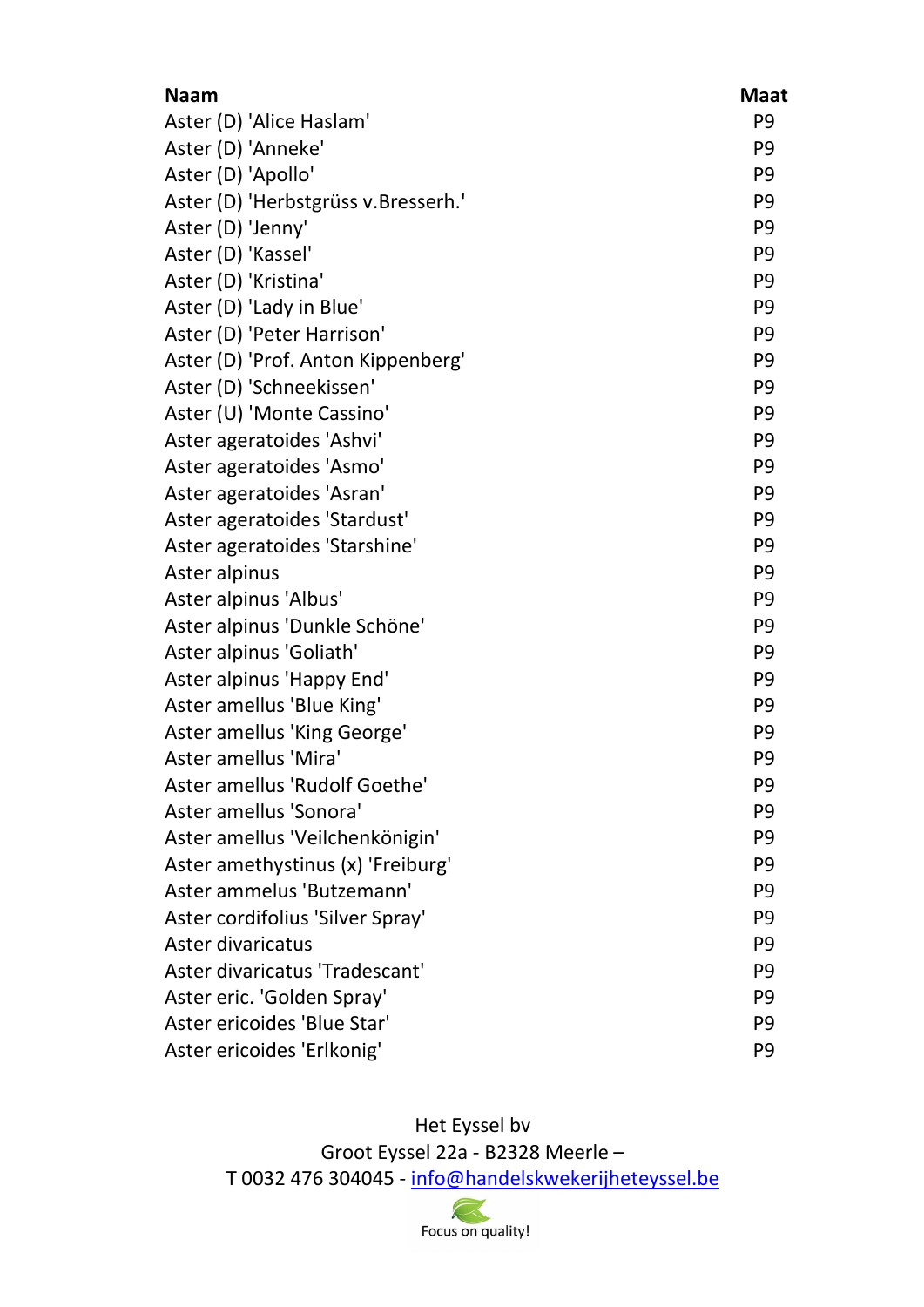| <b>Naam</b>                         | <b>Maat</b>    |
|-------------------------------------|----------------|
| Aster ericoides 'Monte Casino'      | P <sub>9</sub> |
| Aster ericoides 'Pink Cloud'        | P <sub>9</sub> |
| Aster ericoides 'Snowflurry'        | P <sub>9</sub> |
| Aster frikartii 'Mönch'             | P <sub>9</sub> |
| Aster frikartii 'Wunder von Stäfa'  | P <sub>9</sub> |
| Aster I. 'Horizontalis'             | P <sub>9</sub> |
| Aster I. 'Lady in Black'            | P <sub>9</sub> |
| Aster laevis 'Anneke van der Jeugd' | P <sub>9</sub> |
| Aster lat. 'Lady in Black'          | P <sub>9</sub> |
| Aster linosyris                     | P <sub>9</sub> |
| Aster 'Little Carlow'               | P <sub>9</sub> |
| Aster macrophyllus 'Albus'          | P <sub>9</sub> |
| Aster macrophyllus 'Albus'          | P <sub>9</sub> |
| Aster n.-a. 'And. an Alma Pötschke' | P <sub>9</sub> |
| Aster n.-a. 'Barr's Blue'           | P <sub>9</sub> |
| Aster n.-a. 'Purple Dome'           | P <sub>9</sub> |
| Aster n.-b. 'Crimson Brocade'       | P <sub>9</sub> |
| Aster n.-b. 'Fellowship'            | P <sub>9</sub> |
| Aster n.-b. 'Marie Ballard'         | P <sub>9</sub> |
| Aster n.b. 'Sarah Ballard'          | P <sub>9</sub> |
| Aster n.-b. 'Violetta'              | P <sub>9</sub> |
| Aster n.-b. 'White Ladies'          | P <sub>9</sub> |
| Aster n.-b. 'Winston Churchill'     | P <sub>9</sub> |
| Aster novae-a. 'Herbstschnee'       | P <sub>9</sub> |
| Aster sedifolius 'Nanus'            | P <sub>9</sub> |
| Aster tong. 'Berggarten'            | P9             |
| Aster tong. 'Napsbury'              | P <sub>9</sub> |
| Aster tong. 'Wartburgstern'         | P <sub>9</sub> |
| Aster 'Twilight'                    | P <sub>9</sub> |
| Astilbe (A) 'Brautschleier'         | P <sub>9</sub> |
| Astilbe (A) 'Bressingham Beauty'    | P <sub>9</sub> |
| Astilbe (A) 'Bumalda'               | P <sub>9</sub> |
| Astilbe (A) 'Erika'                 | P <sub>9</sub> |
| Astilbe (A) 'Fanal'                 | P <sub>9</sub> |
| Astilbe (A) 'Glut'                  | P <sub>9</sub> |
| Astilbe (A) 'Spinell'               | P <sub>9</sub> |

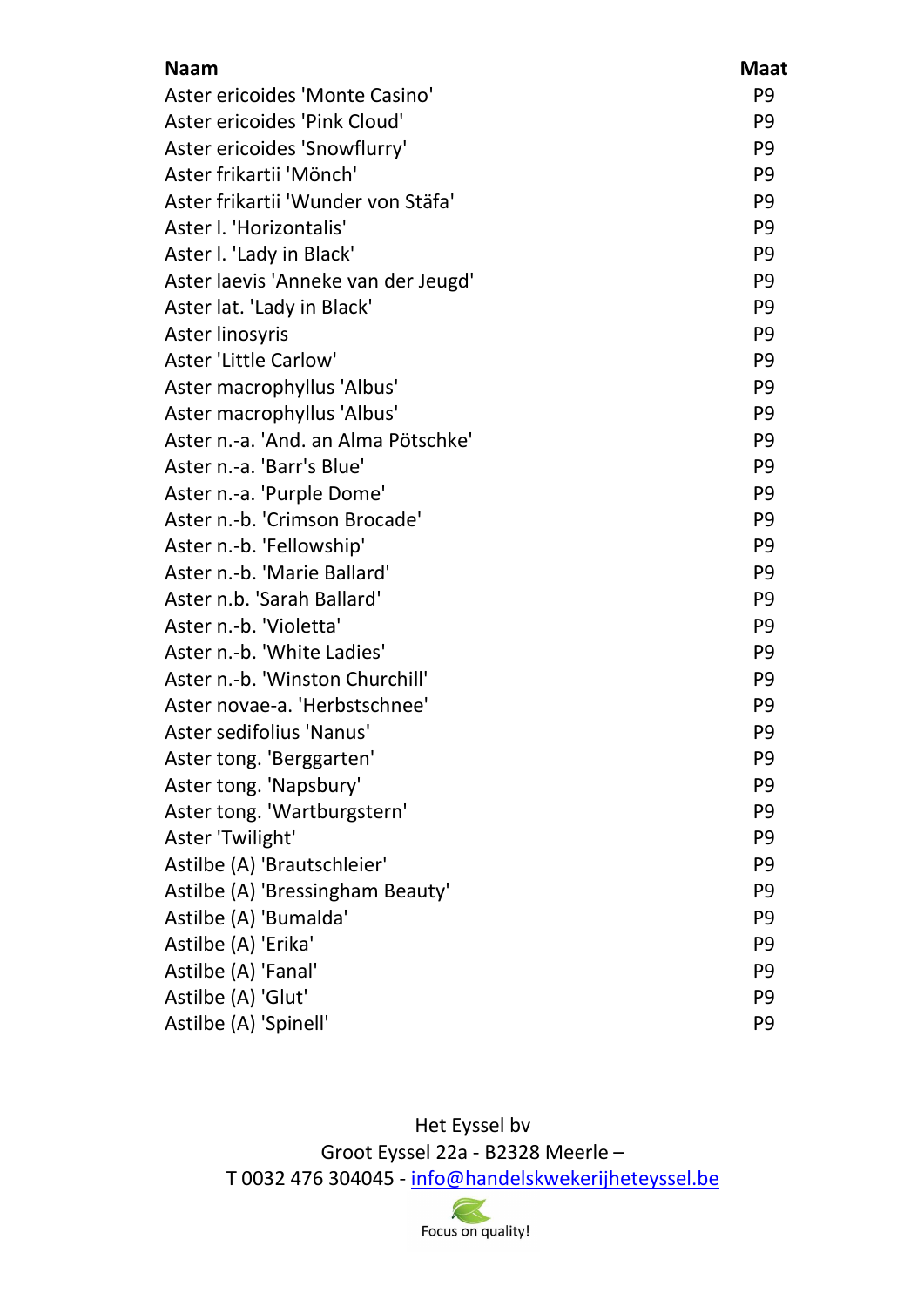| <b>Naam</b>                         | <b>Maat</b>    |
|-------------------------------------|----------------|
| Astilbe (A) 'Weisse Gloria'         | P <sub>9</sub> |
| Astilbe (J) 'Deutschland'           | P <sub>9</sub> |
| Astilbe (J) 'Europa'                | P <sub>9</sub> |
| Astilbe (J) 'Mainz'                 | P <sub>9</sub> |
| Astilbe (J) 'Peach Blossom'         | P <sub>9</sub> |
| Astilbe (J) 'Red Sentinel'          | P <sub>9</sub> |
| Astilbe (J) 'Rheinland'             | P <sub>9</sub> |
| Astilbe (S) 'Hennie Graafland'      | P <sub>9</sub> |
| Astilbe (S) 'Sprite'                | P <sub>9</sub> |
| Astilbe (T) 'Straussenfeder'        | P <sub>9</sub> |
| Astilbe chinensis 'Pumila'          | P <sub>9</sub> |
| Astilbe chinensis 'Purpurkerze'     | P <sub>9</sub> |
| Astilbe chinensis 'Superba'         | P <sub>9</sub> |
| Astilbe chinensis 'Visions in Pink' | P <sub>9</sub> |
| Astilboides tabularis               | P <sub>9</sub> |
| Astrantia 'Buckland'                | P <sub>9</sub> |
| Astrantia 'Hadspen Blood'           | P <sub>9</sub> |
| Astrantia maj. 'Snowstar' ®         | P <sub>9</sub> |
| Astrantia maj. 'Abbey Road' ®       | P <sub>9</sub> |
| Astrantia maj. 'Alba'               | P <sub>9</sub> |
| Astrantia maj. 'Buckland'           | P <sub>9</sub> |
| Astrantia maj. 'Claret'             | P <sub>9</sub> |
| Astrantia maj. 'Lars'               | P <sub>9</sub> |
| Astrantia maj. 'Pink Pride'         | P <sub>9</sub> |
| Astrantia maj. 'Primadonna'         | P <sub>9</sub> |
| Astrantia maj. 'Roma'               | P <sub>9</sub> |
| Astrantia maj. 'Rosea'              | P <sub>9</sub> |
| Astrantia maj. 'Rubra'              | P <sub>9</sub> |
| Astrantia maj. 'Ruby Cloud'         | P <sub>9</sub> |
| Astrantia maj. 'Ruby Wedding'       | P <sub>9</sub> |
| Astrantia maj. 'Shaggy'             | P <sub>9</sub> |
| Astrantia maj. 'Snow Star'          | P <sub>9</sub> |
| Astrantia major                     | P <sub>9</sub> |
| Astrantia 'Moulin Rouge'            | P <sub>9</sub> |
| Astrantia 'Ruby Star'               | P <sub>9</sub> |
| Athyrium filix-femina               | P <sub>9</sub> |

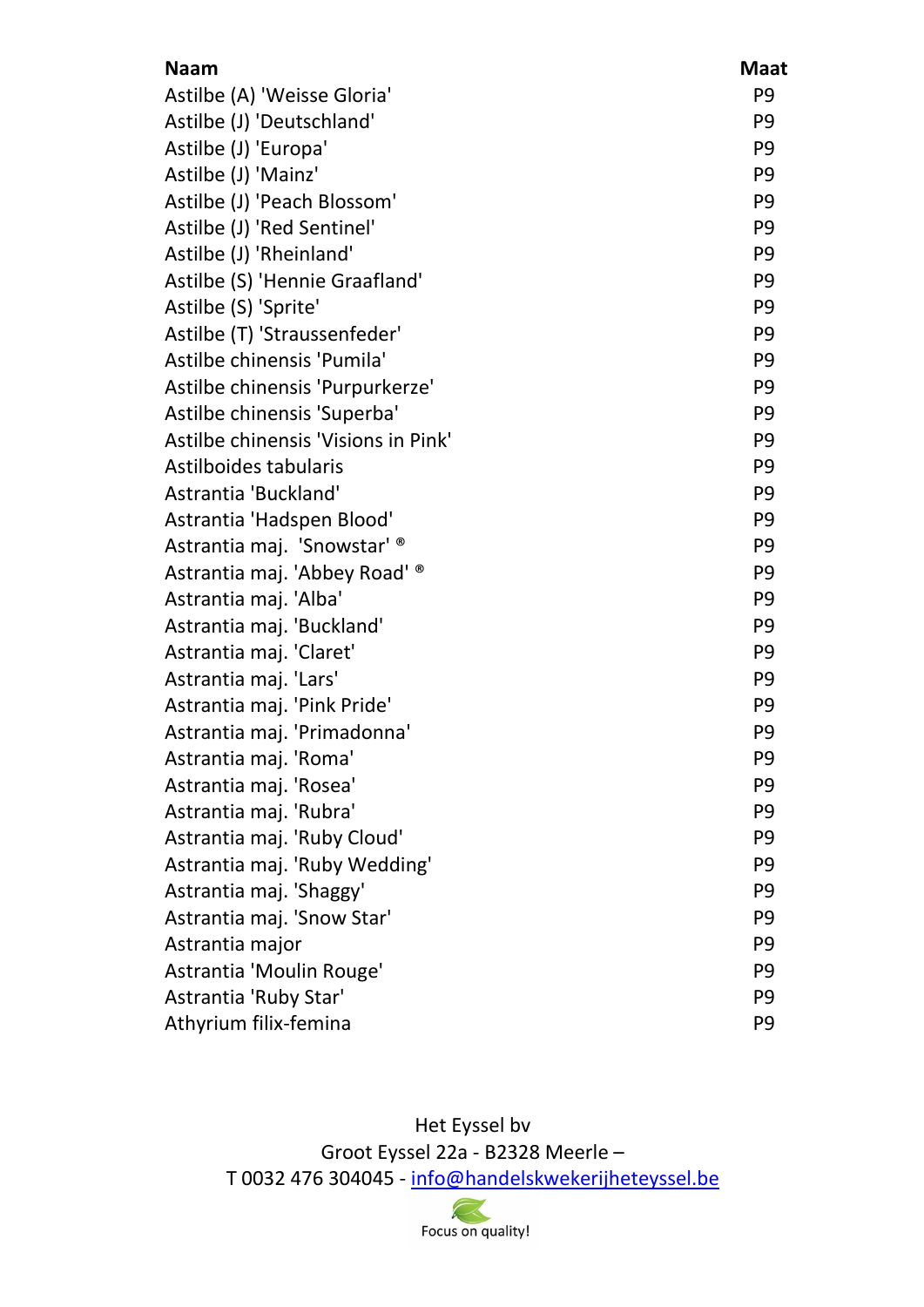| <b>Naam</b>                      | <b>Maat</b>    |
|----------------------------------|----------------|
| Athyrium niponicum pictum        | P <sub>9</sub> |
| Aubrieta 'Argenteo Variegata'    | P <sub>9</sub> |
| Aubrieta 'Argenteovariegata'     | P <sub>9</sub> |
| Aubrieta 'Blaumeise'             | P <sub>9</sub> |
| Aubrieta 'Bressingham Red'       | P <sub>9</sub> |
| Aubrieta 'Cascade Blue'          | P <sub>9</sub> |
| Aubrieta 'Cascade Purple'        | P <sub>9</sub> |
| Aubrieta 'Cascade Red'           | P <sub>9</sub> |
| Aubrieta 'Fiona'                 | P <sub>9</sub> |
| Aubrieta 'Hamburger Stadtpark'   | P <sub>9</sub> |
| Aurinia saxatilis                | P <sub>9</sub> |
| Azorella trifurcata              | P <sub>9</sub> |
| Ballota pseudodictamnus          | P <sub>9</sub> |
| Baptisia australis               | P <sub>9</sub> |
| Bergenia 'Abendglut'             | P <sub>9</sub> |
| Bergenia 'Baby Doll'             | P <sub>9</sub> |
| Bergenia 'Bach'                  | P <sub>9</sub> |
| Bergenia 'Bressingham White'     | P <sub>9</sub> |
| Bergenia cordifolia              | P <sub>9</sub> |
| Bergenia cordifolia 'Eroica'     | P <sub>9</sub> |
| Bergenia cordifolia 'Purpurea'   | P <sub>9</sub> |
| Bergenia cordifolia 'Rotblum'    | P <sub>9</sub> |
| Bergenia cordifolia 'Winterglut' | P <sub>9</sub> |
| Bergenia 'Morgenröte'            | P <sub>9</sub> |
| Bergenia 'Silberlicht'           | P <sub>9</sub> |
| Bergenia 'Winterglöd'            | P <sub>9</sub> |
| Bergenia 'Wintermärchen'         | P <sub>9</sub> |
| <b>Blechnum spicant</b>          | P <sub>9</sub> |
| Bouteloua gracilis               | P <sub>9</sub> |
| Briza media                      | P <sub>9</sub> |
| Brunnera 'Betty Bowring'         | P <sub>9</sub> |
| Brunnera macr. 'Jack Frost'      | P <sub>9</sub> |
| Brunnera macr. 'Looking Glass'   | P <sub>9</sub> |
| Brunnera macr. 'Variegata'       | P <sub>9</sub> |
| Brunnera macrophylla             | P <sub>9</sub> |
| Buglossoides purpurocaerulea     | P <sub>9</sub> |

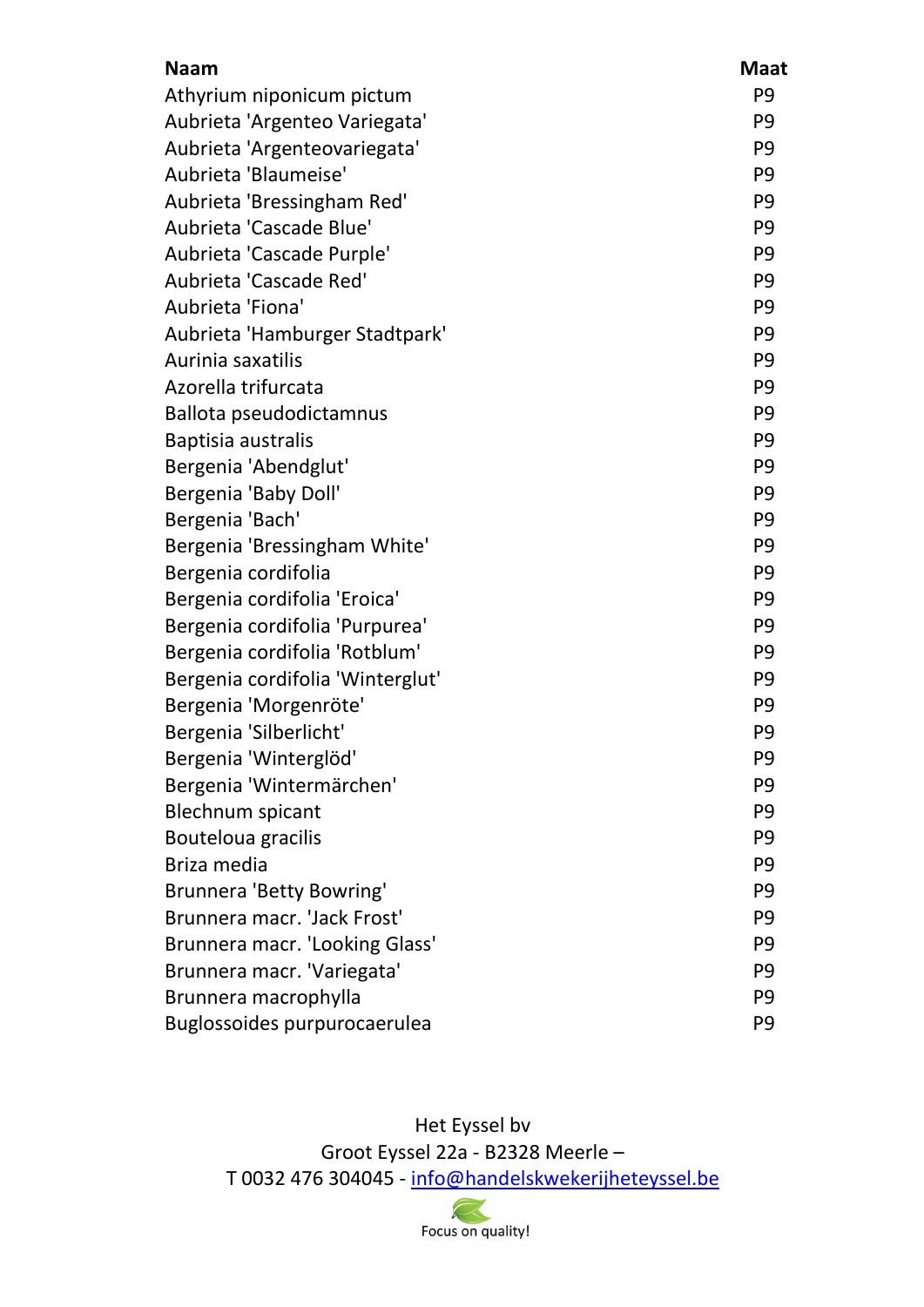| <b>Naam</b>                          | <b>Maat</b>    |
|--------------------------------------|----------------|
| Buphthalmum salicifolium             | P <sub>9</sub> |
| Calamagrostis acut. 'Karl Foerster'  | P <sub>9</sub> |
| Calamagrostis acut. 'Overdam'        | P <sub>9</sub> |
| Calamagrostis arundinacea            | P <sub>9</sub> |
| Calamagrostis brachytricha           | P <sub>9</sub> |
| Calamintha grandiflora               | P <sub>9</sub> |
| Calamintha n. 'Blue Cloud'           | P <sub>9</sub> |
| Calamintha n. nepeta                 | P <sub>9</sub> |
| Calamintha nepeta 'White Cloud'      | P <sub>9</sub> |
| Caltha palustris                     | P <sub>9</sub> |
| Caltha palustris alba                | P <sub>9</sub> |
| Campanula carp. 'Blaue Clips'        | P <sub>9</sub> |
| Campanula carp. 'Weisse Clips'       | P <sub>9</sub> |
| Campanula carpatica                  | P <sub>9</sub> |
| Campanula cochleariifolia            | P <sub>9</sub> |
| Campanula 'Dickson's Gold'           | P <sub>9</sub> |
| Campanula 'Elizabeth'                | P <sub>9</sub> |
| Campanula garganica                  | P <sub>9</sub> |
| Campanula garganica 'Dickson's Gold' | P <sub>9</sub> |
| Campanula glomerata 'Acaulis'        | P <sub>9</sub> |
| Campanula glomerata 'Alba'           | P <sub>9</sub> |
| Campanula glomerata 'Superba'        | P <sub>9</sub> |
| Campanula 'Kent Belle'               | P <sub>9</sub> |
| Campanula lact. 'Alba'               | P <sub>9</sub> |
| Campanula lact. 'Loddon Anna'        | P <sub>9</sub> |
| Campanula lact. 'Loddon Anna'        | P <sub>9</sub> |
| Campanula lact. 'Pouffe'             | P <sub>9</sub> |
| Campanula lact. 'Pouffe'             | P <sub>9</sub> |
| Campanula lact. 'Prichard's Var.'    | P <sub>9</sub> |
| Campanula lact. 'Prichard's Var.'    | P <sub>9</sub> |
| Campanula lact. 'Violet              | P <sub>9</sub> |
| Campanula lact. 'White Pouffe'       | P <sub>9</sub> |
| Campanula lactiflora                 | P <sub>9</sub> |
| Campanula latifolia macrantha        | P <sub>9</sub> |
| Campanula pers. 'Alba'               | P <sub>9</sub> |
| Campanula pers. 'Coerulea'           | P <sub>9</sub> |

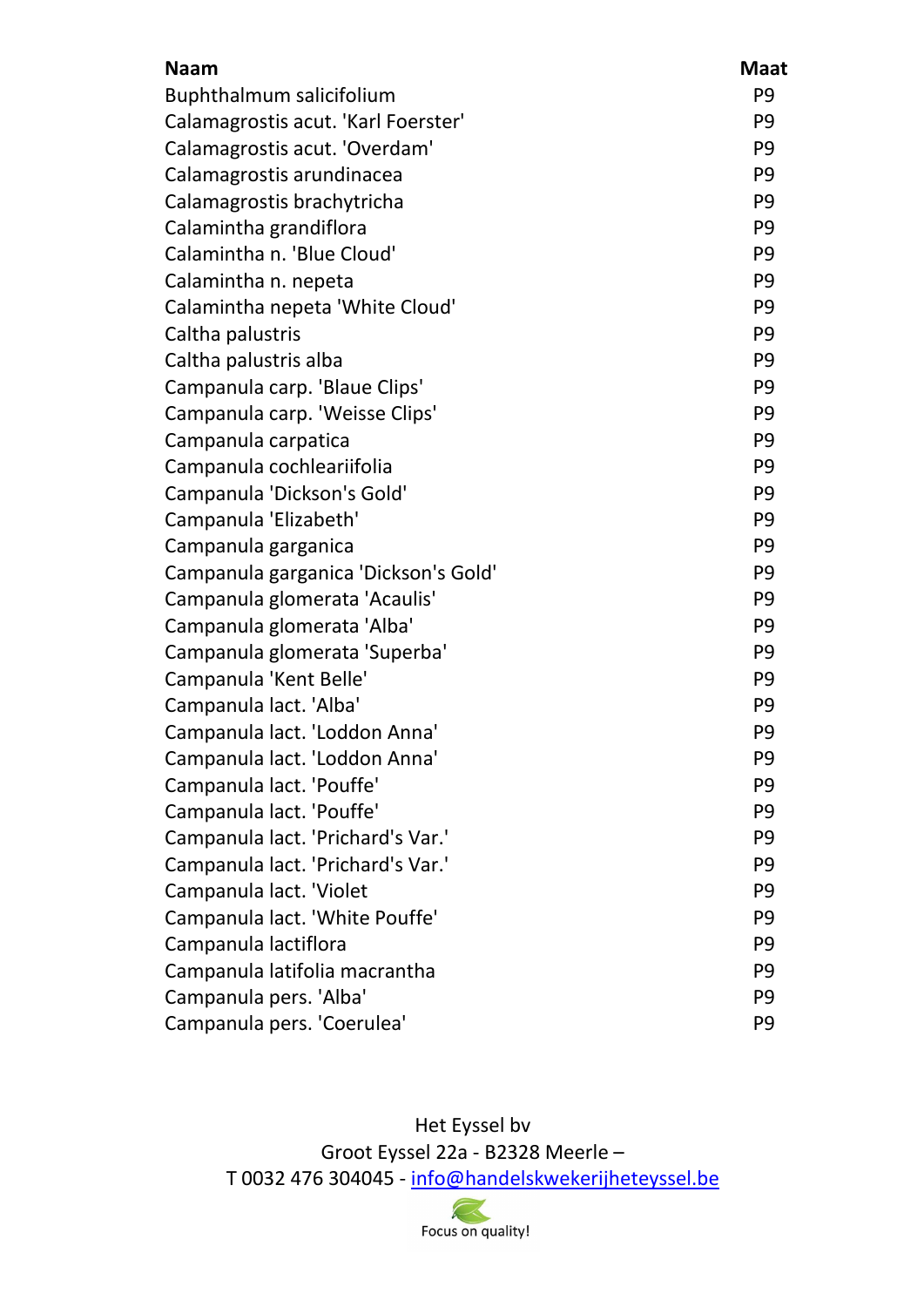| <b>Naam</b>                         | <b>Maat</b>    |
|-------------------------------------|----------------|
| Campanula pers. 'Telham Beauty'     | P <sub>9</sub> |
| Campanula port. 'Resholt Variety'   | P <sub>9</sub> |
| Campanula portenschlagiana          | P <sub>9</sub> |
| Campanula posch. 'Blauranke'        | P <sub>9</sub> |
| Campanula posch. 'E.H. Frost'       | P <sub>9</sub> |
| Campanula posch. 'Lisduggan Var.'   | P <sub>9</sub> |
| Campanula posch. 'Stella'           | P <sub>9</sub> |
| Campanula poscharskyana             | P <sub>9</sub> |
| Campanula rapunculoides             | P <sub>9</sub> |
| Campanula rotundifolia              | P <sub>9</sub> |
| Campanula 'Sarastro'                | P <sub>9</sub> |
| Campanula trachelium                | P <sub>9</sub> |
| Carex howardii 'Phoenix Green'      | P <sub>9</sub> |
| Carex acutiformis                   | P <sub>9</sub> |
| Carex acutiformis                   | P <sub>9</sub> |
| Carex berggrenii                    | P <sub>9</sub> |
| Carex buchananii                    | P <sub>9</sub> |
| Carex caryophyllea 'the Beatles'    | P <sub>9</sub> |
| Carex comans Amazon Mist'           | P <sub>9</sub> |
| <b>Carex comans 'Frosted Curls'</b> | P <sub>9</sub> |
| Carex conica 'Snowline'             | P <sub>9</sub> |
| Carex grayi                         | P <sub>9</sub> |
| Carex montana                       | P <sub>9</sub> |
| Carex morrowii                      | P <sub>9</sub> |
| Carex morrowii 'Ice Dance'          | P <sub>9</sub> |
| Carex morrowii 'Irish Green'        | P <sub>9</sub> |
| Carex morrowii 'Mosten'             | P <sub>9</sub> |
| Carex morrowii 'Variegata'          | P <sub>9</sub> |
| Carex muskingumensis                | P <sub>9</sub> |
| Carex ornithopoda 'Variegata'       | P <sub>9</sub> |
| Carex oshimensis 'Evergold'         | P <sub>9</sub> |
| Carex oshimensis 'J. S. Greenwell'  | P <sub>9</sub> |
| Carex panicea                       | P <sub>9</sub> |
| Carex pendula                       | P <sub>9</sub> |
| Carex plantaginea                   | P <sub>9</sub> |
| Carex pseudocyperus                 | P <sub>9</sub> |

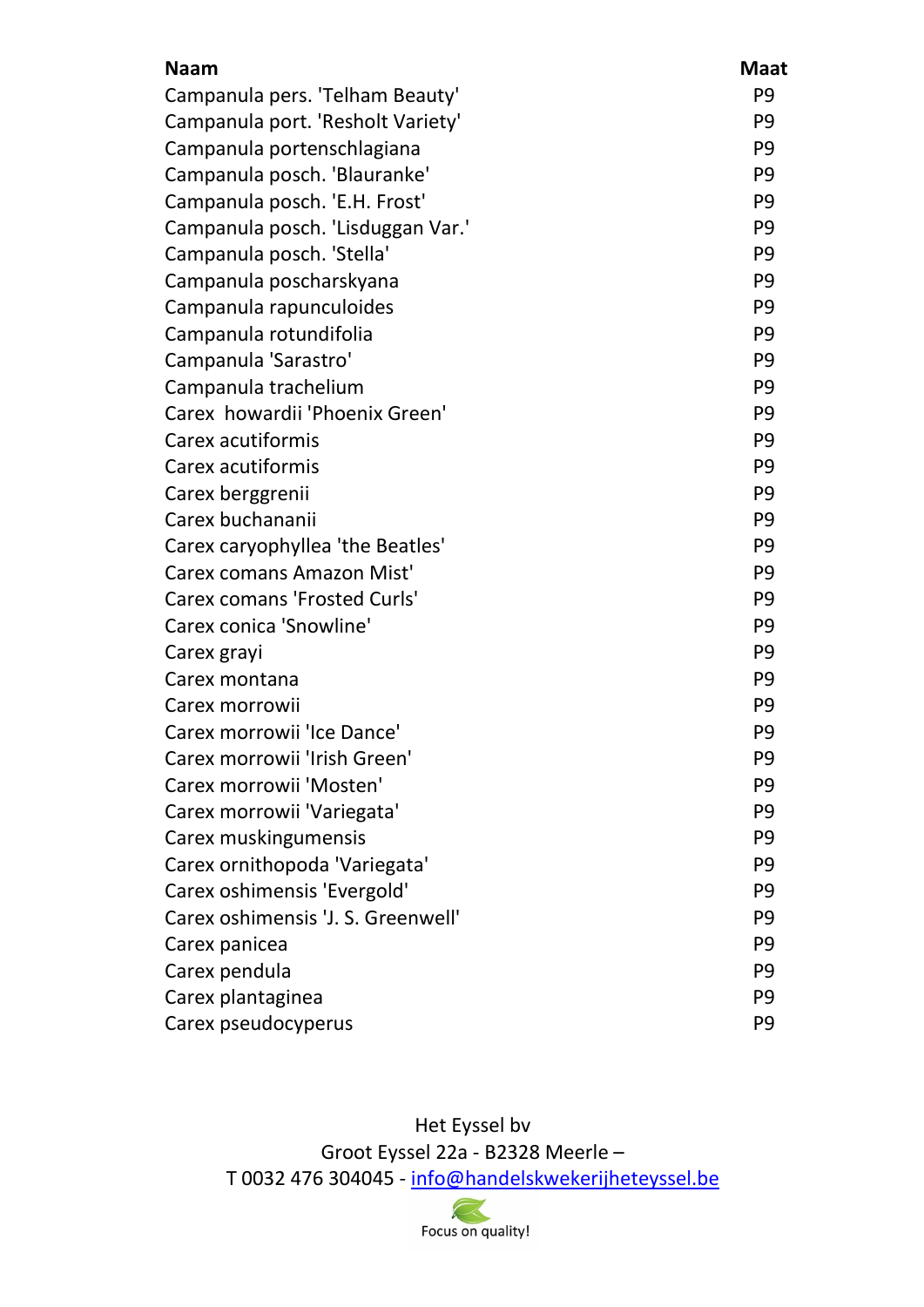| <b>Naam</b>                       | <b>Maat</b>    |
|-----------------------------------|----------------|
| <b>Carex 'Silver Sceptre'</b>     | P <sub>9</sub> |
| Carex sylvatica                   | P <sub>9</sub> |
| Carex testacea                    | P <sub>9</sub> |
| Carex testacea 'Prairie Fire'     | P <sub>9</sub> |
| Carex umbrosa                     | P <sub>9</sub> |
| Catananche caerulea               | P <sub>9</sub> |
| Centaurea dealbata                | P <sub>9</sub> |
| Centaurea macrocephala            | P <sub>9</sub> |
| Centaurea montana 'Alba'          | P <sub>9</sub> |
| Centaurea montana 'Grandiflora'   | P <sub>9</sub> |
| Centranthus ruber 'Albus'         | P <sub>9</sub> |
| Centranthus ruber 'Coccineus'     | P <sub>9</sub> |
| Cephalaria gigantea               | P <sub>9</sub> |
| Cerastium biebersteinii           | P <sub>9</sub> |
| Cerastium tomentosum              | P <sub>9</sub> |
| Ceratostigma griffithii           | P <sub>9</sub> |
| Ceratostigma plumbaginoides       | P <sub>9</sub> |
| Ceratostigma willmottianum        | P <sub>9</sub> |
| Chamaemelum nobile                | P <sub>9</sub> |
| Chamaemelum nobile 'Treneague'    | P <sub>9</sub> |
| Chasmanthium latifolium           | P <sub>9</sub> |
| Chelone obliqua                   | P <sub>9</sub> |
| Chelone obliqua 'Alba'            | P <sub>9</sub> |
| Chrysanthemum (R) 'Clara Curtis'  | P <sub>9</sub> |
| Chrysanthemum (R) 'Mary Stoker'   | P <sub>9</sub> |
| Chrysogonum virginianum           | P <sub>9</sub> |
| Cirsium rivulare 'Atropurpureum'  | P <sub>9</sub> |
| Clematis integrifolia             | P <sub>9</sub> |
| Clematis 'Mrs Robert Brydon'      | P <sub>9</sub> |
| Clematis 'Praecox'                | P <sub>9</sub> |
| Convallaria majalis               | P <sub>9</sub> |
| Coreopsis 'Crème Brulée'          | P <sub>9</sub> |
| Coreopsis grand. 'Early Sunrise'  | P <sub>9</sub> |
| Coreopsis grand. 'Sunray'         | P <sub>9</sub> |
| Coreopsis lanceolata 'Baby Gold'  | P <sub>9</sub> |
| Coreopsis lanceolata 'Sterntaler' | P <sub>9</sub> |

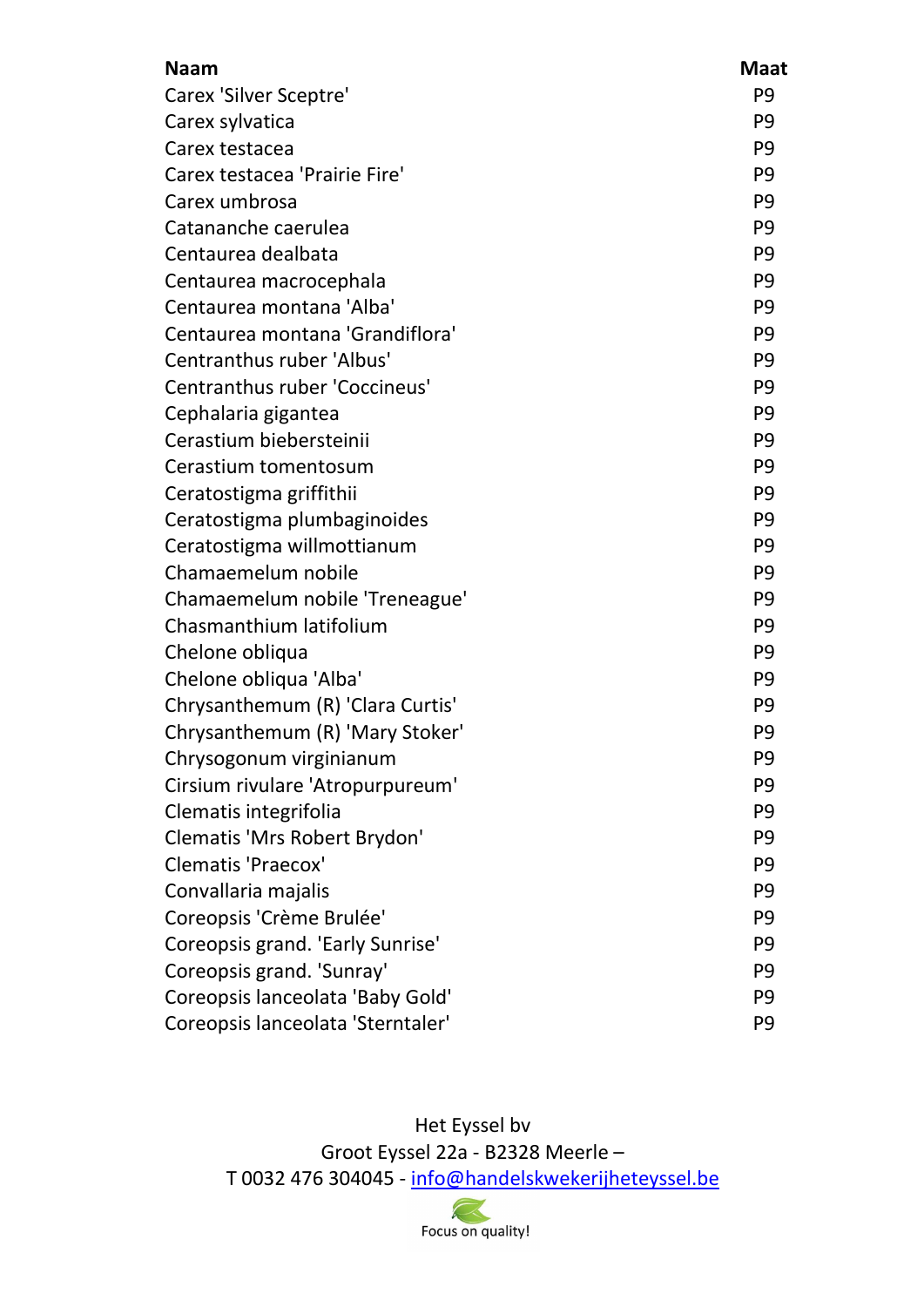| <b>Naam</b>                          | <b>Maat</b>    |
|--------------------------------------|----------------|
| Coreopsis rosea 'American Dream'     | P <sub>9</sub> |
| Coreopsis tripteris                  | P <sub>9</sub> |
| Coreopsis vert. 'Grandiflora'        | P <sub>9</sub> |
| Coreopsis vert. 'Moonbeam'           | P <sub>9</sub> |
| Coreopsis vert. 'Zagreb'             | P <sub>9</sub> |
| Coreopsis verticillata               | P <sub>9</sub> |
| Cornus canadensis                    | P <sub>9</sub> |
| Cortaderia sel. 'Sunningdale Silver' | P <sub>9</sub> |
| Cortaderia sell. 'Pumila'            | P <sub>9</sub> |
| Cortaderia sell. 'Rosea'             | P <sub>9</sub> |
| Cortaderia selloana                  | P <sub>9</sub> |
| Corydalis flex. 'Purple Leaf'        | P <sub>9</sub> |
| Cotula hispida                       | P <sub>9</sub> |
| Crambe maritima                      | P <sub>9</sub> |
| Crocosmia 'Emily McKenzie'           | P <sub>9</sub> |
| Crocosmia 'George Davidson'          | P <sub>9</sub> |
| Crocosmia 'Lucifer'                  | P <sub>9</sub> |
| Crocosmia masoniorum                 | P <sub>9</sub> |
| Cyclamen coum                        | P <sub>9</sub> |
| Cyclamen hederifolium                | P <sub>9</sub> |
| Cyclamen hederifolium 'Album'        | P <sub>9</sub> |
| Cymbalaria muralis                   | P <sub>9</sub> |
| Cynara scolymus                      | P <sub>9</sub> |
| Cyrtomium falcatum                   | P <sub>9</sub> |
| Cyrtomium fortunei                   | P <sub>9</sub> |
| Darmera peltata                      | P <sub>9</sub> |
| Delosperma congestum                 | P <sub>9</sub> |
| Delosperma cooperi                   | P <sub>9</sub> |
| Delosperma sutherlandii              | P <sub>9</sub> |
| Delphinium (B) 'Bellamosum'          | P <sub>9</sub> |
| Delphinium (B) 'Casa Blanca'         | P <sub>9</sub> |
| Delphinium (B) 'Cliveden Beauty'     | P <sub>9</sub> |
| Delphinium (P) 'Astolat'             | P <sub>9</sub> |
| Delphinium (P) 'Black Knight'        | P <sub>9</sub> |
| Delphinium (P) 'Blue Bird'           | P <sub>9</sub> |
| Delphinium (P) 'Galahad'             | P <sub>9</sub> |

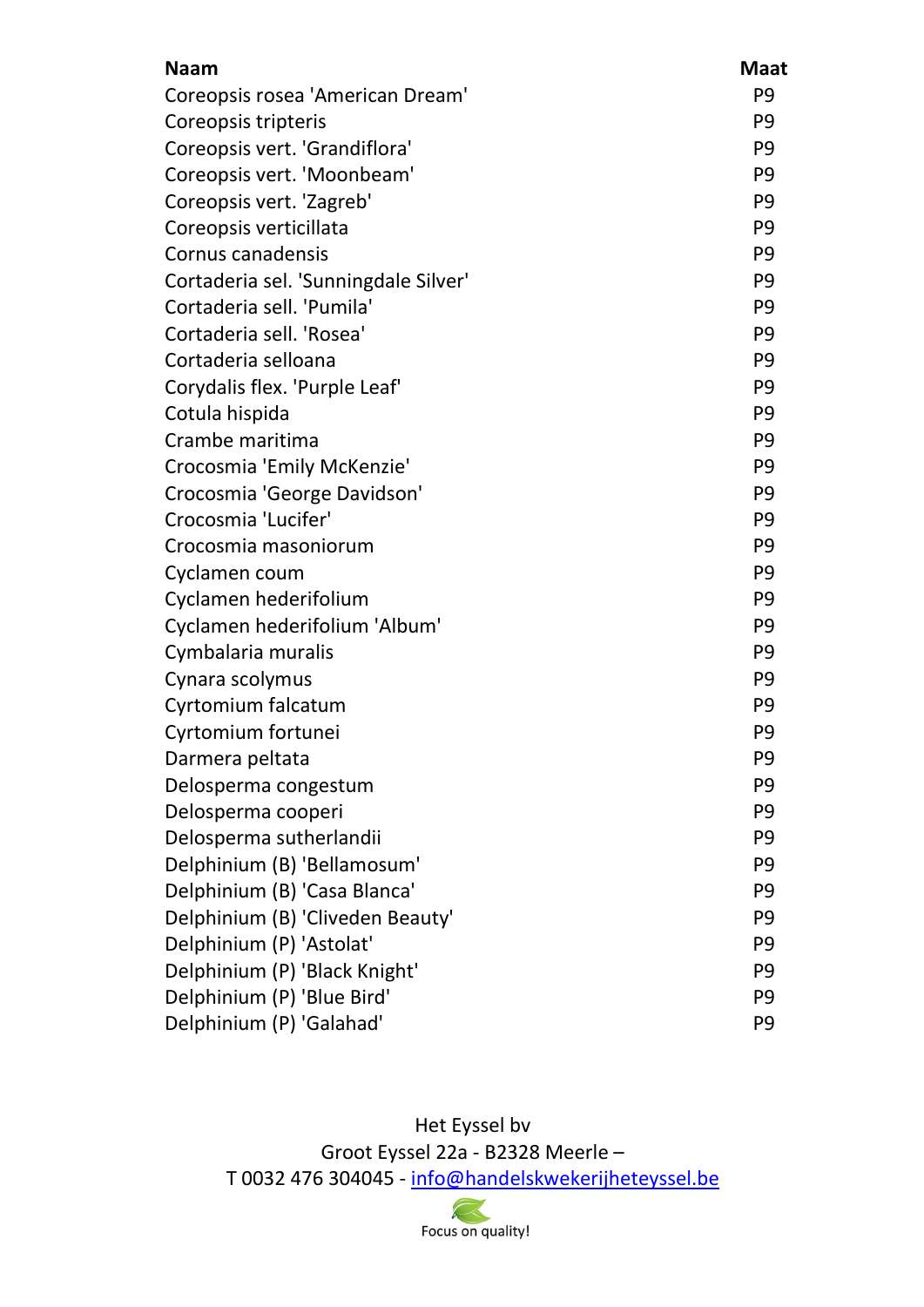| <b>Naam</b>                           | <b>Maat</b>    |
|---------------------------------------|----------------|
| Delphinium (P) 'King Arthur'          | P <sub>9</sub> |
| Delphinium (P) 'Summer Skies'         | P <sub>9</sub> |
| Delphinium belladonna 'Volkerfrieden' | P <sub>9</sub> |
| Delphinium grand. 'Blauer Zwerg'      | P <sub>9</sub> |
| Delphinium grand. 'Blue Butterfly'    | P <sub>9</sub> |
| Deschampsia cesp. 'Bronzeschleier'    | P <sub>9</sub> |
| Deschampsia cesp. 'Goldschleier'      | P <sub>9</sub> |
| Deschampsia cesp. 'Goldtau'           | P <sub>9</sub> |
| Deschampsia cesp. 'Tardiflora'        | P <sub>9</sub> |
| Deschampsia cesp. 'Waldschratt'       | P <sub>9</sub> |
| Deschampsia cespitosa                 | P <sub>9</sub> |
| Deschampsia cespitosa 'Tauträger'     | P <sub>9</sub> |
| Deschampsia flexuosa                  | P <sub>9</sub> |
| Dianthus (P) 'David'                  | P <sub>9</sub> |
| Dianthus (P) 'Diana'                  | P <sub>9</sub> |
| Dianthus (P) 'Doris'                  | P <sub>9</sub> |
| Dianthus (P) 'Haytor White'           | P <sub>9</sub> |
| Dianthus (P) 'Maggie'                 | P <sub>9</sub> |
| Dianthus carthusianorum               | P <sub>9</sub> |
| Dianthus carthusianorum               | P <sub>9</sub> |
| Dianthus delt. 'Albiflorus'           | P <sub>9</sub> |
| Dianthus delt. 'Brilliant'            | P <sub>9</sub> |
| Dianthus deltoides                    | P <sub>9</sub> |
| Dianthus grat. 'Rotkäppchen'          | P <sub>9</sub> |
| Dianthus gratianopolitanus            | P <sub>9</sub> |
| Diascia 'Ruby Field'                  | P <sub>9</sub> |
| Dicentra form. 'Aurora'               | P <sub>9</sub> |
| Dicentra form. 'Luxuriant'            | P <sub>9</sub> |
| Dicentra formosa                      | P <sub>9</sub> |
| Dicentra spectabilis                  | P <sub>9</sub> |
| Dicentra spectabilis 'Alba'           | P <sub>9</sub> |
| Dictamnus albus                       | P <sub>9</sub> |
| Dierama pulcherrimum                  | P <sub>9</sub> |
| Digitalis ferruginea                  | P <sub>9</sub> |
| Digitalis grandiflora                 | P <sub>9</sub> |
| Digitalis lutea                       | P <sub>9</sub> |

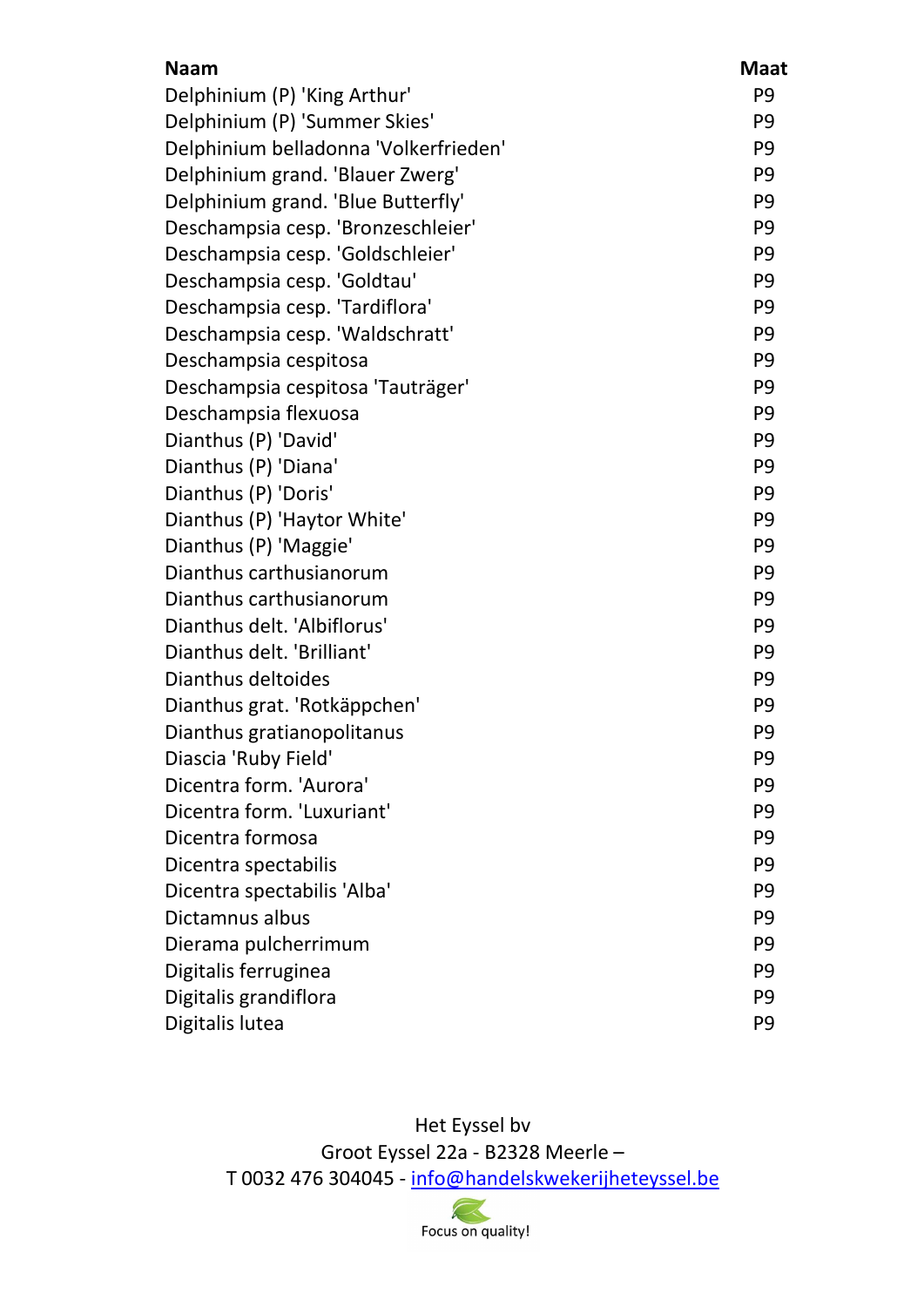| <b>Naam</b>                         | <b>Maat</b>    |
|-------------------------------------|----------------|
| Digitalis 'Mertonensis'             | P <sub>9</sub> |
| Digitalis parviflora                | P <sub>9</sub> |
| Digitalis purp. 'Alba'              | P <sub>9</sub> |
| Digitalis purp. 'Gloxiniiflora'     | P <sub>9</sub> |
| Digitalis purpurea                  | P <sub>9</sub> |
| Doronicum or. 'Little Leo'          | P <sub>9</sub> |
| Doronicum orientale                 | P <sub>9</sub> |
| Dryas suendermannii                 | P <sub>9</sub> |
| Dryopteris aff. 'Crispa'            | P <sub>9</sub> |
| Dryopteris affinis                  | P <sub>9</sub> |
| Dryopteris atrata                   | P <sub>9</sub> |
| Dryopteris dilatata                 | P <sub>9</sub> |
| Dryopteris erythrosora              | P <sub>9</sub> |
| Dryopteris f.-m. 'Lin. Polydactyla' | P <sub>9</sub> |
| Dryopteris filix-mas                | P <sub>9</sub> |
| Dryopteris wallichiana              | P <sub>9</sub> |
| Duchesnea indica                    | P <sub>9</sub> |
| Echinacea purp. 'Ruby Glow'         | P <sub>9</sub> |
| Echinacea purp. 'Summer Breeze'     | P <sub>9</sub> |
| Echinacea purp. 'Tiki Torch'        | P <sub>9</sub> |
| Echinacea purp. 'White Meditation'  | P <sub>9</sub> |
| Echinacea p. 'Alba'                 | P <sub>9</sub> |
| Echinacea p. 'Augustkönigin'        | P <sub>9</sub> |
| Echinacea p. 'Double-Decker'        | P <sub>9</sub> |
| Echinacea p. 'Kim's Knee High'      | P <sub>9</sub> |
| Echinacea p. 'Kim's Mop Head'       | P <sub>9</sub> |
| Echinacea p. 'Little Magnus'        | P <sub>9</sub> |
| Echinacea p. 'Magnus'               | P <sub>9</sub> |
| Echinacea p. 'Rubinglow'            | P <sub>9</sub> |
| Echinacea p. 'Rubinstern'           | P <sub>9</sub> |
| Echinacea p. 'Ruby Giant'           | P <sub>9</sub> |
| Echinacea p. 'White Swan'           | P <sub>9</sub> |
| Echinacea pallida                   | P <sub>9</sub> |
| Echinacea paradoxa                  | P <sub>9</sub> |
| Echinacea purp. 'Eccentric'         | P <sub>9</sub> |
| Echinacea purp. 'Fatal Attraction'  | P <sub>9</sub> |

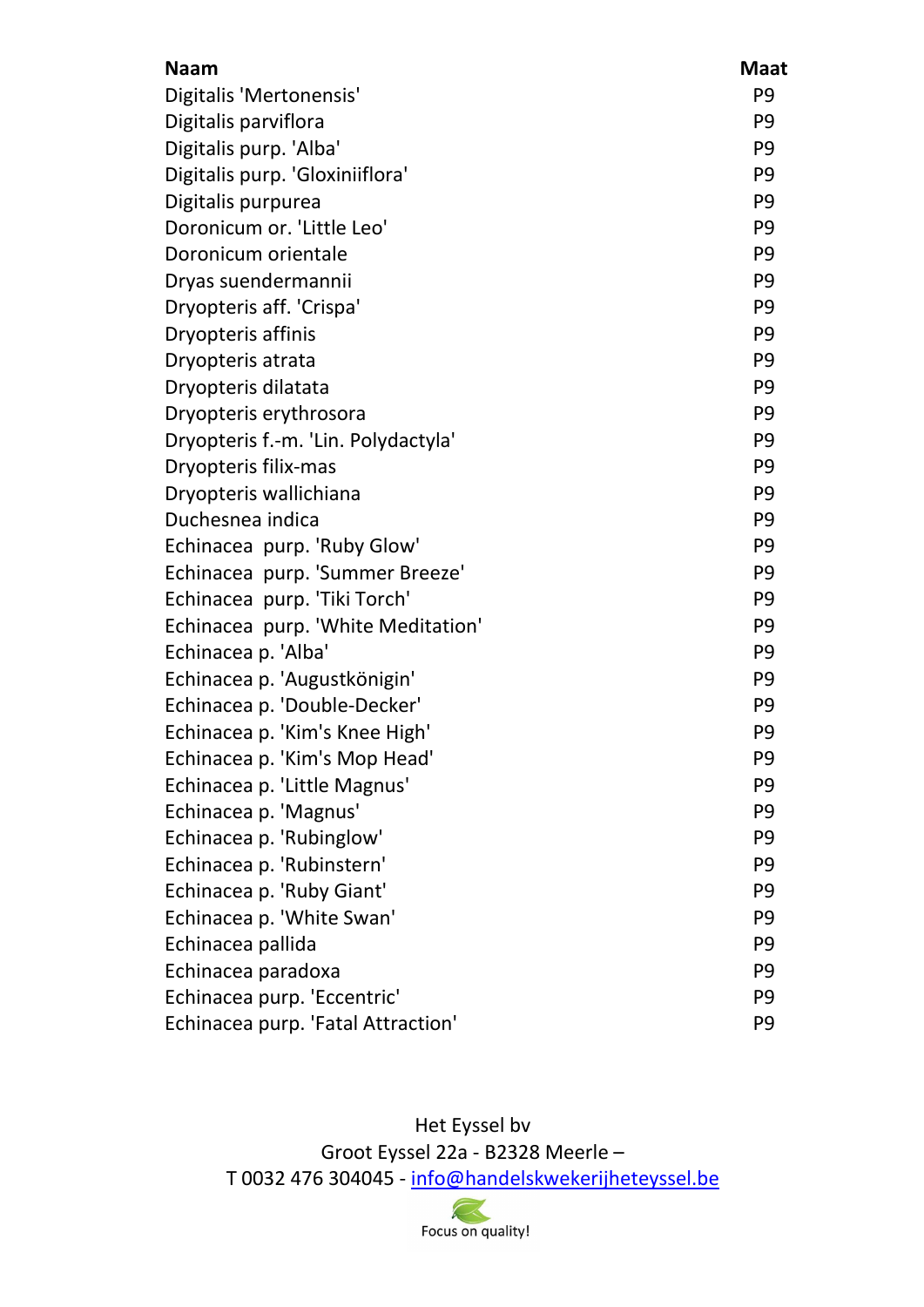| <b>Naam</b>                              | <b>Maat</b>    |
|------------------------------------------|----------------|
| Echinacea purp. 'Green Jewel'            | P <sub>9</sub> |
| Echinacea purp. 'Powwow White'           | P <sub>9</sub> |
| Echinacea purp. 'Powwow Wild Berry'      | P <sub>9</sub> |
| Echinacea purp. 'Summer Cocktail'        | P <sub>9</sub> |
| Echinacea purp. 'Sundown'                | P <sub>9</sub> |
| Echinacea purp. 'The King'               | P <sub>9</sub> |
| Echinacea purpurea                       | P <sub>9</sub> |
| Echinacea purpurea 'Tomato Soup'         | P <sub>9</sub> |
| Echinacea 'Sunrise'                      | P <sub>9</sub> |
| Echinops bann. 'Blue Globe'              | P <sub>9</sub> |
| <b>Echinops bannaticus</b>               | P <sub>9</sub> |
| <b>Echinops bannaticus 'Taplow Blue'</b> | P <sub>9</sub> |
| Echinops ritro                           | P <sub>9</sub> |
| Echinops ritro 'Veitch's Blue'           | P <sub>9</sub> |
| Epilobium ang. 'Album'                   | P <sub>9</sub> |
| Epilobium angustifolium                  | P <sub>9</sub> |
| Epimedium alpinum                        | P <sub>9</sub> |
| Epimedium grand. 'Lilafee'               | P <sub>9</sub> |
| Epimedium grandiflorum                   | P <sub>9</sub> |
| Epimedium perralc. 'Frohnleiten'         | P <sub>9</sub> |
| Epimedium pinnatum colchicum             | P <sub>9</sub> |
| Epimedium pubigerum                      | P <sub>9</sub> |
| Epimedium pubigerum 'Orangekönigin'      | P <sub>9</sub> |
| Epimedium rubrum                         | P <sub>9</sub> |
| Epimedium versicolor 'Sulphureum'        | P <sub>9</sub> |
| Epimedium warleyense                     | P <sub>9</sub> |
| Epimedium y. 'Niveum'                    | P <sub>9</sub> |
| Epimedium y. 'Roseum'                    | P <sub>9</sub> |
| Eragrostis elliottii                     | P <sub>9</sub> |
| Eragrostis spectabilis                   | P <sub>9</sub> |
| Erigeron 'Azure Beauty'                  | P <sub>9</sub> |
| Erigeron 'Dunkelste Aller'               | P <sub>9</sub> |
| Erigeron karvinskianus                   | P <sub>9</sub> |
| Erigeron 'Rosa Juwel'                    | P <sub>9</sub> |
| Erodium reichardii 'Album'               | P <sub>9</sub> |
| Erodium variabile 'Bishop's Form'        | P <sub>9</sub> |

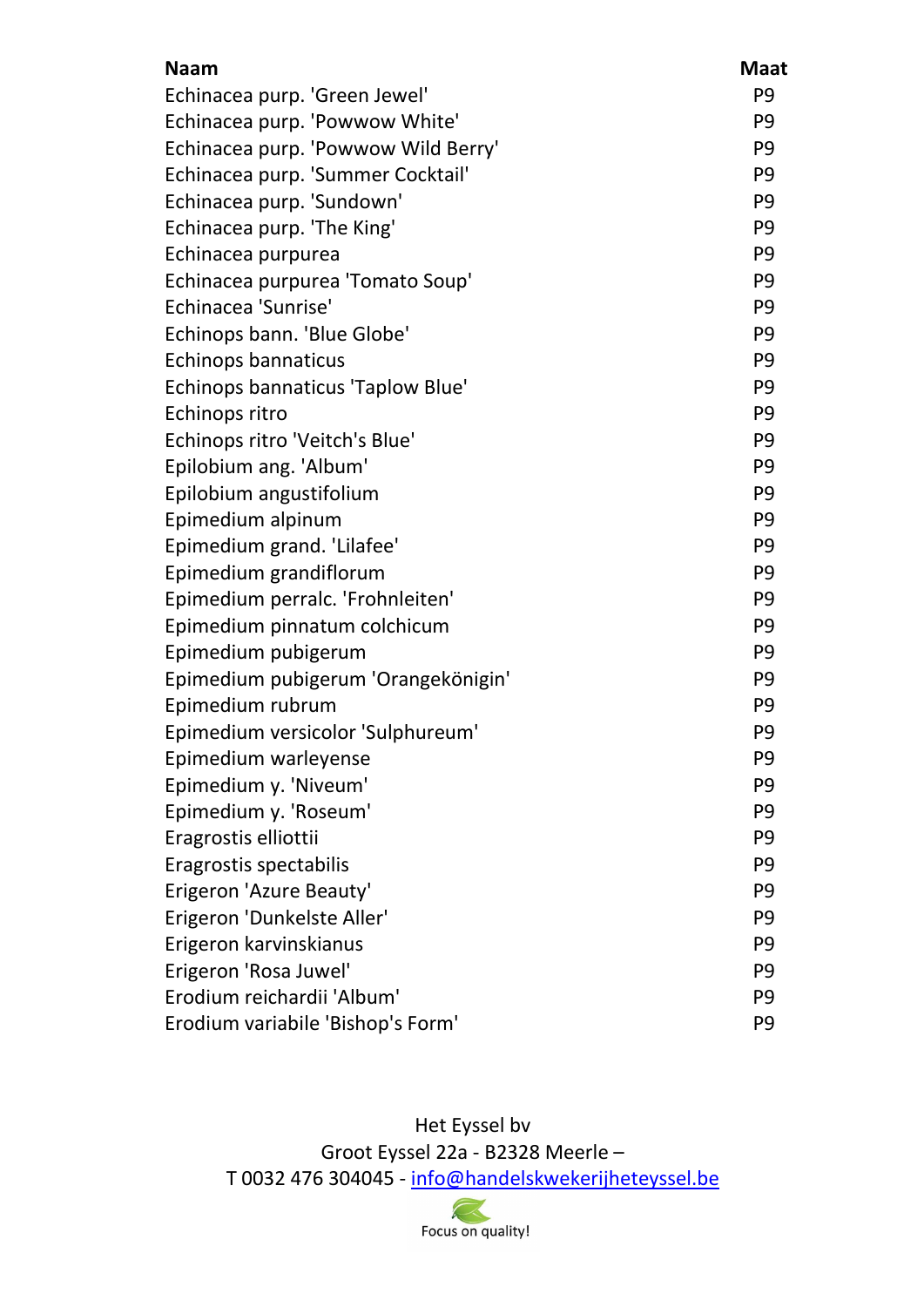| <b>Naam</b>                         | <b>Maat</b>    |
|-------------------------------------|----------------|
| Erodium variabile 'Roseum'          | P <sub>9</sub> |
| Eryngium alpinum                    | P <sub>9</sub> |
| Eryngium bourgatii                  | P <sub>9</sub> |
| Eryngium planum                     | P <sub>9</sub> |
| Eryngium planum 'Blauer Zwerg'      | P <sub>9</sub> |
| Eryngium yuccifolium                | P <sub>9</sub> |
| Erysimum 'Bowles' Mauve'            | P <sub>9</sub> |
| Eupatorium cannabinum               | P <sub>9</sub> |
| Eupatorium cannabinum 'Plenum'      | P <sub>9</sub> |
| Eupatorium mac. 'Album'             | P <sub>9</sub> |
| Eupatorium mac. 'Atropurpureum'     | P <sub>9</sub> |
| Eupatorium mac. 'Purple Bush'       | P <sub>9</sub> |
| Eupatorium mac. 'Riesenschirm'      | P <sub>9</sub> |
| Eupatorium purpureum                | P <sub>9</sub> |
| Eupatorium rugosum                  | P <sub>9</sub> |
| Eupatorium rugosum 'Chocolate'      | P <sub>9</sub> |
| Euphorbia amygdal. 'Purpurea'       | P <sub>9</sub> |
| Euphorbia amygdal. robbiae          | P <sub>9</sub> |
| Euphorbia char. 'Emmer Green'       | P <sub>9</sub> |
| Euphorbia char. 'Humpty Dumpty'     | P <sub>9</sub> |
| Euphorbia char. 'Redwing' ®         | P <sub>9</sub> |
| Euphorbia characias                 | P <sub>9</sub> |
| Euphorbia characias 'Forescate'     | P <sub>9</sub> |
| Euphorbia characias wulfenii        | P <sub>9</sub> |
| Euphorbia cyp. 'Clarice Howard'     | P <sub>9</sub> |
| Euphorbia cyp. 'Fens Ruby'          | P <sub>9</sub> |
| Euphorbia cyparissias               | P <sub>9</sub> |
| Euphorbia cyparissias 'Fens Ruby'   | P <sub>9</sub> |
| Euphorbia griffithii 'Fireglow'     | P <sub>9</sub> |
| Euphorbia martinii                  | P <sub>9</sub> |
| Euphorbia myrsinites                | P <sub>9</sub> |
| Euphorbia pal. 'Walenburg's Glorie' | P <sub>9</sub> |
| Euphorbia polychroma                | P <sub>9</sub> |
| Euphorbia Redwing                   | P <sub>9</sub> |
| Festuca amethystina                 | P <sub>9</sub> |
| Festuca cinerea                     | P <sub>9</sub> |

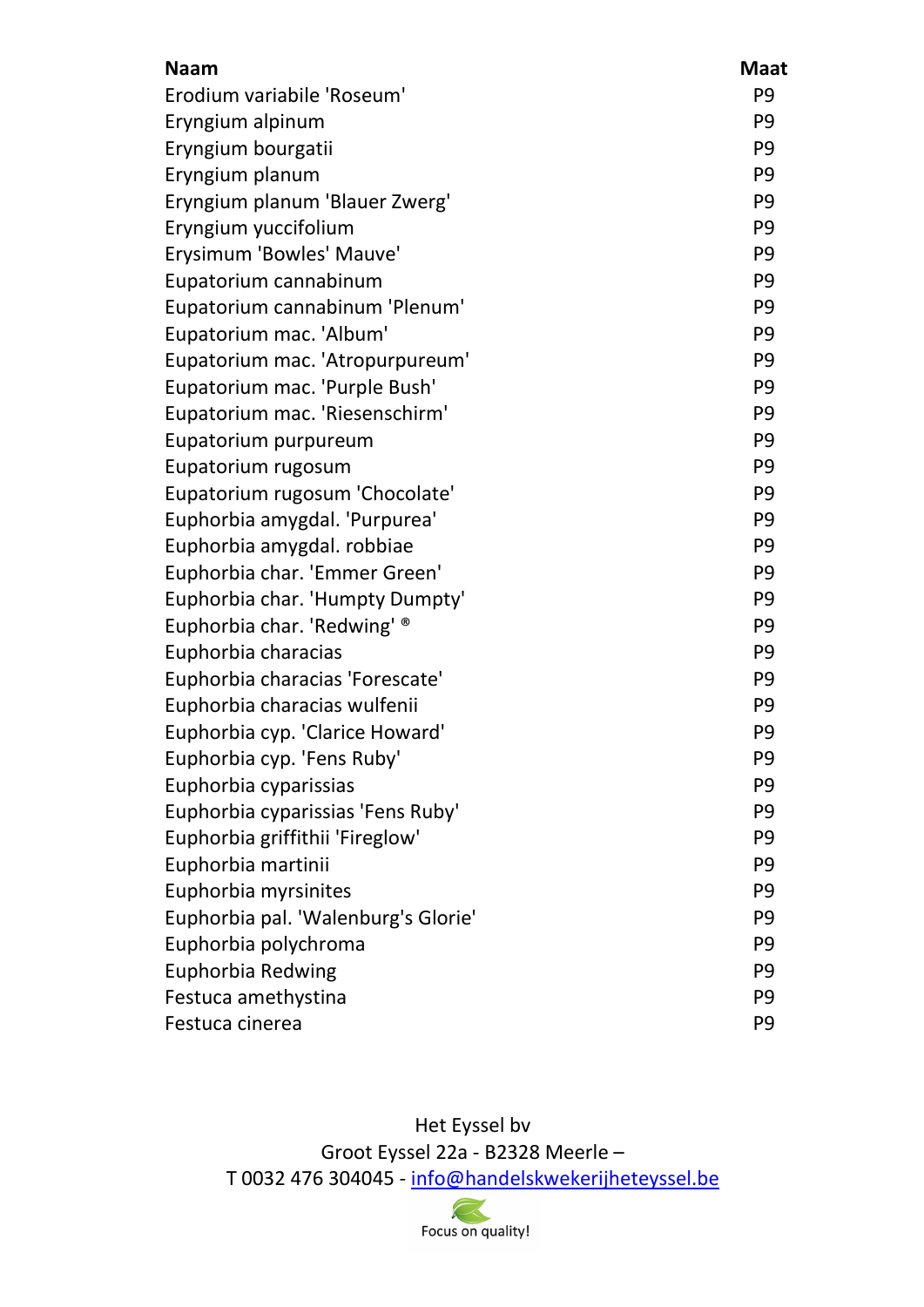| <b>Naam</b>                         | <b>Maat</b>    |
|-------------------------------------|----------------|
| Festuca gautieri                    | P <sub>9</sub> |
| Festuca glauca                      | P <sub>9</sub> |
| Festuca glauca 'Blaufuchs'          | P <sub>9</sub> |
| Festuca glauca 'Elijah Blue'        | P <sub>9</sub> |
| Festuca glauca 'Harz'               | P <sub>9</sub> |
| Festuca glauca 'Uchte'              | P <sub>9</sub> |
| Festuca mairei                      | P <sub>9</sub> |
| Filipendula purpurea                | P <sub>9</sub> |
| Filipendula purpurea 'Elegans'      | P <sub>9</sub> |
| Filipendula rubra 'Venusta'         | P <sub>9</sub> |
| Filipendula ulmaria                 | P <sub>9</sub> |
| Filipendula vulgaris                | P <sub>9</sub> |
| Filipendula vulgaris 'Plena'        | P <sub>9</sub> |
| Foeniculum vulgare                  | P <sub>9</sub> |
| Foeniculum vulgare 'Purpureum'      | P <sub>9</sub> |
| Fragaria chiloensis 'Chaval'        | P <sub>9</sub> |
| Fragaria 'Frel'                     | P <sub>9</sub> |
| Fragaria vesca                      | P <sub>9</sub> |
| Fragaria vesca 'Alexandria'         | P <sub>9</sub> |
| Fuchsia 'Lady Thumb'                | P <sub>9</sub> |
| Fuchsia 'Tom Thumb'                 | P <sub>9</sub> |
| Fuchsia 'Madame Cornelissen'        | P <sub>9</sub> |
| Fuchsia magell. gracilis            | P <sub>9</sub> |
| Fuchsia magellanica 'Alba'          | P <sub>9</sub> |
| Fuchsia magellanica 'Tricolor'      | P <sub>9</sub> |
| Fuchsia 'Mrs Popple'                | P <sub>9</sub> |
| Fuchsia 'Riccartonii'               | P <sub>9</sub> |
| Gaillardia 'Bremen'                 | P <sub>9</sub> |
| Gaillardia 'Burgunder'              | P <sub>9</sub> |
| Gaillardia 'Kobold'                 | P <sub>9</sub> |
| Galega officinalis                  | P <sub>9</sub> |
| Galium odoratum                     | P <sub>9</sub> |
| Gaura lindh. 'Cherry Brandy'        | P <sub>9</sub> |
| Gaura lindh. 'Short Form'           | P <sub>9</sub> |
| Gaura lindh. 'Siskiyou Pink'        | P <sub>9</sub> |
| Gaura lindh. 'Whirling Butterflies' | P <sub>9</sub> |

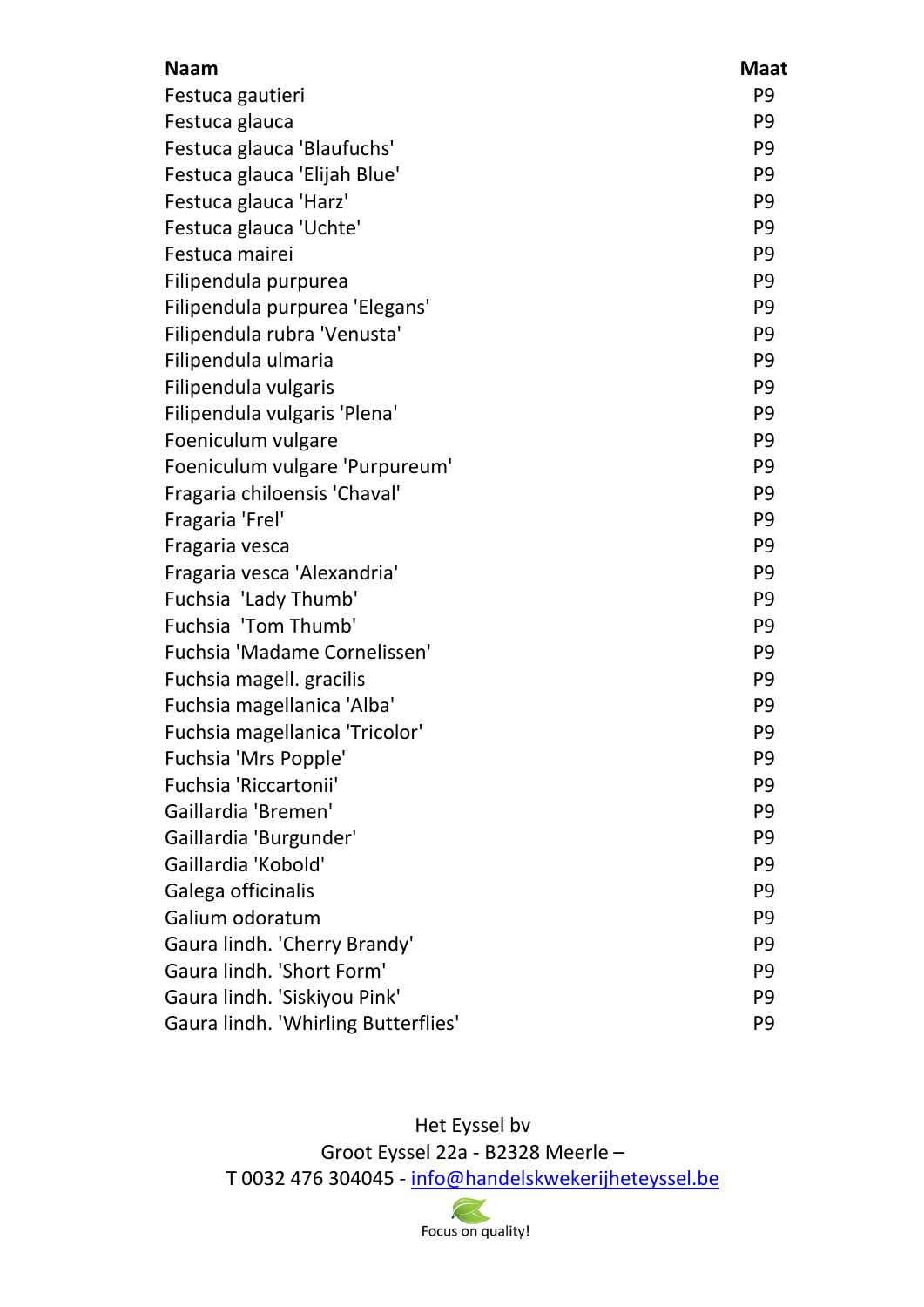| <b>Naam</b>                         | <b>Maat</b>    |
|-------------------------------------|----------------|
| Gaura lindheimeri                   | P <sub>9</sub> |
| Gentiana sino-ornata                | P <sub>9</sub> |
| Geranium 'Azure Rush' <sup>®</sup>  | P <sub>9</sub> |
| Geranium 'Sanne'                    | P <sub>9</sub> |
| Geranium 'Ann Folkard'              | P <sub>9</sub> |
| Geranium 'Anne Thomson'             | P <sub>9</sub> |
| Geranium 'Blue Sunrise'             | P <sub>9</sub> |
| Geranium 'Brookside'                | P <sub>9</sub> |
| Geranium cantabrigiense 'Biokovo'   | P <sub>9</sub> |
| Geranium cantabrigiense 'Cambridge' | P <sub>9</sub> |
| Geranium cantabrigiense 'Karmina'   | P <sub>9</sub> |
| Geranium cantabrigiense 'St Ola'    | P <sub>9</sub> |
| Geranium 'Chantilly'                | P <sub>9</sub> |
| Geranium cin. 'Ballerina'           | P <sub>9</sub> |
| Geranium cin. 'Laurence Flatman'    | P <sub>9</sub> |
| Geranium cin. 'Splendens'           | P <sub>9</sub> |
| Geranium cinereum                   | P <sub>9</sub> |
| Geranium cinereum subcaulescens     | P <sub>9</sub> |
| Geranium dalmaticum                 | P <sub>9</sub> |
| Geranium 'Dilys'                    | P <sub>9</sub> |
| Geranium endressii                  | P <sub>9</sub> |
| Geranium endressii 'Wargrave Pink'  | P <sub>9</sub> |
| Geranium himalayense                | P <sub>9</sub> |
| Geranium himalayense 'Baby Blue'    | P <sub>9</sub> |
| Geranium himalayense 'Gravetye'     | P <sub>9</sub> |
| Geranium himalayense 'Plenum'       | P <sub>9</sub> |
| Geranium 'Johnson's Blue'           | P <sub>9</sub> |
| Geranium 'Joy'                      | P <sub>9</sub> |
| Geranium macr. 'Bevan's Variety'    | P <sub>9</sub> |
| Geranium macr. 'Czakor'             | P <sub>9</sub> |
| Geranium macr. 'Ingwersen's Var.'   | P <sub>9</sub> |
| Geranium macr. 'Spessart'           | P <sub>9</sub> |
| Geranium macr. 'White Ness'         | P <sub>9</sub> |
| Geranium macrorrhizum               | P <sub>9</sub> |
| Geranium macul. 'Espresso'          | P <sub>9</sub> |
| Geranium magnificum                 | P <sub>9</sub> |

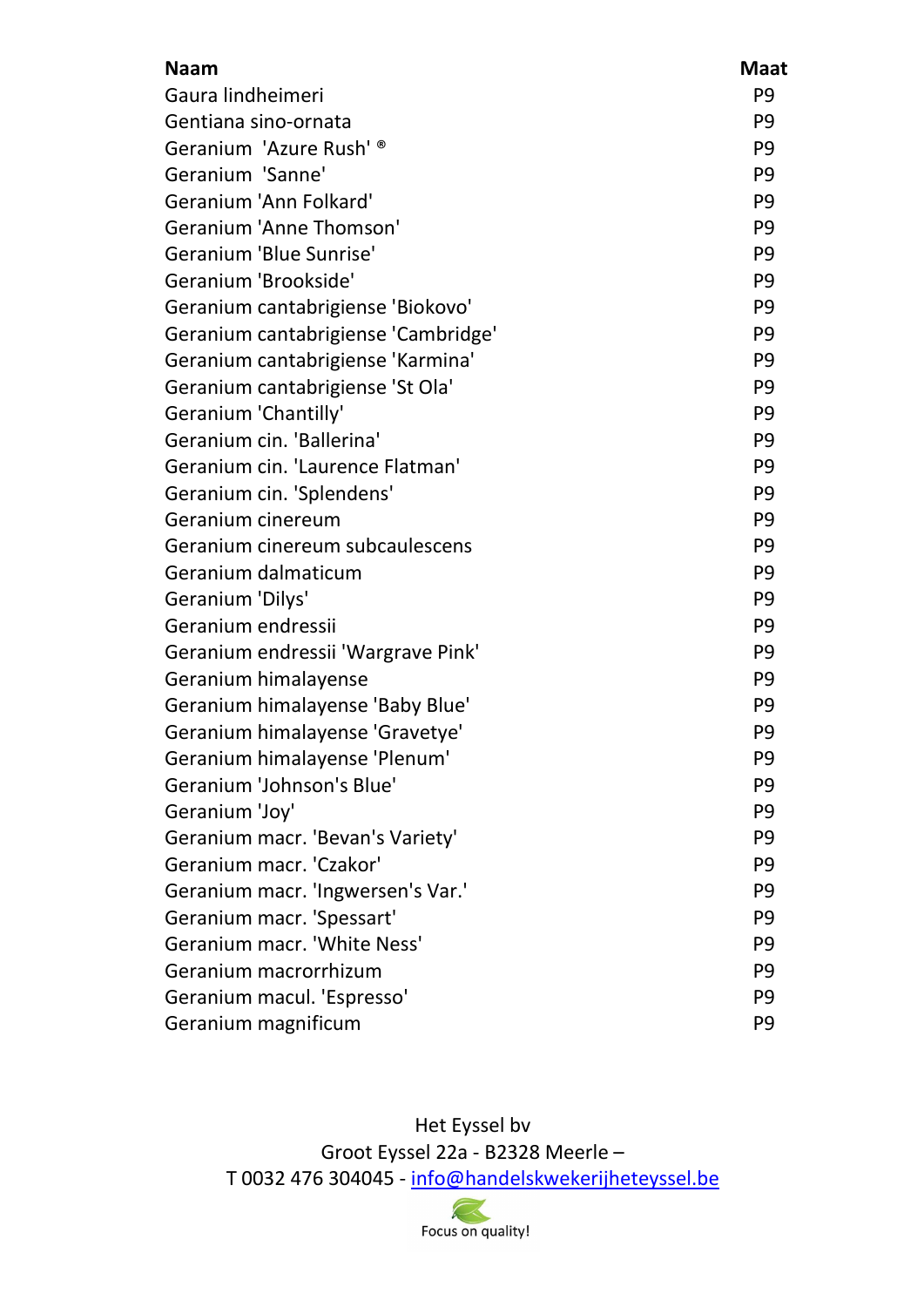| <b>Naam</b>                         | <b>Maat</b>    |
|-------------------------------------|----------------|
| Geranium nodosum                    | P <sub>9</sub> |
| Geranium 'Orion'                    | P <sub>9</sub> |
| Geranium ox. 'Claridge Druce'       | P <sub>9</sub> |
| Geranium ox. 'Rose Clair'           | P <sub>9</sub> |
| Geranium ox. 'Rosenlicht'           | P <sub>9</sub> |
| Geranium palustre                   | P <sub>9</sub> |
| Geranium 'Patricia'                 | P <sub>9</sub> |
| Geranium phaeum                     | P <sub>9</sub> |
| Geranium phaeum 'Album'             | P <sub>9</sub> |
| Geranium phaeum 'Samobor'           | P <sub>9</sub> |
| Geranium 'Philippe Vapelle'         | P <sub>9</sub> |
| Geranium prat. 'Midnight Reiter'    | P <sub>9</sub> |
| Geranium prat. 'Mrs Kendall Clark'  | P <sub>9</sub> |
| Geranium prat. 'Splish-splash'      | P <sub>9</sub> |
| Geranium pratense                   | P <sub>9</sub> |
| Geranium psilostemon                | P <sub>9</sub> |
| Geranium renardii                   | P <sub>9</sub> |
| Geranium rivers. 'Mavis Simpson'    | P <sub>9</sub> |
| Geranium rivers. 'Russell Prichard' | P <sub>9</sub> |
| Geranium 'Rozanne'                  | P <sub>9</sub> |
| Geranium 'Salome'                   | P <sub>9</sub> |
| Geranium sang. 'Album'              | P <sub>9</sub> |
| Geranium sang. 'Ankum's Pride'      | P <sub>9</sub> |
| Geranium sang. 'Elsbeth'            | P <sub>9</sub> |
| Geranium sang. 'Max Frei'           | P <sub>9</sub> |
| Geranium sanguineum                 | P <sub>9</sub> |
| Geranium sanguineum striatum        | P <sub>9</sub> |
| Geranium 'Sirak'                    | P <sub>9</sub> |
| Geranium 'Spinners'                 | P <sub>9</sub> |
| Geranium sylv. 'Album'              | P <sub>9</sub> |
| Geranium sylv. 'Mayflower'          | P <sub>9</sub> |
| Geranium 'Tanya Rendall'            | P <sub>9</sub> |
| Geranium 'Terre Franche'            | P <sub>9</sub> |
| <b>Geranium 'Tiny Monster'</b>      | P <sub>9</sub> |
| Geranium versicolor                 | P <sub>9</sub> |
| Geranium wall. 'Buxton's Variety'   | P <sub>9</sub> |

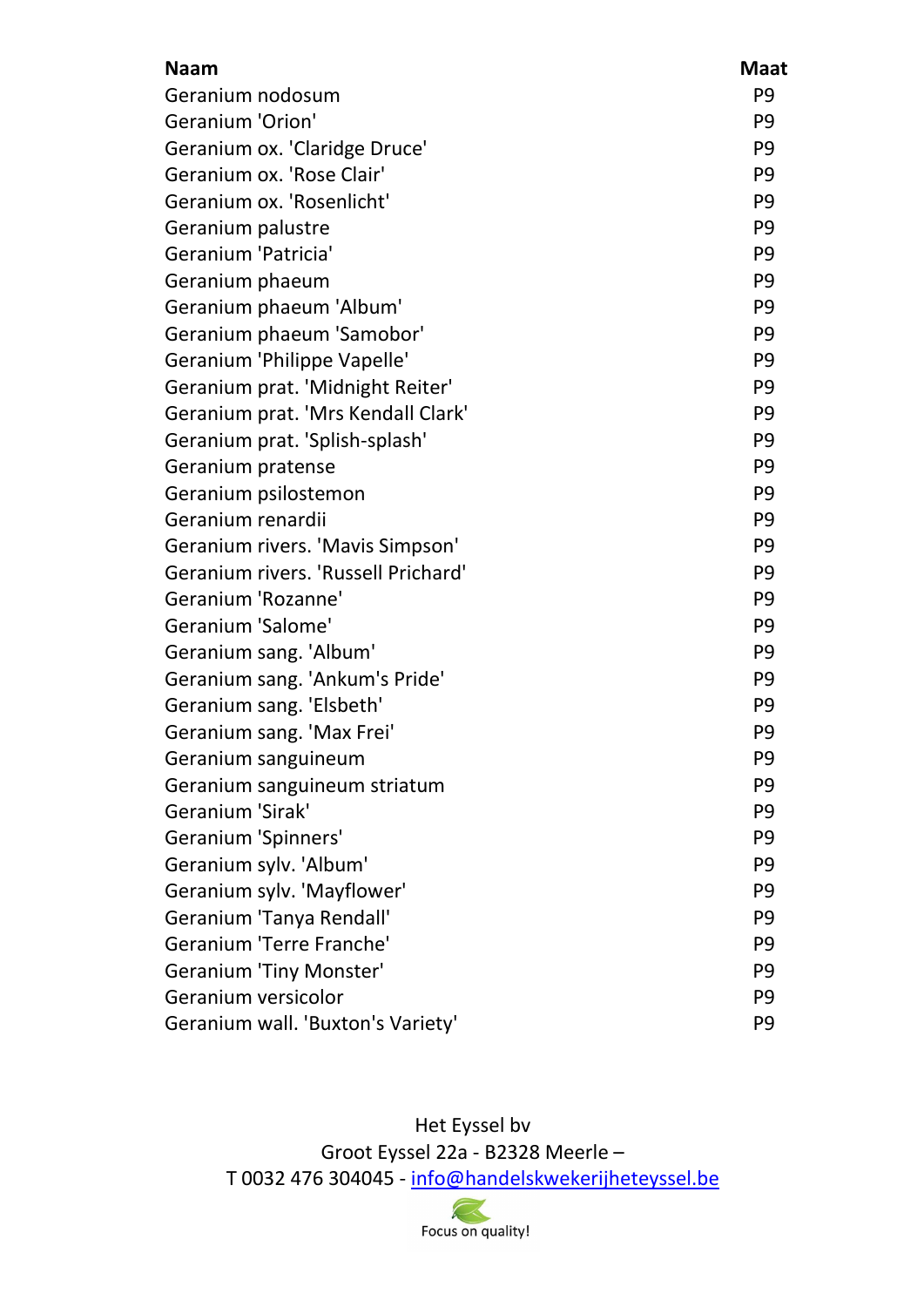| <b>Naam</b>                        | <b>Maat</b>    |
|------------------------------------|----------------|
| Geranium wlassovianum              | P <sub>9</sub> |
| Geum chiloense 'Lady Stratheden'   | P <sub>9</sub> |
| Geum chiloense 'Mrs Bradshaw'      | P <sub>9</sub> |
| Geum coccineum 'Borisii'           | P <sub>9</sub> |
| Geum heldreichii 'Georgenberg'     | P <sub>9</sub> |
| Geum rivale                        | P <sub>9</sub> |
| Gillenia trifoliata                | P <sub>9</sub> |
| Glechoma hederacea                 | P <sub>9</sub> |
| Glechoma hederacea 'Variegata'     | P <sub>9</sub> |
| Glyceria maxima                    | P <sub>9</sub> |
| Gypsophila pan. 'Bristol Fairy'    | P <sub>9</sub> |
| Gypsophila paniculata              | P <sub>9</sub> |
| Gypsophila repens 'Alba'           | P <sub>9</sub> |
| Gypsophila repens 'Rosea'          | P <sub>9</sub> |
| Gypsophila 'Rosenschleier'         | P <sub>9</sub> |
| Hakonechloa macra                  | P <sub>9</sub> |
| Hakonechloa macra 'All Gold'       | P <sub>9</sub> |
| Hakonechloa macra 'Aureola'        | P <sub>9</sub> |
| Helenium aut. 'Pumilum Magnificum' | P <sub>9</sub> |
| Helenium 'Biedermeier'             | P <sub>9</sub> |
| Helenium bigelovii 'The Bishop'    | P <sub>9</sub> |
| Helenium 'Goldrausch'              | P <sub>9</sub> |
| Helenium hoopesii                  | P <sub>9</sub> |
| Helenium 'Kanaria'                 | P <sub>9</sub> |
| Helenium 'Moerheim Beauty'         | P <sub>9</sub> |
| Helenium 'Rubinzwerg'              | P <sub>9</sub> |
| Helenium 'Sahin's Early Flowerer'  | P <sub>9</sub> |
| Helenium 'Waltraut'                | P <sub>9</sub> |
| Helenium 'Wyndley'                 | P <sub>9</sub> |
| Helianthemum 'Supreme'             | P <sub>9</sub> |
| Helianthemum 'Amabile Plenum'      | P <sub>9</sub> |
| Helianthemum 'Ben Hope'            | P <sub>9</sub> |
| Helianthemum 'Bronzeteppich'       | P <sub>9</sub> |
| Helianthemum 'Cerise Queen'        | P <sub>9</sub> |
| Helianthemum 'Elfenbeinglanz'      | P <sub>9</sub> |
| Helianthemum 'Golden Queen'        | P <sub>9</sub> |

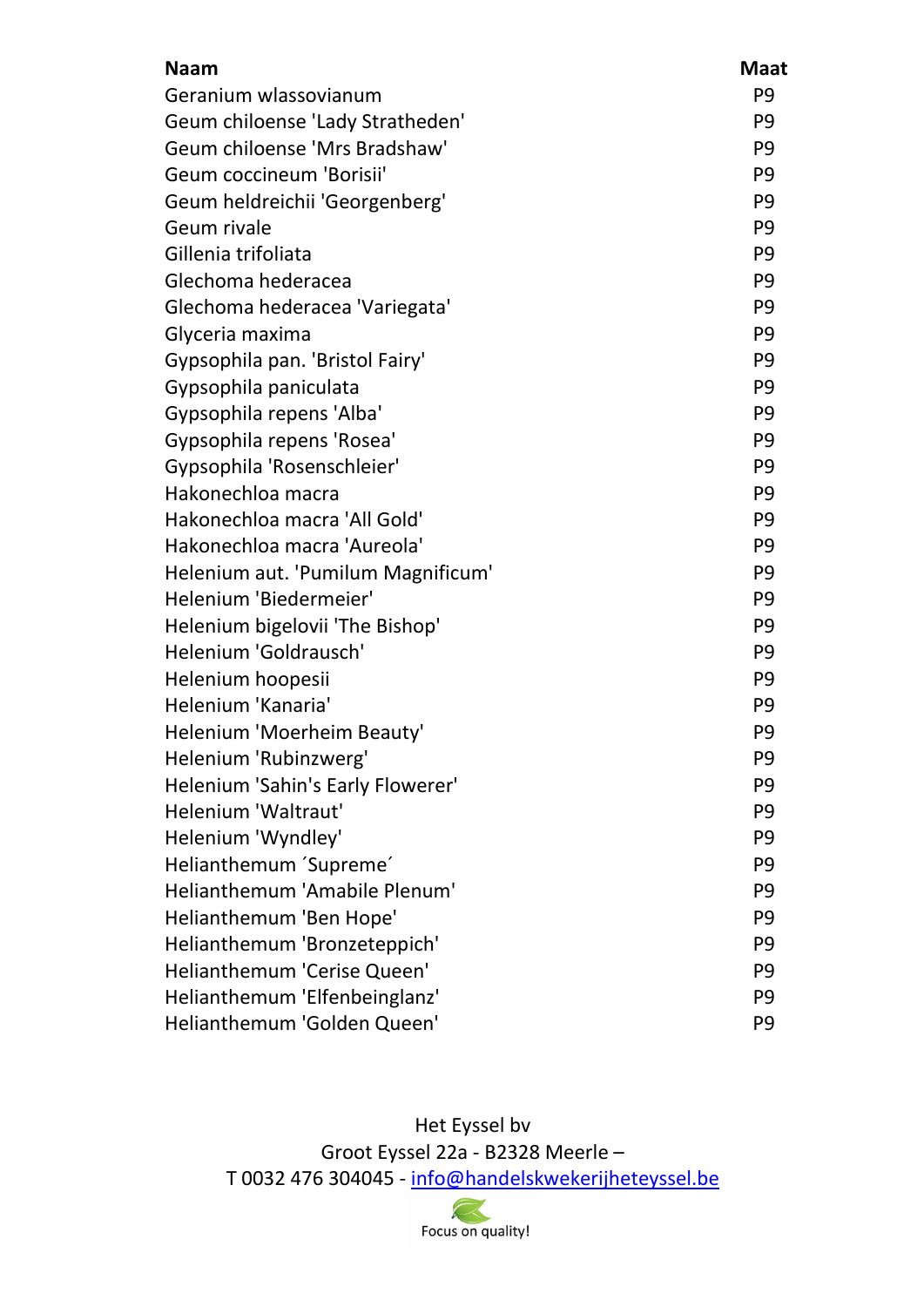| <b>Naam</b>                            | <b>Maat</b>    |
|----------------------------------------|----------------|
| Helianthemum 'Henfield Brilliant'      | P <sub>9</sub> |
| Helianthemum 'Lawrenson's Pink'        | P <sub>9</sub> |
| Helianthemum 'Rhodanthe Carneum'       | P <sub>9</sub> |
| Helianthemum 'Supreme'                 | P <sub>9</sub> |
| <b>Helianthemum 'The Bride'</b>        | P <sub>9</sub> |
| Helianthemum 'Wisley Pink'             | P <sub>9</sub> |
| Helianthemum 'Wisley Primrose'         | P <sub>9</sub> |
| <b>Helianthus atrorubens</b>           | P <sub>9</sub> |
| Helianthus dec. 'Soleil d'Or'          | P <sub>9</sub> |
| Helianthus 'Lemon Queen'               | P <sub>9</sub> |
| <b>Helianthus salicifolius</b>         | P <sub>9</sub> |
| Helichrysum italicum                   | P <sub>9</sub> |
| Helictotrichon sempervirens            | P <sub>9</sub> |
| Heliopsis h. 'Summer Sun'              | P <sub>9</sub> |
| Helleborus argutifolius                | P <sub>9</sub> |
| Helleborus foet. 'Wester Flisk'        | P <sub>9</sub> |
| <b>Helleborus foetidus</b>             | P <sub>9</sub> |
| Helleborus niger                       | P <sub>9</sub> |
| Helleborus or. 'Blue Lady'             | P <sub>9</sub> |
| Helleborus or. 'Pink Lady'             | P <sub>9</sub> |
| Helleborus or. 'Pink Spotted Lady'     | P <sub>9</sub> |
| Helleborus or. 'Red Hybr.'             | P <sub>9</sub> |
| Helleborus or. 'Red Lady'              | P <sub>9</sub> |
| Helleborus or. 'Spotted Hybrids'       | P <sub>9</sub> |
| Helleborus or. 'White Lady'            | P <sub>9</sub> |
| Helleborus or. 'White Spotted Hybrids' | P <sub>9</sub> |
| Helleborus or. 'White Spotted Lady'    | P <sub>9</sub> |
| Helleborus or. 'Yellow Lady'           | P <sub>9</sub> |
| Helleborus orientalis                  | P <sub>9</sub> |
| <b>Helleborus viridis</b>              | P <sub>9</sub> |
| Hemerocallis 'On and On'               | P <sub>9</sub> |
| Hemerocallis 'Vera Biaglow'            | P <sub>9</sub> |
| <b>Hemerocallis 'Arctic Snow'</b>      | P <sub>9</sub> |
| Hemerocallis 'Aten'                    | P <sub>9</sub> |
| Hemerocallis 'Autumn Red'              | P <sub>9</sub> |
| Hemerocallis 'Bela Lugosi'             | P <sub>9</sub> |

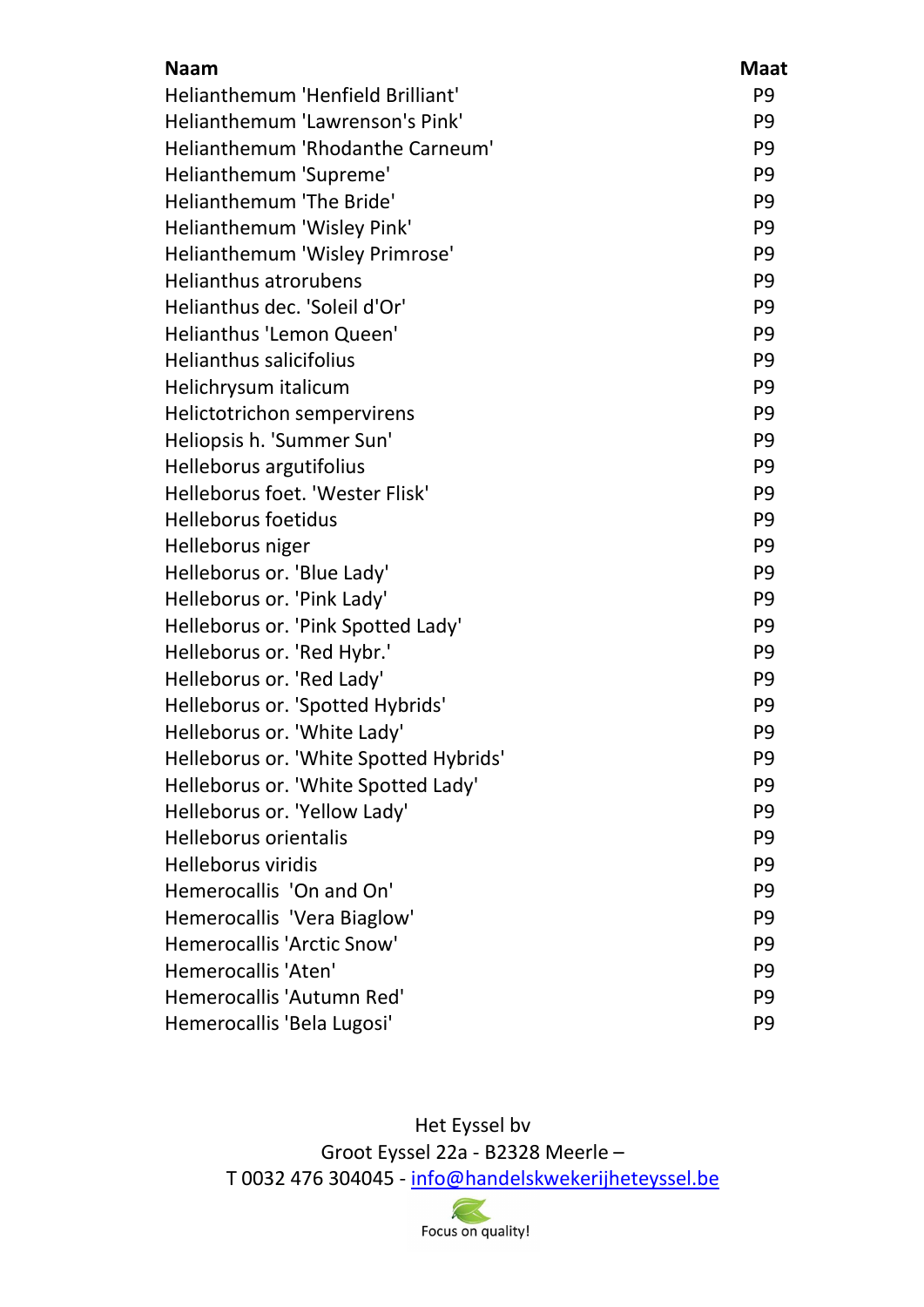| <b>Naam</b>                       | <b>Maat</b>    |
|-----------------------------------|----------------|
| Hemerocallis 'Bonanza'            | P <sub>9</sub> |
| Hemerocallis 'Catherine Woodbury' | P <sub>9</sub> |
| Hemerocallis citrina              | P <sub>9</sub> |
| Hemerocallis 'Crimson Pirate'     | P <sub>9</sub> |
| Hemerocallis 'Custard Candy'      | P <sub>9</sub> |
| Hemerocallis 'Double River Why'   | P <sub>9</sub> |
| Hemerocallis 'El Desperado'       | P <sub>9</sub> |
| Hemerocallis 'Entrapment'         | P <sub>9</sub> |
| Hemerocallis 'Final Touch'        | P <sub>9</sub> |
| <b>Hemerocallis 'Frans Hals'</b>  | P <sub>9</sub> |
| Hemerocallis 'Gentle Shepherd'    | P <sub>9</sub> |
| Hemerocallis 'Green Flutter'      | P <sub>9</sub> |
| Hemerocallis 'Happy Returns'      | P <sub>9</sub> |
| Hemerocallis lilioasphodelus      | P <sub>9</sub> |
| Hemerocallis 'Luxury Lace'        | P <sub>9</sub> |
| Hemerocallis 'Mauna Loa'          | P <sub>9</sub> |
| Hemerocallis middendorffii        | P <sub>9</sub> |
| Hemerocallis 'Pardon Me'          | P <sub>9</sub> |
| Hemerocallis 'Pink Damask'        | P <sub>9</sub> |
| Hemerocallis 'Rajah'              | P <sub>9</sub> |
| Hemerocallis 'Red Rum'            | P <sub>9</sub> |
| Hemerocallis 'Sammy Russell'      | P <sub>9</sub> |
| Hemerocallis 'Stella de Oro'      | P <sub>9</sub> |
| Hemerocallis 'Summer Wine'        | P <sub>9</sub> |
| Hemerocallis 'White Temptation'   | P <sub>9</sub> |
| Hepatica nobilis                  | P <sub>9</sub> |
| Herniaria glabra                  | P <sub>9</sub> |
| Hesperis matr. 'Alba'             | P <sub>9</sub> |
| Hesperis matronalis               | P <sub>9</sub> |
| Heuchera 'Binoche'                | P <sub>9</sub> |
| Heuchera 'Citronella'             | P <sub>9</sub> |
| Heuchera 'Green Spice'            | P <sub>9</sub> |
| Heuchera 'Lime Marmalade'         | P <sub>9</sub> |
| Heuchera b. 'Pluie de Feu'        | P <sub>9</sub> |
| Heuchera b. 'Schneewittchen'      | P <sub>9</sub> |
| Heuchera 'Beauty Color'           | P <sub>9</sub> |

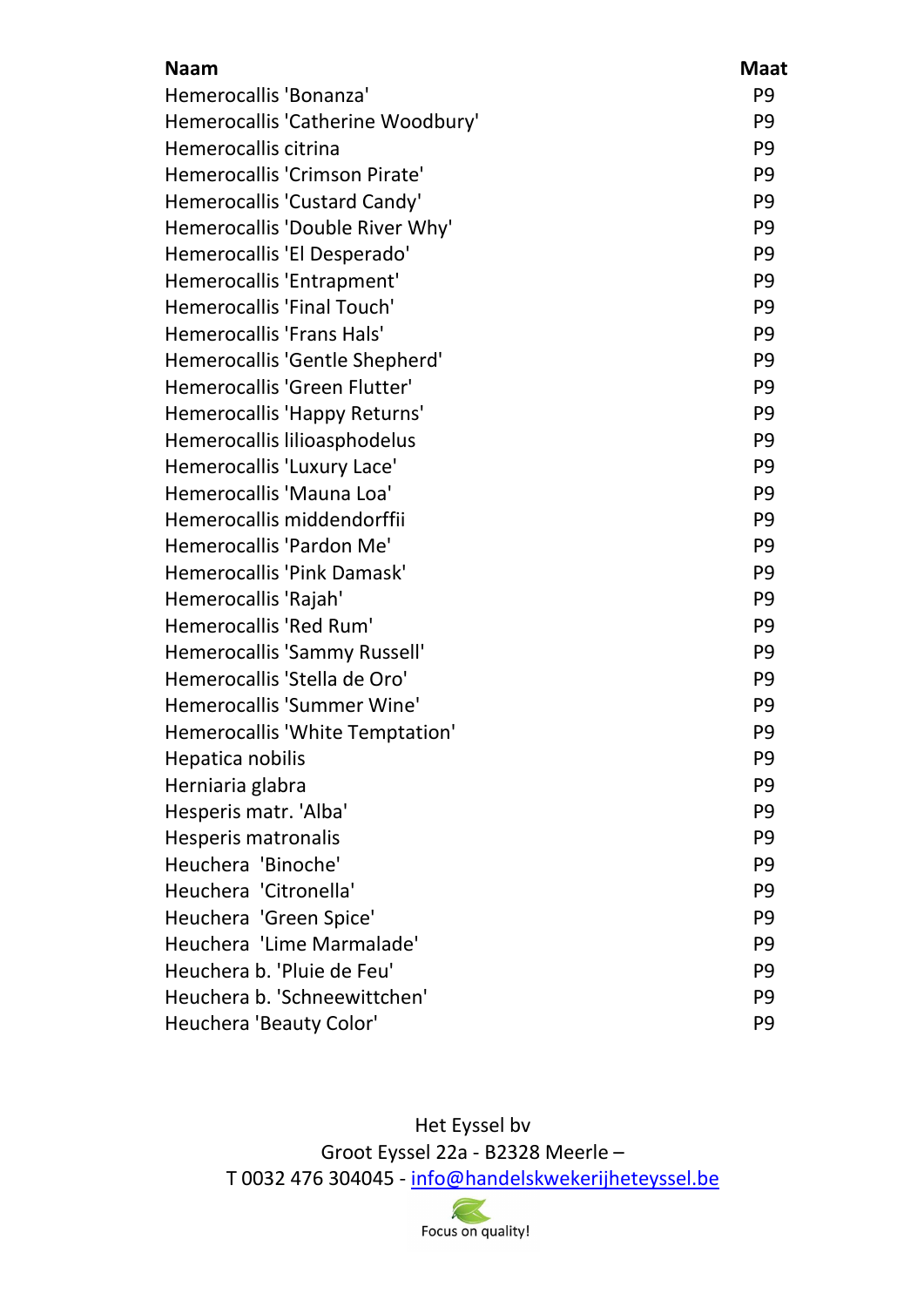| <b>Naam</b>                      | <b>Maat</b>    |
|----------------------------------|----------------|
| Heuchera 'Black Beauty'          | P <sub>9</sub> |
| Heuchera 'Can Can'               | P <sub>9</sub> |
| Heuchera 'Cappuccino'            | P <sub>9</sub> |
| Heuchera 'Caramel' ®             | P <sub>9</sub> |
| Heuchera 'Cascade Dawn'          | P <sub>9</sub> |
| Heuchera 'Chocolate Ruffles'     | P <sub>9</sub> |
| <b>Heuchera 'Dark Secret'</b>    | P <sub>9</sub> |
| <b>Heuchera 'Frosted Violet'</b> | P <sub>9</sub> |
| Heuchera 'Green Spice'           | P <sub>9</sub> |
| Heuchera 'Hercules' ®            | P <sub>9</sub> |
| Heuchera 'Lime Rickey'           | P <sub>9</sub> |
| Heuchera 'Marmalade'             | P <sub>9</sub> |
| Heuchera mic. 'Palace Purple'    | P <sub>9</sub> |
| Heuchera 'Obsidian'              | P <sub>9</sub> |
| Heuchera 'Peach Flambé'          | P <sub>9</sub> |
| Heuchera 'Petite Pearl Fairy'    | P <sub>9</sub> |
| Heuchera 'Pewter Moon'           | P <sub>9</sub> |
| Heuchera 'Plum Pudding'          | P <sub>9</sub> |
| Heuchera 'Purple Petticoats'     | P <sub>9</sub> |
| Heuchera 'Rachel'                | P <sub>9</sub> |
| Heuchera 'Regina'                | P <sub>9</sub> |
| Heuchera sang. 'Leuchtkäfer'     | P <sub>9</sub> |
| Heuchera 'Silver Scrolls'        | P <sub>9</sub> |
| Heuchera 'Stormy Seas'           | P <sub>9</sub> |
| Heucherella a. 'Bridget Bloom'   | P <sub>9</sub> |
| Heucherella a. 'Quicksilver'     | P <sub>9</sub> |
| Heucherella 'Stoplight' ®        | P <sub>9</sub> |
| Hieracium aurantiacum            | P <sub>9</sub> |
| Hosta 'August Moon'              | P <sub>9</sub> |
| Hosta 'Big Daddy'                | P <sub>9</sub> |
| Hosta 'Blue Angel'               | P <sub>9</sub> |
| Hosta 'Blue Cadet'               | P <sub>9</sub> |
| Hosta 'Devon Green'              | P <sub>9</sub> |
| Hosta 'Fire and Ice'             | P <sub>9</sub> |
| Hosta 'Fortunei Albopicta'       | P <sub>9</sub> |
| Hosta 'Fortunei Aureomarginata'  | P <sub>9</sub> |

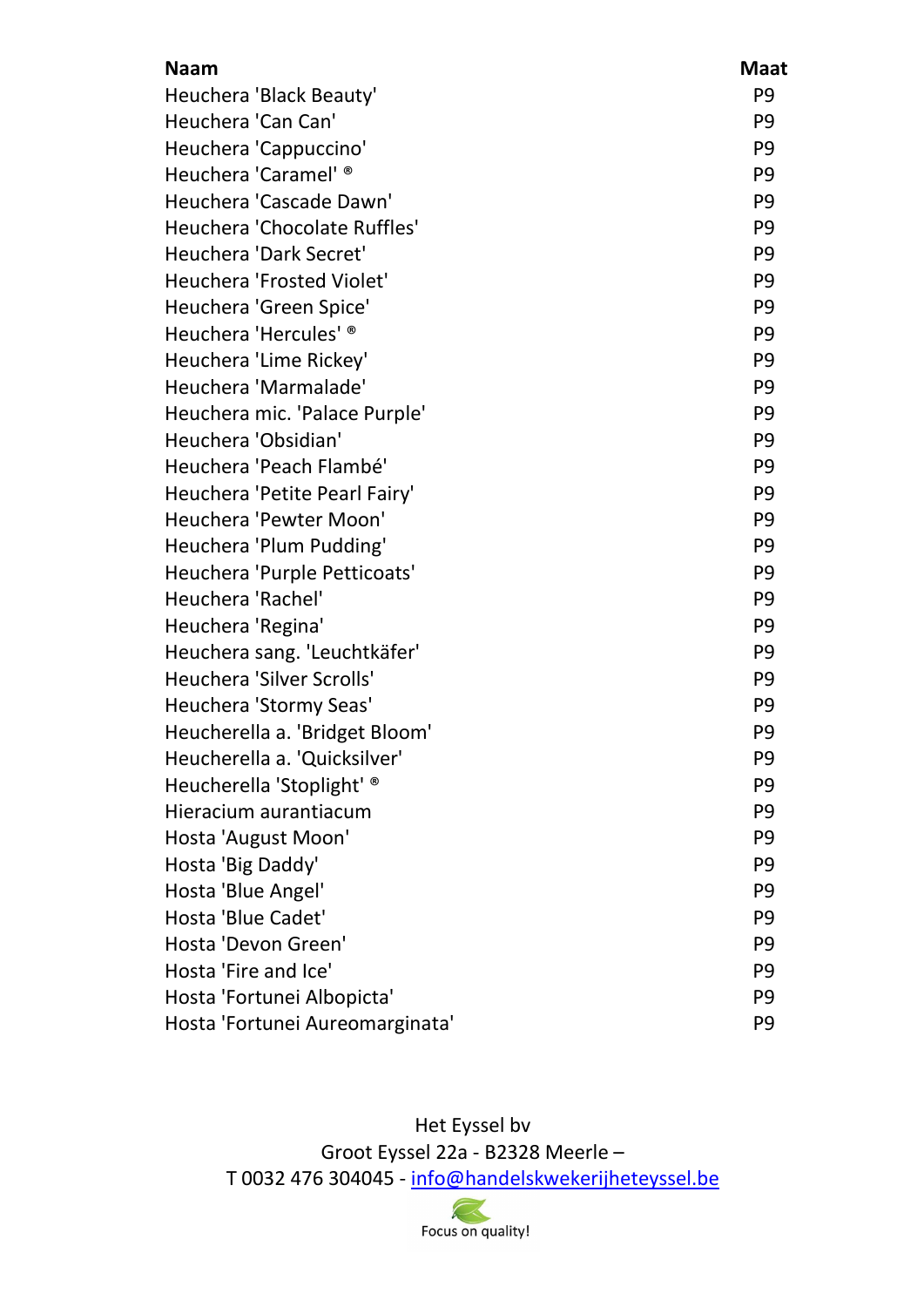| <b>Naam</b>                         | <b>Maat</b>    |
|-------------------------------------|----------------|
| Hosta 'Fortunei Hyacinthina'        | P <sub>9</sub> |
| Hosta 'Fragant Bouquet'             | P <sub>9</sub> |
| Hosta 'Francee'                     | P <sub>9</sub> |
| Hosta 'Gold Standard'               | P <sub>9</sub> |
| Hosta 'Golden Tiara'                | P <sub>9</sub> |
| Hosta 'Guacamole'                   | P <sub>9</sub> |
| Hosta 'Halcyon'                     | P <sub>9</sub> |
| Hosta 'Honeybells'                  | P <sub>9</sub> |
| Hosta 'June'                        | P <sub>9</sub> |
| Hosta 'June Fever'                  | P <sub>9</sub> |
| Hosta 'Krossa Regal'                | P <sub>9</sub> |
| Hosta lancifolia                    | P <sub>9</sub> |
| Hosta 'Patriot'                     | P <sub>9</sub> |
| Hosta plantaginea grandiflora       | P <sub>9</sub> |
| Hosta 'Royal Standard'              | P <sub>9</sub> |
| Hosta sieb. 'Elegans'               | P <sub>9</sub> |
| Hosta sieb. 'Frances Williams'      | P <sub>9</sub> |
| Hosta sieb. 'Great Expectations'    | P <sub>9</sub> |
| Hosta sieboldiana                   | P <sub>9</sub> |
| Hosta 'Sum and Substance'           | P <sub>9</sub> |
| Hosta 'Undulata Albomarginata'      | P <sub>9</sub> |
| Hosta 'Undulata Mediovariegata'     | P <sub>9</sub> |
| Hosta 'Undulata Univittata'         | P <sub>9</sub> |
| Hosta 'Wide Brim'                   | P <sub>9</sub> |
| Hosta 'Wolverine'                   | P <sub>9</sub> |
| Houstonia caer. 'Millard's Variety' | P <sub>9</sub> |
| Houttuynia cordata                  | P <sub>9</sub> |
| Houttuynia cordata 'Chameleon'      | P <sub>9</sub> |
| Hypericum calycinum                 | P <sub>9</sub> |
| Hypericum olympicum                 | P <sub>9</sub> |
| <b>Hyssopus officinalis</b>         | P <sub>9</sub> |
| Iberis semp. 'Schneeflocke'         | P <sub>9</sub> |
| Iberis semp. 'Weisser Zwerg'        | P <sub>9</sub> |
| Iberis sempervirens                 | P <sub>9</sub> |
| Imperata cylindrica 'Red Baron'     | P <sub>9</sub> |
| Inula ensifolia                     | P <sub>9</sub> |

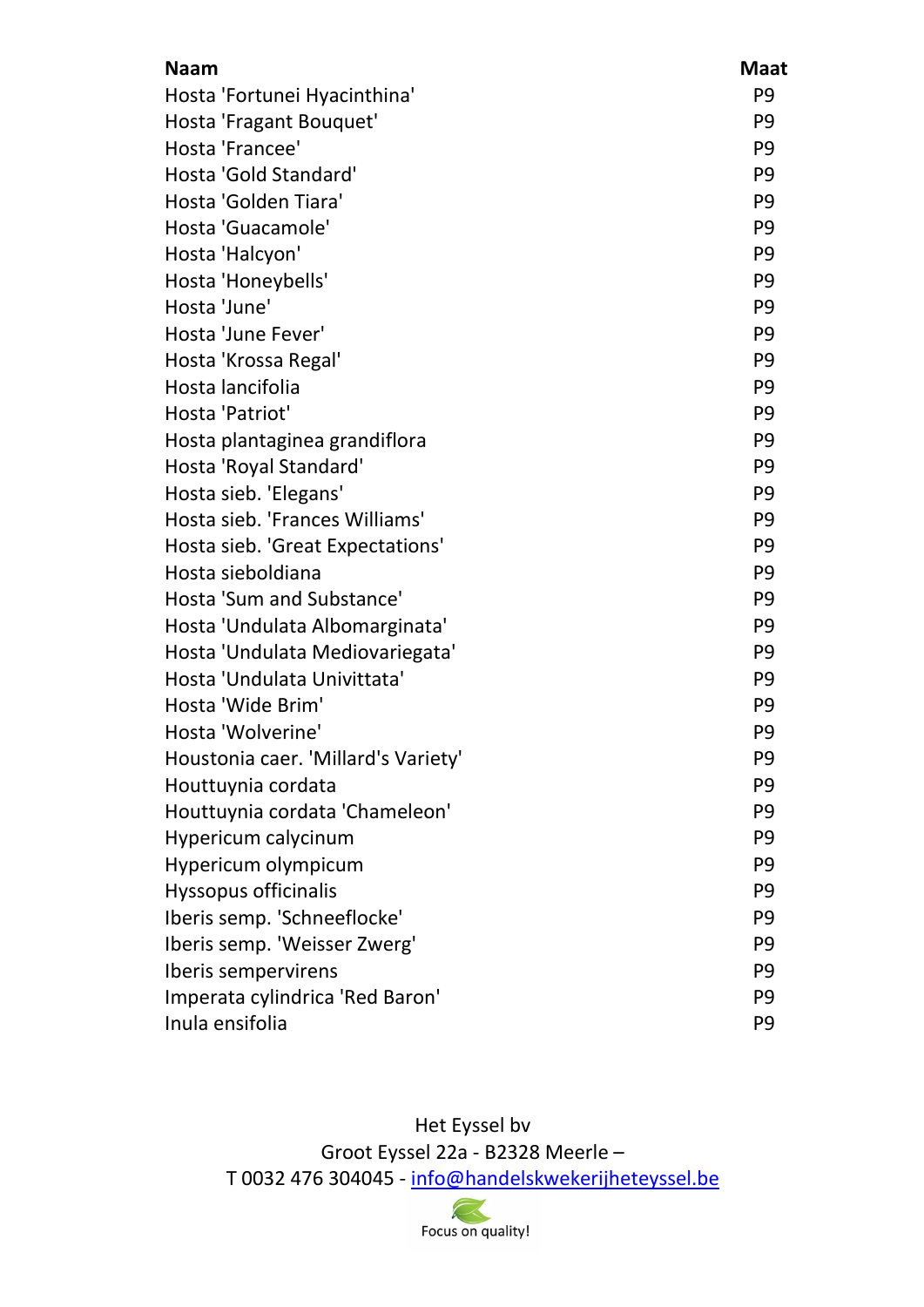| <b>Naam</b>                      | <b>Maat</b>    |
|----------------------------------|----------------|
| Iris ensata                      | P <sub>9</sub> |
| Iris germanica                   | P <sub>9</sub> |
| Iris pseudacorus                 | P <sub>9</sub> |
| Iris setosa                      | P <sub>9</sub> |
| Iris sib. 'Butter and Sugar'     | P <sub>9</sub> |
| Iris sib. 'Caesar's Brother'     | P <sub>9</sub> |
| Iris sib. 'Snow Queen'           | P <sub>9</sub> |
| Iris sibirica                    | P <sub>9</sub> |
| Iris versicolor                  | P <sub>9</sub> |
| Isotoma fluviatilis              | P <sub>9</sub> |
| Jasione laevis 'Blaulicht'       | P <sub>9</sub> |
| Jovibarba sobolifera             | P <sub>9</sub> |
| Juncus effusus                   | P <sub>9</sub> |
| Juncus effusus 'Spiralis'        | P <sub>9</sub> |
| Juncus ensifolius                | P <sub>9</sub> |
| Kalimeris incisa 'Alba'          | P <sub>9</sub> |
| Kalimeris incisa 'Blue Star'     | P <sub>9</sub> |
| Kalimeris incisa 'Madiva'        | P <sub>9</sub> |
| Kalimeris incisa 'Nana Blue'     | P <sub>9</sub> |
| Kirengeshoma palmata             | P <sub>9</sub> |
| Knautia arvensis                 | P <sub>9</sub> |
| Knautia mac. 'Melton Pastels'    | P <sub>9</sub> |
| Knautia macedonica               | P <sub>9</sub> |
| Kniphofia 'Lemon Popsicle'       | P <sub>9</sub> |
| Kniphofia 'Alcazar'              | P <sub>9</sub> |
| Kniphofia 'Ice Queen'            | P <sub>9</sub> |
| Kniphofia 'Little Maid'          | P <sub>9</sub> |
| Kniphofia 'Royal Castle'         | P <sub>9</sub> |
| Kniphofia 'Tawny King'           | P <sub>9</sub> |
| Kniphofia uvaria 'Grandiflora'   | P <sub>9</sub> |
| Koeleria glauca                  | P <sub>9</sub> |
| Lamiastrum gal. 'Florentinum'    | P <sub>9</sub> |
| Lamiastrum gal. 'Herman's Pride' | P <sub>9</sub> |
| Lamiastrum galeobdolon           | P <sub>9</sub> |
| Lamium mac. 'Album'              | P <sub>9</sub> |
| Lamium mac. 'Beacon Silver'      | P <sub>9</sub> |

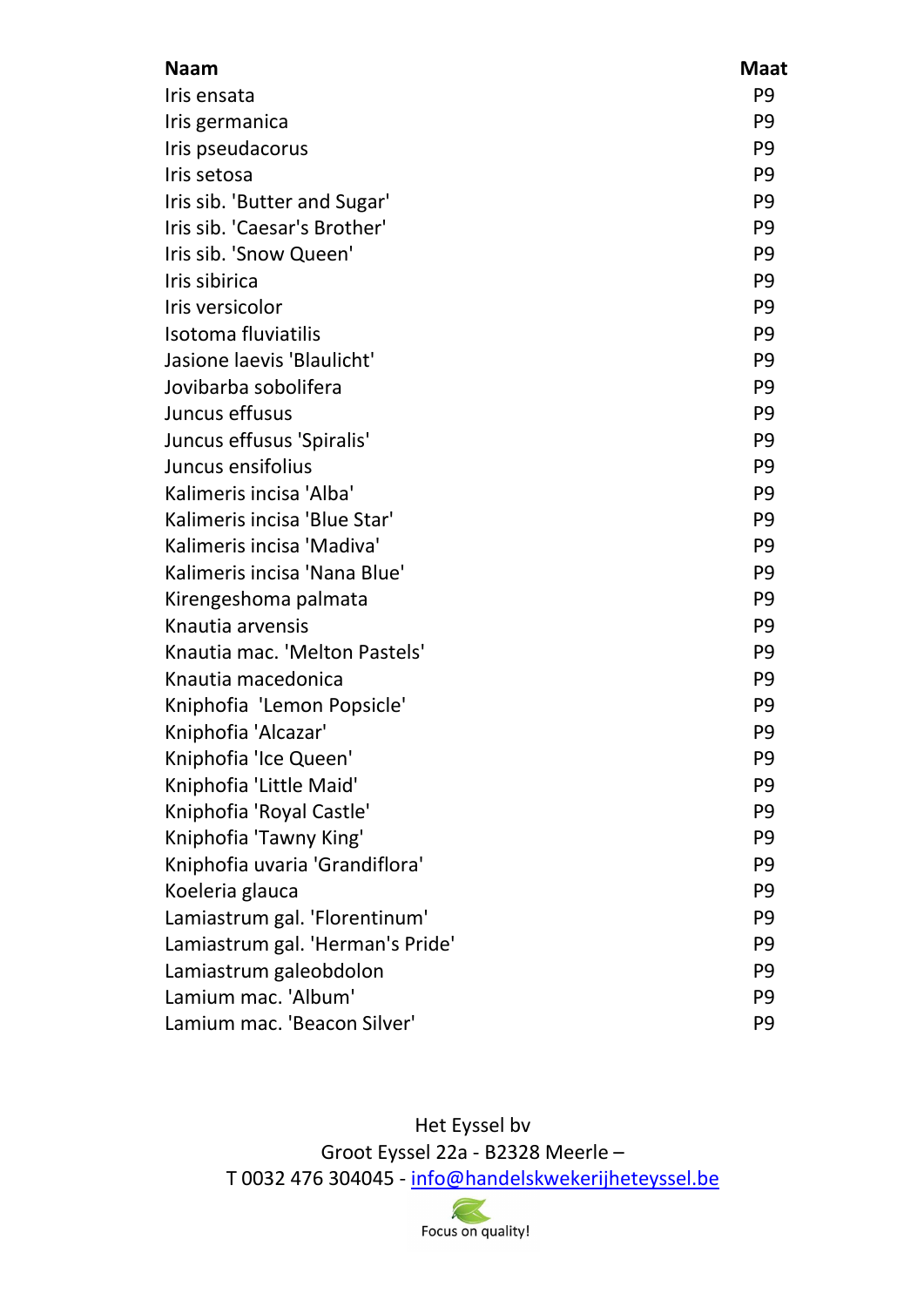| <b>Naam</b>                     | <b>Maat</b>    |
|---------------------------------|----------------|
| Lamium mac. 'Chequers'          | P <sub>9</sub> |
| Lamium mac. 'Pink Pewter'       | P <sub>9</sub> |
| Lamium mac. 'Roseum'            | P <sub>9</sub> |
| Lamium mac. 'Shell Pink'        | P <sub>9</sub> |
| Lamium mac. 'White Nancy'       | P <sub>9</sub> |
| Lamium orvala                   | P <sub>9</sub> |
| Lathyrus vernus                 | P <sub>9</sub> |
| Lavandula ang. 'Alba'           | P <sub>9</sub> |
| Lavandula ang. 'Brabants Lust'  | P <sub>9</sub> |
| Lavandula ang. 'Dwarf Blue'     | P <sub>9</sub> |
| Lavandula ang. 'Edelweiss'      | P <sub>9</sub> |
| Lavandula ang. 'Grosso'         | P <sub>9</sub> |
| Lavandula ang. 'Hidcote'        | P <sub>9</sub> |
| Lavandula ang. 'Munstead'       | P <sub>9</sub> |
| Lavandula ang. 'Rosea'          | P <sub>9</sub> |
| Lavandula angustifolia          | P <sub>9</sub> |
| Lavandula dantata 'Royal Crown' | P <sub>9</sub> |
| Lavandula int. 'Dutch'          | P <sub>9</sub> |
| Lavandula int. 'Edelweiss'      | P <sub>9</sub> |
| Lavandula int. 'Grappenhall'    | P <sub>9</sub> |
| Lavandula 'Richard Gray'        | P <sub>9</sub> |
| Lavandula stoechas              | P <sub>9</sub> |
| Lavandula stoechas 'Helmsdale'  | P <sub>9</sub> |
| Lavandula stoechas pedunculata  | P <sub>9</sub> |
| Lavatera 'Baby Barnsley'        | P <sub>9</sub> |
| Lavatera 'Barnsley'             | P <sub>9</sub> |
| Lavatera 'Blushing Bride'       | P <sub>9</sub> |
| Lavatera 'Bredon Springs'       | P <sub>9</sub> |
| Lavatera 'Burgundy Wine'        | P <sub>9</sub> |
| Lavatera 'Candy Floss'          | P <sub>9</sub> |
| Lavatera 'Ice Cool'             | P <sub>9</sub> |
| Lavatera 'Rosea'                | P <sub>9</sub> |
| Leontopodium alpinum            | P <sub>9</sub> |
| Leptinella dioica               | P <sub>9</sub> |
| Leptinella potentillina         | P <sub>9</sub> |
| Leptinella squalida             | P <sub>9</sub> |

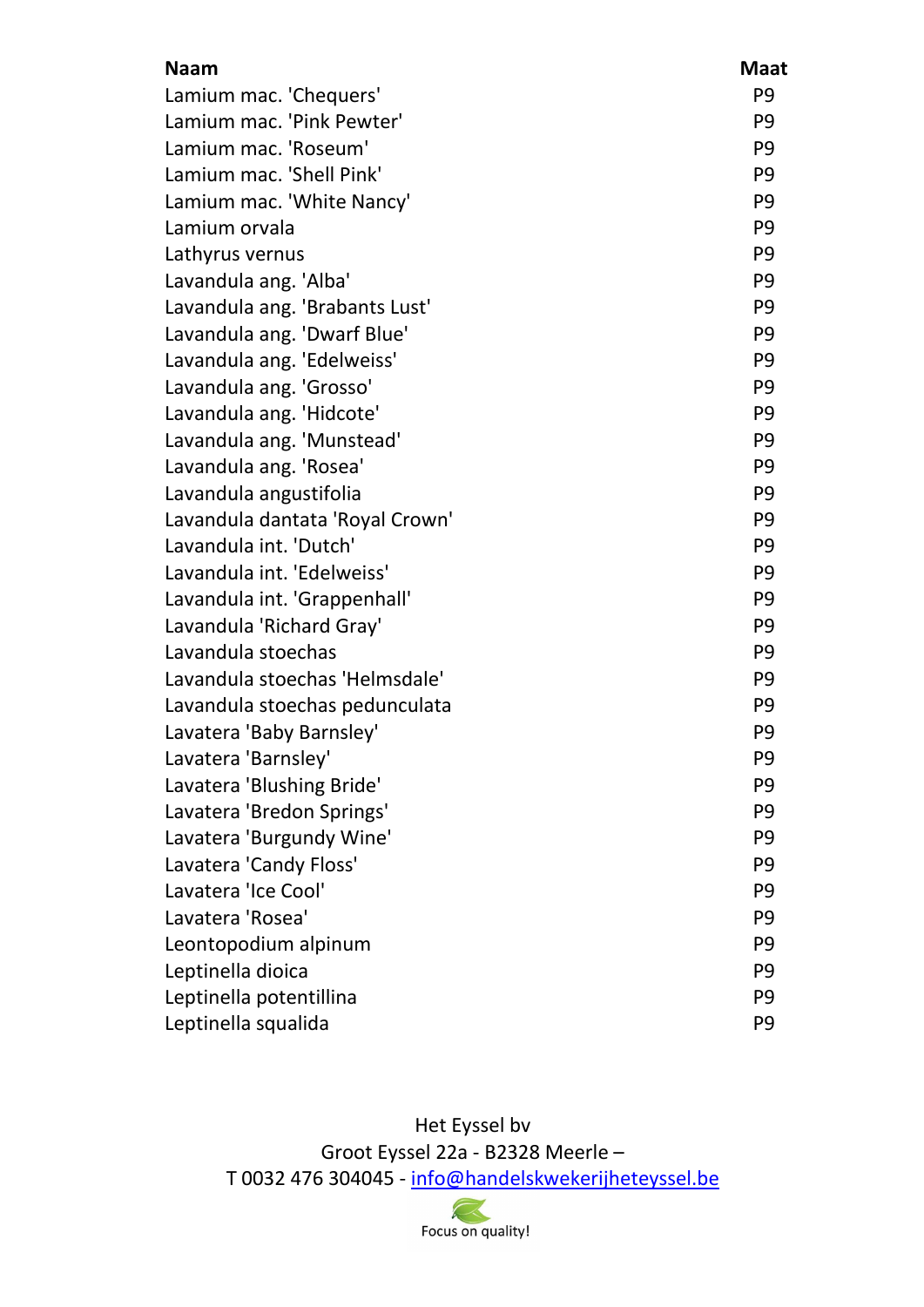| <b>Naam</b>                         | <b>Maat</b>    |
|-------------------------------------|----------------|
| Leptinella squalida 'Platt's Black' | P <sub>9</sub> |
| Leucanthemum (S) 'Alaska'           | P <sub>9</sub> |
| Leucanthemum (S) 'Dwarf Snow Lady'  | P <sub>9</sub> |
| Leucanthemum (S) 'Polaris'          | P <sub>9</sub> |
| Leucanthemum (S) 'Silberprinzessche | P <sub>9</sub> |
| Leucanthemum (S) 'Wirral Supreme'   | P <sub>9</sub> |
| Leucanthemum vulgare 'Maikönigin'   | P <sub>9</sub> |
| Levisticum officinale               | P <sub>9</sub> |
| Leymus arenarius                    | P <sub>9</sub> |
| Liatris spicata                     | P <sub>9</sub> |
| Liatris spicata 'Alba'              | P <sub>9</sub> |
| Liatris spicata 'Kobold'            | P <sub>9</sub> |
| Ligularia dentata 'Desdemona'       | P <sub>9</sub> |
| Ligularia dentata 'Othello'         | P <sub>9</sub> |
| Ligularia przewalskii               | P <sub>9</sub> |
| Ligularia stenocephala 'The Rocket' | P <sub>9</sub> |
| Limonium latifolium                 | P <sub>9</sub> |
| Linaria purpurea                    | P <sub>9</sub> |
| Linaria purpurea 'Canon J. Went'    | P <sub>9</sub> |
| Linum perenne                       | P <sub>9</sub> |
| Linum perenne 'Diamant'             | P <sub>9</sub> |
| Linum perenne 'Saphir'              | P <sub>9</sub> |
| Liriope mus. 'Money Maker'          | P <sub>9</sub> |
| Liriope muscari                     | P <sub>9</sub> |
| Liriope muscari 'Big Blue'          | P <sub>9</sub> |
| Liriope muscari 'Evergreen Giant'   | P <sub>9</sub> |
| Liriope muscari 'Gold Banded'       | P <sub>9</sub> |
| Liriope muscari 'Ingwersen'         | P <sub>9</sub> |
| Liriope muscari 'Majestic'          | P <sub>9</sub> |
| Liriope muscari 'Monroe White'      | P <sub>9</sub> |
| Liriope muscari 'Purple Passion'    | P <sub>9</sub> |
| Liriope muscari 'Royal Purple'      | P <sub>9</sub> |
| Liriope muscari 'Silber Sunproof    | P <sub>9</sub> |
| Liriope muscari 'Variegata'         | P <sub>9</sub> |
| Liriope spicata                     | P <sub>9</sub> |
| Lithodora d. 'Alba'                 | P <sub>9</sub> |

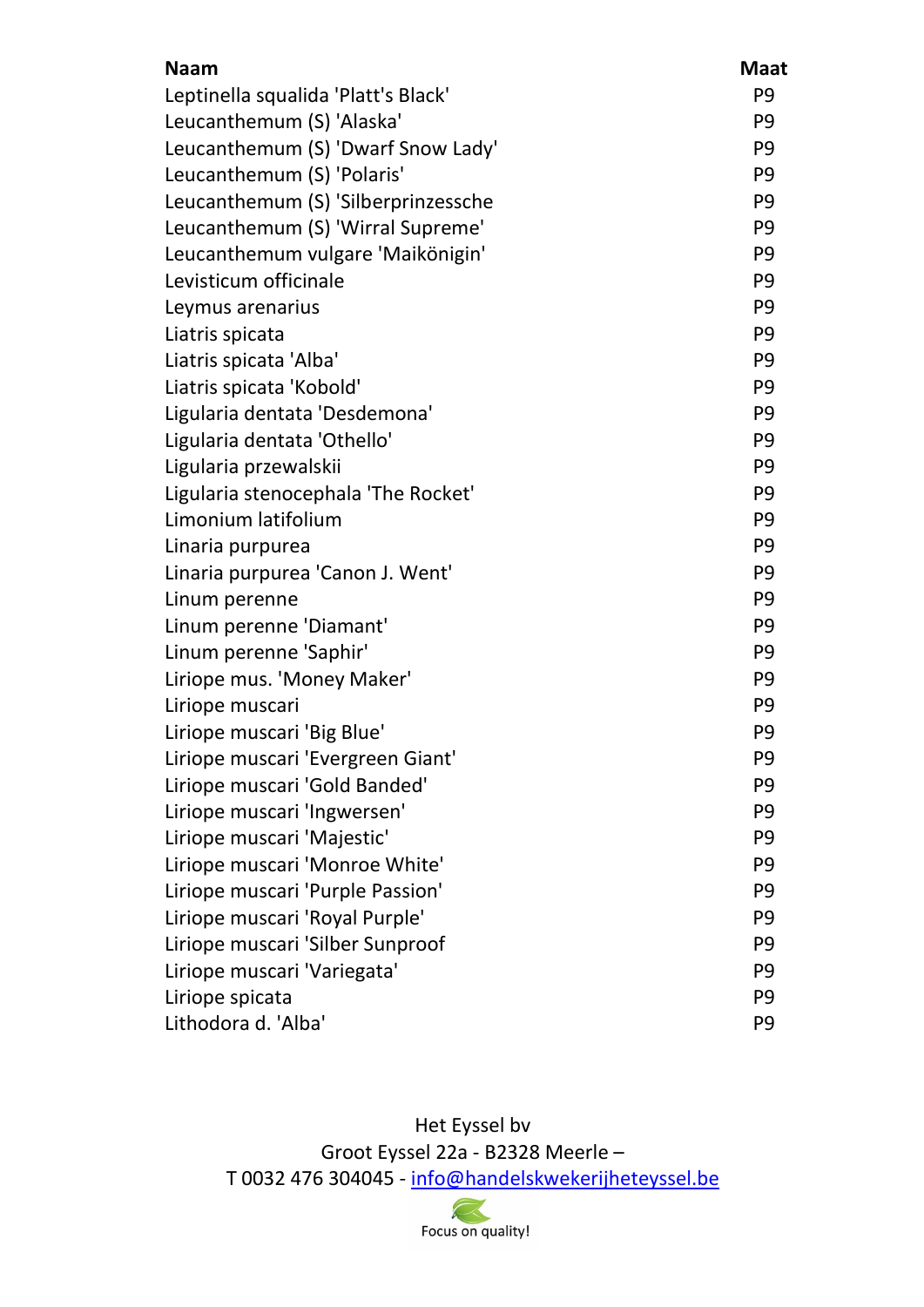| <b>Naam</b>                        | <b>Maat</b>    |
|------------------------------------|----------------|
| Lithodora d. 'Heavenly Blue'       | P <sub>9</sub> |
| Lithodora d. 'Star'                | P <sub>9</sub> |
| Lobelia gerardii                   | P <sub>9</sub> |
| Lobelia 'Queen Victoria'           | P <sub>9</sub> |
| Lunaria annua                      | P <sub>9</sub> |
| Lupinus 'Chandelier'               | P <sub>9</sub> |
| Lupinus 'Gallery Blue'             | P <sub>9</sub> |
| Lupinus 'Gallery Pink'             | P <sub>9</sub> |
| Lupinus 'Gallery White'            | P <sub>9</sub> |
| Lupinus 'Gallery Yellow'           | P <sub>9</sub> |
| Lupinus 'My Castle'                | P <sub>9</sub> |
| Lupinus 'Noble Maiden'             | P <sub>9</sub> |
| Lupinus 'The Chatelaine'           | P <sub>9</sub> |
| Lupinus 'The Governor'             | P <sub>9</sub> |
| Luzula nivea                       | P <sub>9</sub> |
| Luzula pilosa                      | P <sub>9</sub> |
| Luzula sylvatica                   | P <sub>9</sub> |
| Luzula sylvatica 'Marginata'       | P <sub>9</sub> |
| Lychnis arkwrightii 'Vesuvius'     | P <sub>9</sub> |
| Lychnis chalcedonica               | P <sub>9</sub> |
| Lychnis coronaria                  | P <sub>9</sub> |
| Lychnis coronaria 'Alba'           | P <sub>9</sub> |
| Lychnis flos-cuculi                | P <sub>9</sub> |
| Lychnis viscaria 'Splendens'       | P <sub>9</sub> |
| Lysimachia ciliata 'Firecracker'   | P <sub>9</sub> |
| Lysimachia clethroides             | P <sub>9</sub> |
| Lysimachia ephemerum               | P <sub>9</sub> |
| Lysimachia nummularia              | P <sub>9</sub> |
| Lysimachia nummularia 'Aurea'      | P <sub>9</sub> |
| Lysimachia punctata                | P <sub>9</sub> |
| Lysimachia vulgaris                | P <sub>9</sub> |
| Lythrum sal. 'Blush'               | P <sub>9</sub> |
| Lythrum sal. 'Robert'              | P <sub>9</sub> |
| Lythrum sal. 'Zigeunerblut'        | P <sub>9</sub> |
| Lythrum salicaria                  | P <sub>9</sub> |
| Lythrum virgatum 'Dropmore Purple' | P <sub>9</sub> |

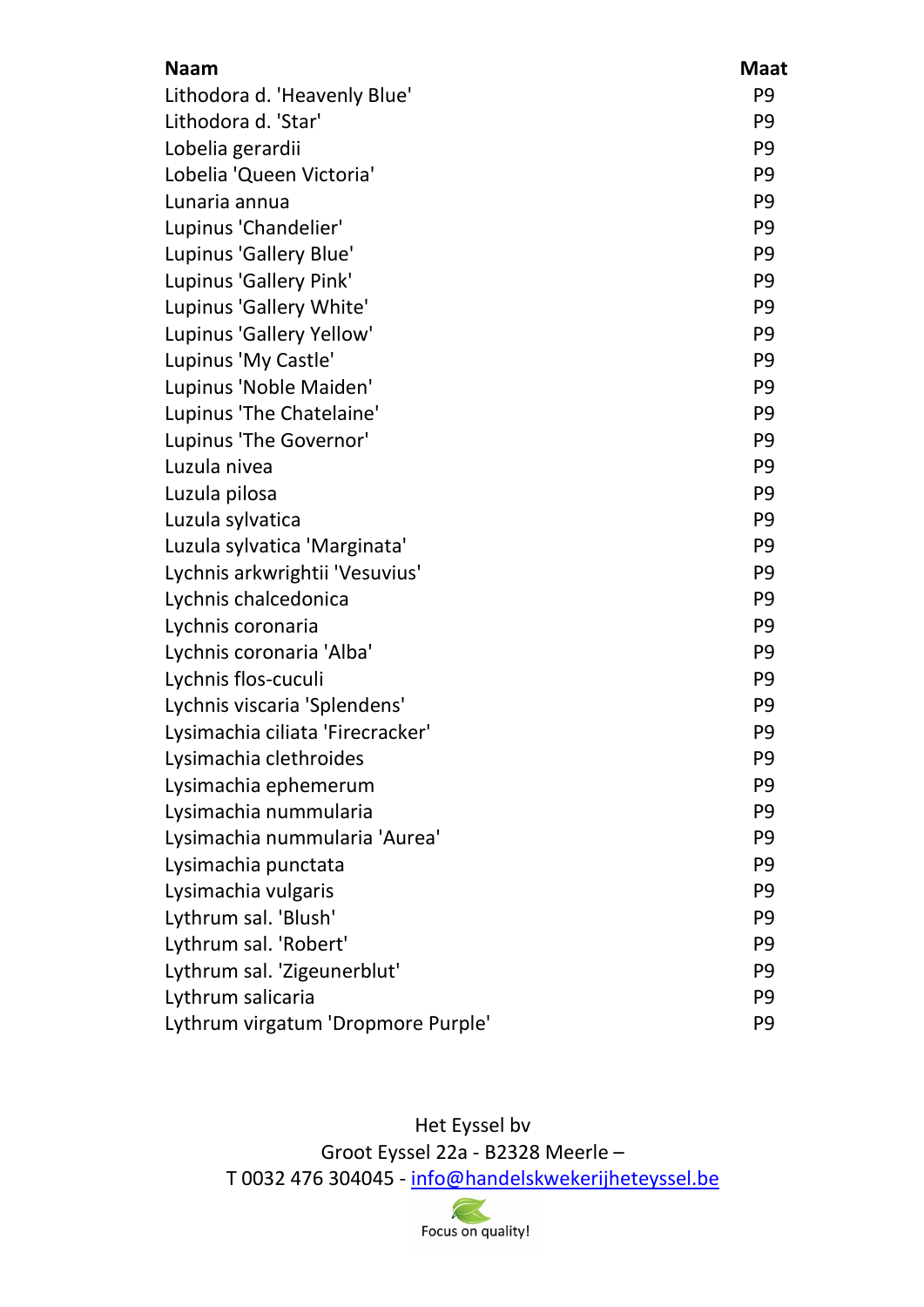| <b>Naam</b>                        | <b>Maat</b>    |
|------------------------------------|----------------|
| Macleaya cordata                   | P <sub>9</sub> |
| Macleaya m. 'Kelway's Coral Plume' | P <sub>9</sub> |
| Malva alcea 'Fastigiata'           | P <sub>9</sub> |
| Malva moschata 'Alba'              | P <sub>9</sub> |
| Malva moschata 'Rosea'             | P <sub>9</sub> |
| Malva sylvestris 'Primley Blue'    | P <sub>9</sub> |
| Matteuccia struthiopteris          | P <sub>9</sub> |
| <b>Mazus reptans</b>               | P <sub>9</sub> |
| Meconopsis betonicifolia           | P <sub>9</sub> |
| Melica altissima 'Atropurpurea'    | P <sub>9</sub> |
| Melica ciliata                     | P <sub>9</sub> |
| Melissa officinalis                | P <sub>9</sub> |
| Mentha aquatica                    | P <sub>9</sub> |
| Mentha piperita                    | P <sub>9</sub> |
| Mentha piperita 'Chocolate'        | P <sub>9</sub> |
| Mentha requienii                   | P <sub>9</sub> |
| Mentha rot. 'Variegata'            | P <sub>9</sub> |
| Mentha spicata                     | P <sub>9</sub> |
| Milium effusum 'Aureum'            | P <sub>9</sub> |
| Miscanthus giganteus               | P <sub>9</sub> |
| Miscanthus sacchariflorus          | P <sub>9</sub> |
| Miscanthus sin. 'Adagio'           | P <sub>9</sub> |
| Miscanthus sin. 'Cabaret'          | P <sub>9</sub> |
| Miscanthus sin. 'Ferner Osten'     | P <sub>9</sub> |
| Miscanthus sin. 'Flamingo'         | P <sub>9</sub> |
| Miscanthus sin. 'Gracillimus'      | P <sub>9</sub> |
| Miscanthus sin. 'Graziella'        | P <sub>9</sub> |
| Miscanthus sin. 'Kaskade'          | P <sub>9</sub> |
| Miscanthus sin. 'Kleine Fontäne'   | P <sub>9</sub> |
| Miscanthus sin. 'Kleine Silbersp.' | P <sub>9</sub> |
| Miscanthus sin. 'Malepartus'       | P <sub>9</sub> |
| Miscanthus sin. 'Morning Light'    | P <sub>9</sub> |
| Miscanthus sin. 'Nippon'           | P <sub>9</sub> |
| Miscanthus sin. 'Pünktchen'        | P <sub>9</sub> |
| Miscanthus sin. 'Rotsilber'        | P <sub>9</sub> |
| Miscanthus sin. 'Silberfeder'      | P <sub>9</sub> |

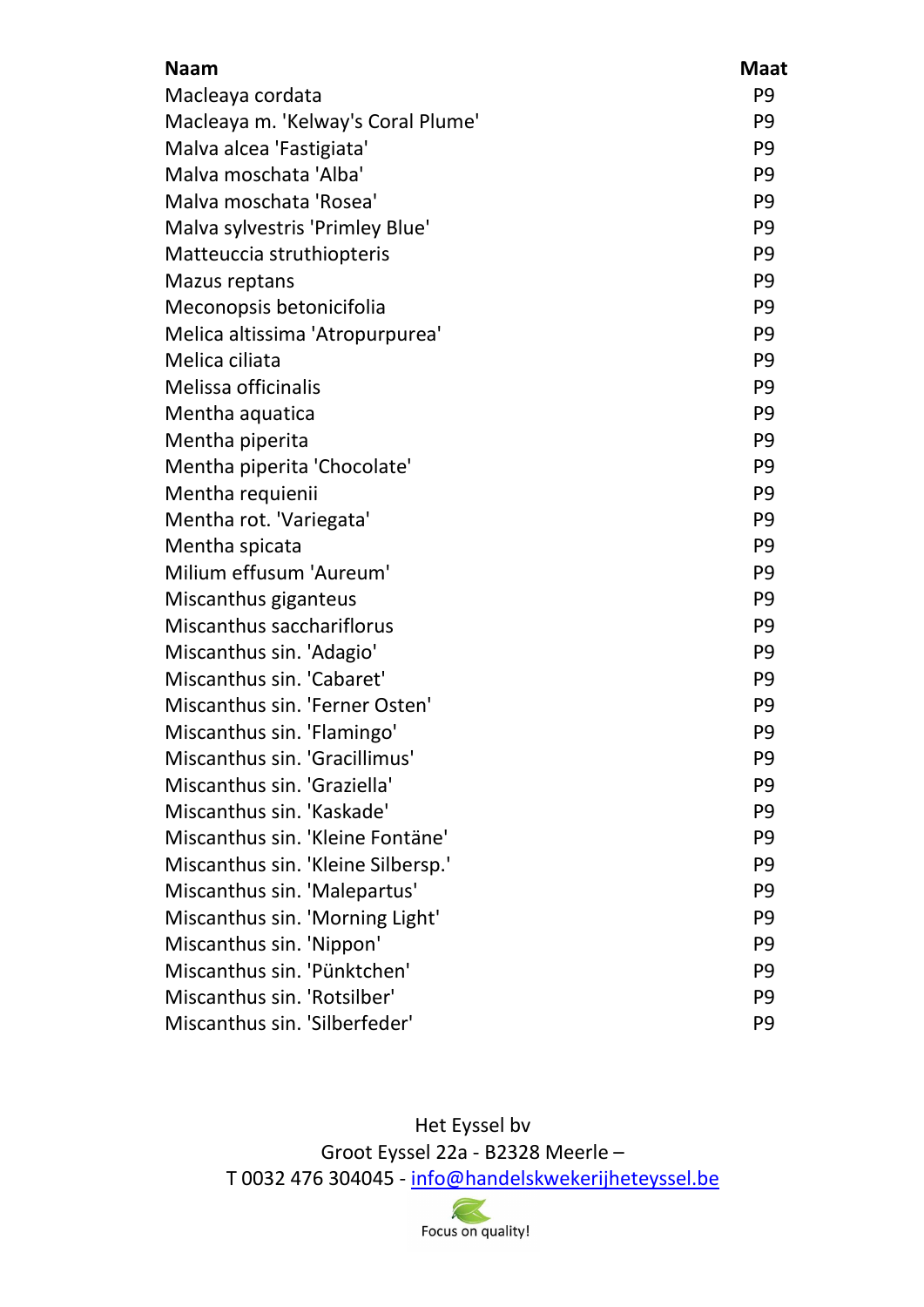| <b>Naam</b>                         | <b>Maat</b>    |
|-------------------------------------|----------------|
| Miscanthus sin. 'Strictus'          | P <sub>9</sub> |
| Miscanthus sin. 'Variegatus'        | P <sub>9</sub> |
| Miscanthus sin. 'Yaku Jima'         | P <sub>9</sub> |
| Miscanthus sin. 'Zebrinus'          | P <sub>9</sub> |
| <b>Miscanthus sinensis</b>          | P <sub>9</sub> |
| Molinia arund. 'Cordoba'            | P <sub>9</sub> |
| Molinia arund. 'Skyracer'           | P <sub>9</sub> |
| Molinia arundinacea                 | P <sub>9</sub> |
| Molinia arundinacea 'Karl Foerster' | P <sub>9</sub> |
| Molinia arundinacea 'Transparent'   | P <sub>9</sub> |
| Molinia arundinacea 'Windspiel'     | P <sub>9</sub> |
| Molinia caerulea                    | P <sub>9</sub> |
| Molinia caerulea 'Edith Dudszus'    | P <sub>9</sub> |
| Molinia caerulea 'Heidebraut'       | P <sub>9</sub> |
| Molinia caerulea 'Moorhexe'         | P <sub>9</sub> |
| Molinia caerulea 'Variegata'        | P <sub>9</sub> |
| Monarda 'Aquarius'                  | P <sub>9</sub> |
| Monarda 'Beauty of Cobham'          | P <sub>9</sub> |
| Monarda 'Blaustrumpf'               | P <sub>9</sub> |
| Monarda 'Cambridge Scarlet'         | P <sub>9</sub> |
| Monarda 'Croftway Pink'             | P <sub>9</sub> |
| Monarda 'Fishes'                    | P <sub>9</sub> |
| Monarda fistulosa 'Twins'           | P <sub>9</sub> |
| Monarda 'Gardenview Scarlet'        | P <sub>9</sub> |
| Monarda 'Jacob Cline'               | P <sub>9</sub> |
| Monarda 'Kardinal'                  | P <sub>9</sub> |
| Monarda 'Marshall's Delight'        | P <sub>9</sub> |
| Monarda 'Prärienacht'               | P <sub>9</sub> |
| Monarda 'Schneewittchen'            | P <sub>9</sub> |
| Monarda 'Scorpion'                  | P <sub>9</sub> |
| Monarda 'Squaw'                     | P <sub>9</sub> |
| Muehlenbeckia axillaris             | P <sub>9</sub> |
| Muhlenbergia capillaris             | P <sub>9</sub> |
| Myosotis palustris                  | P <sub>9</sub> |
| Nepeta 'Dropmore'                   | P <sub>9</sub> |
| Nepeta faassenii 'Kit Kat'          | P <sub>9</sub> |

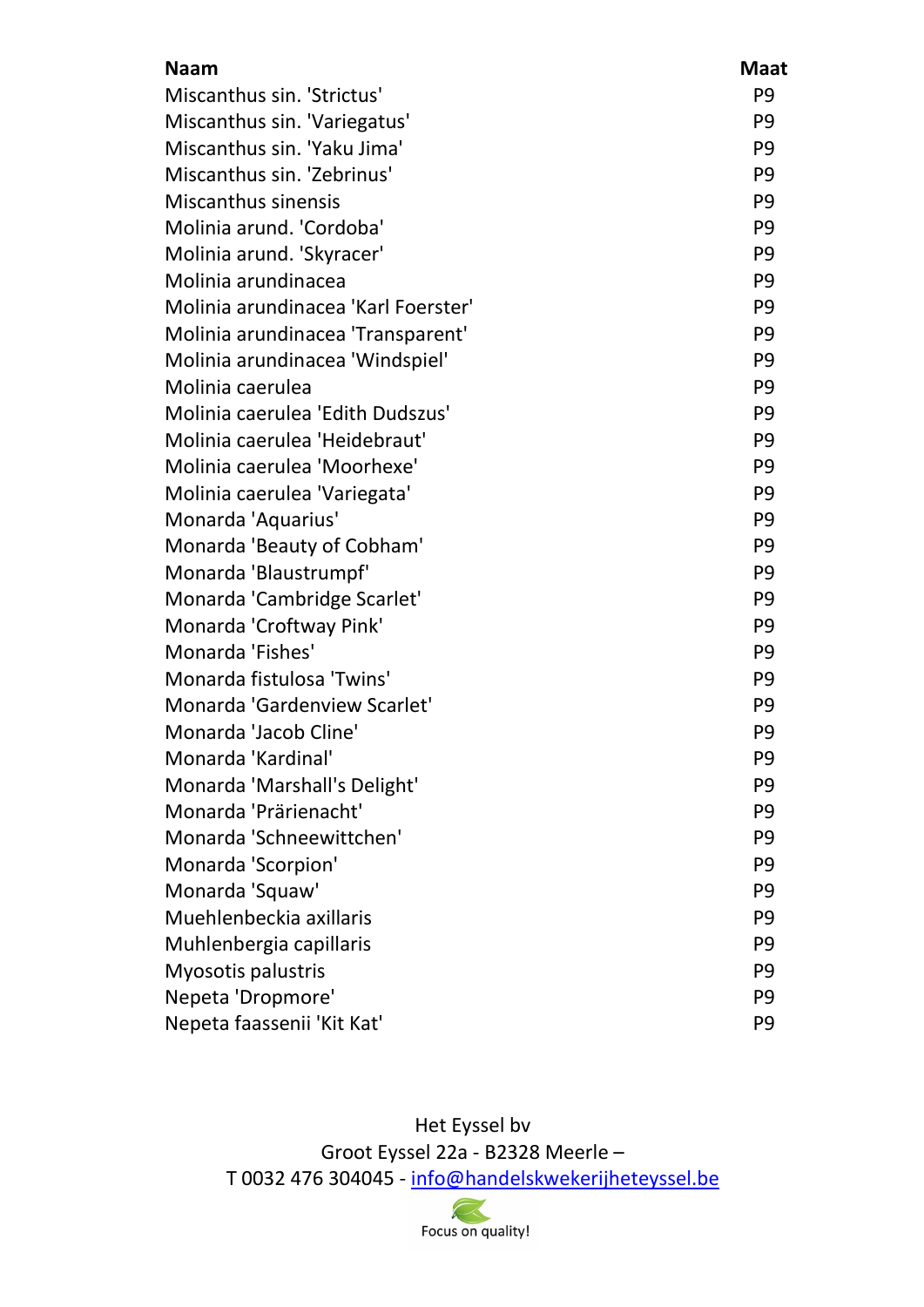| <b>Naam</b>                         | <b>Maat</b>    |
|-------------------------------------|----------------|
| Nepeta govaniana                    | P <sub>9</sub> |
| Nepeta grandiflora 'Dawn to Dusk'   | P <sub>9</sub> |
| Nepeta grandiflora 'Wild Cat'       | P <sub>9</sub> |
| Nepeta 'Kit Cat'                    | P <sub>9</sub> |
| Nepeta kubanica                     | P <sub>9</sub> |
| Nepeta nervosa                      | P <sub>9</sub> |
| Nepeta racemosa 'Blue Wonder'       | P <sub>9</sub> |
| Nepeta racemosa 'Grog'              | P <sub>9</sub> |
| Nepeta racemosa 'Snowflake'         | P <sub>9</sub> |
| Nepeta racemosa 'Superba'           | P <sub>9</sub> |
| Nepeta 'Senior'                     | P <sub>9</sub> |
| Nepeta sib. 'Souv. d'André Chaudr.' | P <sub>9</sub> |
| Nepeta sibirica                     | P <sub>9</sub> |
| Nepeta 'Six Hills Giant'            | P <sub>9</sub> |
| Nepeta subsessilis                  | P <sub>9</sub> |
| Nepeta 'Walker's Low'               | P <sub>9</sub> |
| Oenothera fr. 'Fyrverkeri'          | P <sub>9</sub> |
| Oenothera fruticosa glauca          | P <sub>9</sub> |
| Oenothera macrocarpa                | P <sub>9</sub> |
| Oenothera sp. 'Twilight'            | P <sub>9</sub> |
| Oenothera speciosa 'Siskiyou'       | P <sub>9</sub> |
| Omphalodes capp. 'Cherry Ingram'    | P <sub>9</sub> |
| Omphalodes capp. 'Starry Eyes'      | P <sub>9</sub> |
| Omphalodes verna                    | P <sub>9</sub> |
| Omphalodes verna 'Alba'             | P <sub>9</sub> |
| Onoclea sensibilis                  | P <sub>9</sub> |
| Ophiopogon jap. 'Minor'             | P <sub>9</sub> |
| Ophiopogon plan. 'Niger'            | P <sub>9</sub> |
| Origanum laevigatum 'Herrenhausen'  | P <sub>9</sub> |
| Origanum laevigatum 'Hopleys'       | P <sub>9</sub> |
| Origanum 'Rosenkuppel'              | P <sub>9</sub> |
| Origanum rot. 'Kent Beauty'         | P <sub>9</sub> |
| Origanum vulg. 'Aureum'             | P <sub>9</sub> |
| Origanum vulg. 'Compactum'          | P <sub>9</sub> |
| Origanum vulg. 'Thumble's Variety'  | P <sub>9</sub> |
| Origanum vulgare                    | P <sub>9</sub> |

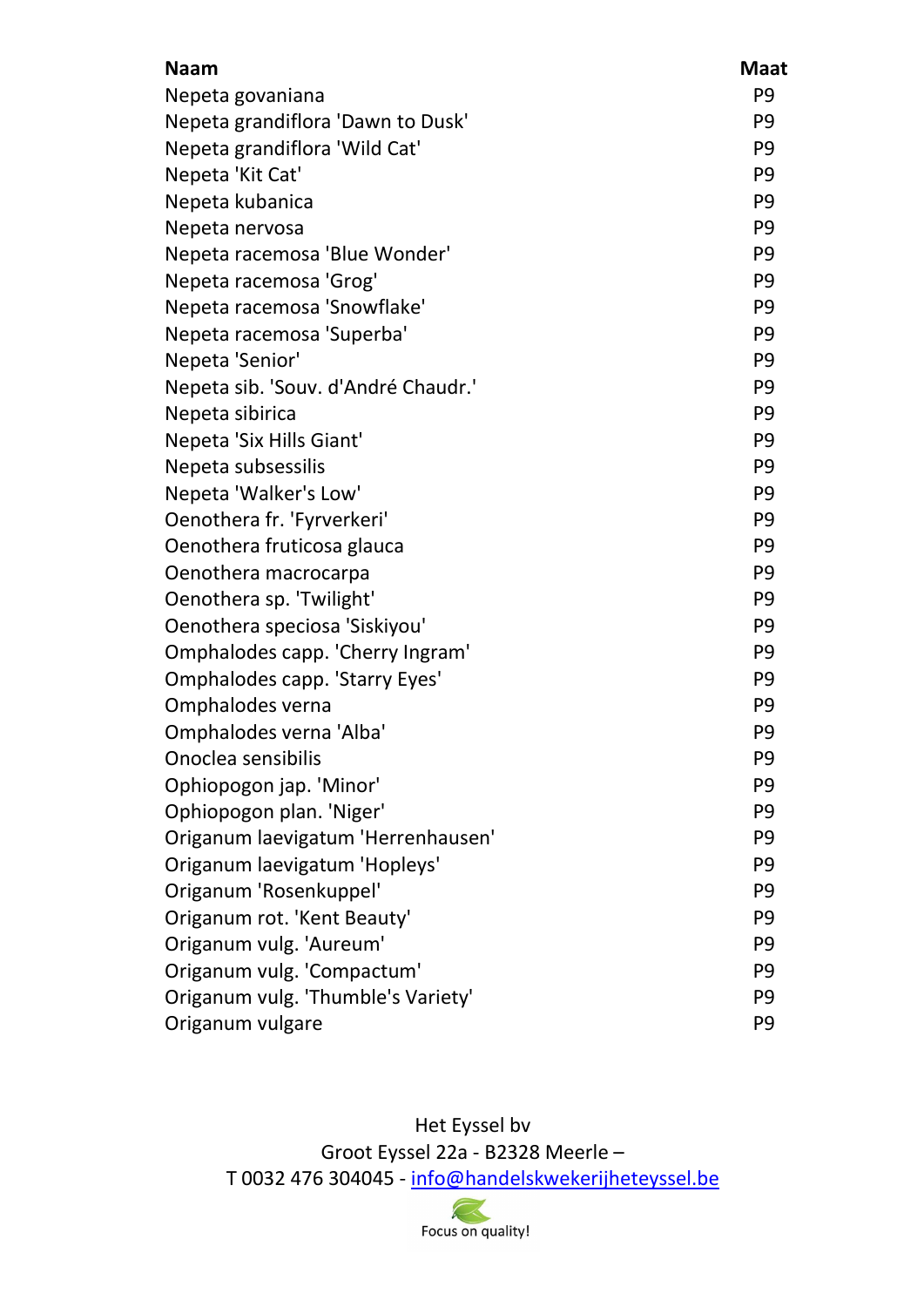| <b>Naam</b>                         | <b>Maat</b>    |
|-------------------------------------|----------------|
| Osmunda regalis                     | P <sub>9</sub> |
| Osmunda regalis 'Purpurascens'      | P <sub>9</sub> |
| Pachysandra term. 'Green Carpet'    | P <sub>9</sub> |
| Pachysandra term. 'Green Sheen'     | P <sub>9</sub> |
| Pachysandra term. 'Variegata'       | P <sub>9</sub> |
| Pachysandra terminalis              | P <sub>9</sub> |
| Paeonia (LD) 'Duchesse de Nemours'  | P <sub>9</sub> |
| Paeonia (LD) 'Karl Rosenfield'      | P <sub>9</sub> |
| Paeonia (LD) 'Sarah Bernhardt'      | P <sub>9</sub> |
| Panicum 'Northwind'                 | P <sub>9</sub> |
| Panicum virgatum                    | P <sub>9</sub> |
| Panicum virgatum 'Cloud Nine'       | P <sub>9</sub> |
| Panicum virgatum 'Hanse Herms'      | P <sub>9</sub> |
| Panicum virgatum 'Heavy Metal'      | P <sub>9</sub> |
| Panicum virgatum 'Heliger Hain'     | P <sub>9</sub> |
| Panicum virgatum 'Prairie Sky'      | P <sub>9</sub> |
| Panicum virgatum 'Rehbraun'         | P <sub>9</sub> |
| Panicum virgatum 'Rotstrahlbusch'   | P <sub>9</sub> |
| Panicum virgatum 'Shenandoah'       | P <sub>9</sub> |
| Panicum virgatum 'Squaw'            | P <sub>9</sub> |
| Panicum virgatum 'Strictum'         | P <sub>9</sub> |
| Papaver nud. 'Gartenzwerg'          | P <sub>9</sub> |
| Papaver or. 'Allegro'               | P <sub>9</sub> |
| Papaver or. 'Beauty of Livermere'   | P <sub>9</sub> |
| Papaver or. 'Brilliant'             | P <sub>9</sub> |
| Papaver or. 'Patty's Plum'          | P <sub>9</sub> |
| Papaver or. 'Perry's White'         | P <sub>9</sub> |
| Papaver or. 'Prinz. Viktoria Luise' | P <sub>9</sub> |
| Papaver or. 'Royal Wedding'         | P <sub>9</sub> |
| Papaver orien. 'Perry's White'      | P <sub>9</sub> |
| Papaver orientale                   | P <sub>9</sub> |
| Pennisetum alop. 'Reborn'           | P <sub>9</sub> |
| Pennisetum al. 'Cassian'            | P <sub>9</sub> |
| Pennisetum al. 'Hameln'             | P <sub>9</sub> |
| Pennisetum al. 'Herbstzauber'       | P <sub>9</sub> |
| Pennisetum al. 'Little Bunny'       | P <sub>9</sub> |

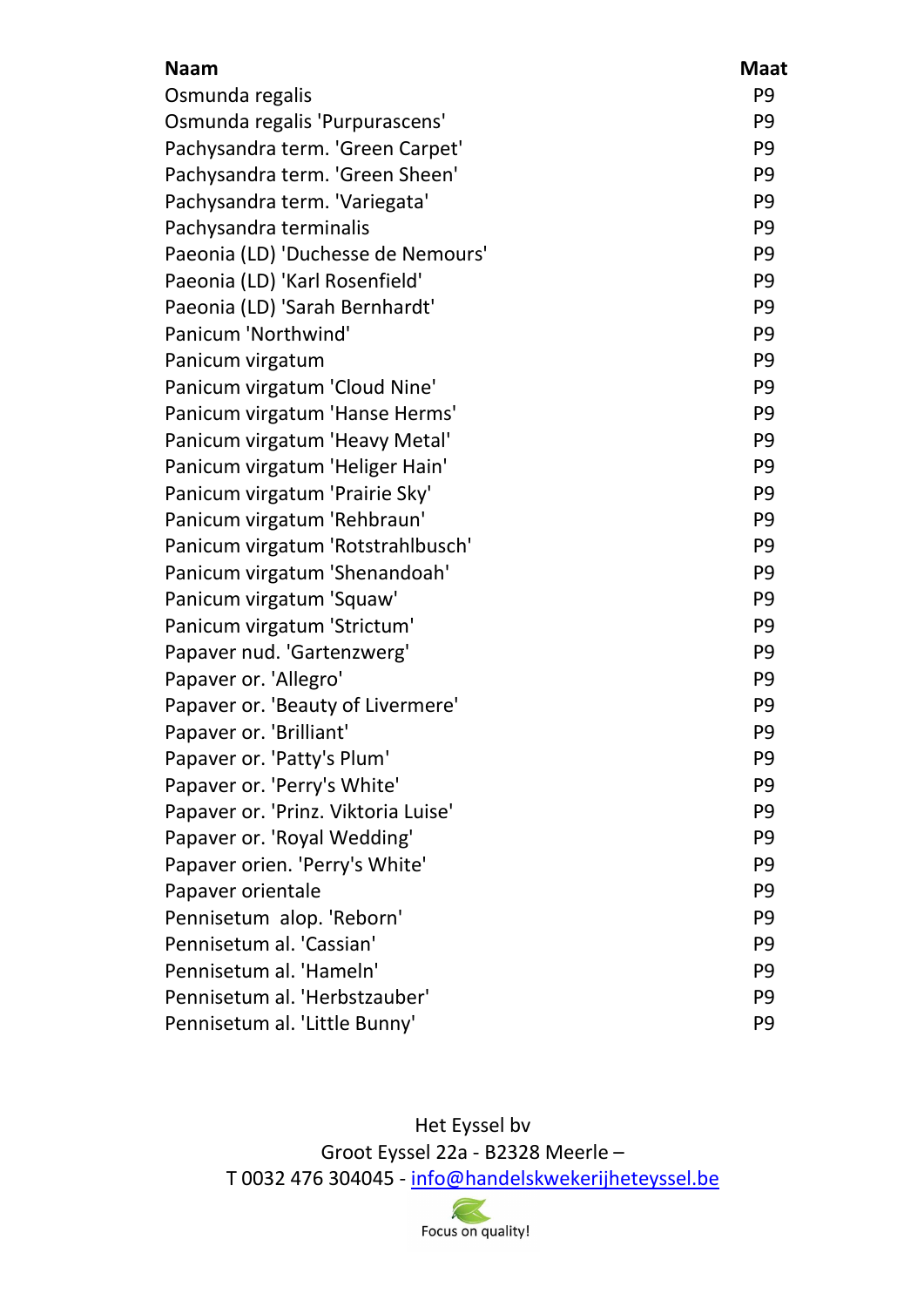| <b>Naam</b>                          | <b>Maat</b>    |
|--------------------------------------|----------------|
| Pennisetum al. 'Moudry'              | P <sub>9</sub> |
| Pennisetum alop. Viridescens         | P <sub>9</sub> |
| Pennisetum alop. 'Herbstzauber'      | P <sub>9</sub> |
| Pennisetum alop. 'Japonicum'         | P <sub>9</sub> |
| Pennisetum alop. 'Little Honey'      | P <sub>9</sub> |
| Pennisetum alopecuroides             | P <sub>9</sub> |
| Pennisetum orientale                 | P <sub>9</sub> |
| Pennisetum villosum                  | P <sub>9</sub> |
| Penstemon 'Andenken an F. Hahn'      | P <sub>9</sub> |
| Penstemon 'Apple Blossom'            | P <sub>9</sub> |
| Penstemon digit. 'Husker Red'        | P <sub>9</sub> |
| Penstemon 'Garnet'                   | P <sub>9</sub> |
| Penstemon 'Purple Passion            | P <sub>9</sub> |
| Penstemon 'Rich Ruby'                | P <sub>9</sub> |
| Penstemon 'Sour Grapes'              | P <sub>9</sub> |
| Penstemon 'White Bedder'             | P <sub>9</sub> |
| Perovskia atripl. 'Little Spire'     | P <sub>9</sub> |
| Perovskia 'Blue Spire'               | P <sub>9</sub> |
| Persicaria 'J.S. Seven Oaks Village' | P <sub>9</sub> |
| Persicaria a. 'Alba'                 | P <sub>9</sub> |
| Persicaria a. 'Inverleith'           | P <sub>9</sub> |
| Persicaria a. 'Rosea'                | P <sub>9</sub> |
| Persicaria a. 'Speciosa'             | P <sub>9</sub> |
| Persicaria a. 'Taurus'               | P <sub>9</sub> |
| Persicaria aff. 'Darjeeling Red'     | P <sub>9</sub> |
| Persicaria aff. 'Kabouter'           | P9             |
| Persicaria aff. 'Superba'            | P <sub>9</sub> |
| Persicaria affinis                   | P <sub>9</sub> |
| Persicaria affinis 'Donald Lowndes'  | P <sub>9</sub> |
| Persicaria ampl. 'Blackfield'        | P <sub>9</sub> |
| Persicaria ampl. 'Fat Domino'        | P <sub>9</sub> |
| Persicaria ampl. 'High Society'      | P <sub>9</sub> |
| Persicaria ampl. 'JS Caliente'       | P <sub>9</sub> |
| Persicaria ampl. 'JS Delgado Macho'  | P <sub>9</sub> |
| Persicaria ampl. 'Orange Field'      | P <sub>9</sub> |
| Persicaria ampl. 'Pink Elephant'     | P <sub>9</sub> |

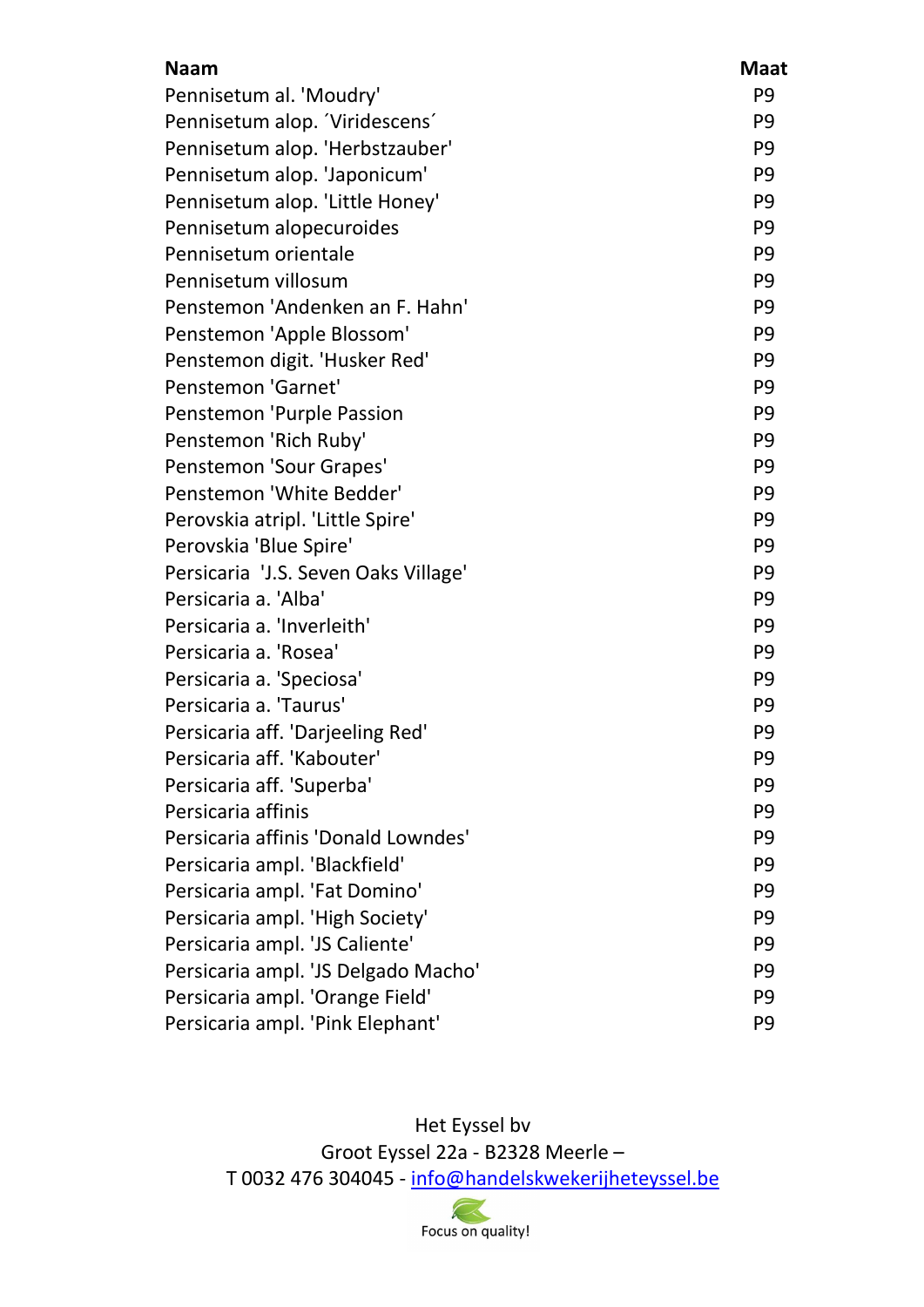| <b>Naam</b>                     | <b>Maat</b>    |
|---------------------------------|----------------|
| Persicaria amplexicaulis        | P <sub>9</sub> |
| Persicaria bistorta             | P <sub>9</sub> |
| Persicaria bistorta 'Superba'   | P <sub>9</sub> |
| Persicaria microc. 'Red Dragon' | P <sub>9</sub> |
| Persicaria polymorpha           | P <sub>9</sub> |
| Persicaria vacciniifolia        | P <sub>9</sub> |
| Petasites hybridus              | P <sub>9</sub> |
| Petroselinum crispum            | P <sub>9</sub> |
| Phalaris arund. 'Picta'         | P <sub>9</sub> |
| Phalaris arundinacea            | P <sub>9</sub> |
| Phlomis fruticosa               | P <sub>9</sub> |
| Phlomis russeliana              | P <sub>9</sub> |
| Phlomis tuberosa                | P <sub>9</sub> |
| Phlomis tuberosa 'Amazone'      | P <sub>9</sub> |
| Phlox (D) 'Crackerjack'         | P <sub>9</sub> |
| Phlox (D) 'Lilac Cloud'         | P <sub>9</sub> |
| Phlox (D) 'Red Admiral'         | P <sub>9</sub> |
| Phlox (M) 'Alpha'               | P <sub>9</sub> |
| Phlox (M) 'Omega'               | P <sub>9</sub> |
| Phlox (P) 'Amethyst'            | P <sub>9</sub> |
| Phlox (P) 'Blue Boy'            | P <sub>9</sub> |
| Phlox (P) 'Blue Paradise'       | P <sub>9</sub> |
| Phlox (P) 'Bright Eyes'         | P <sub>9</sub> |
| Phlox (P) 'David'               | P <sub>9</sub> |
| Phlox (P) 'Düsterlohe'          | P <sub>9</sub> |
| Phlox (P) 'Europa'              | P <sub>9</sub> |
| Phlox (P) 'Eva Cullum'          | P <sub>9</sub> |
| Phlox (P) 'Fujiyama'            | P <sub>9</sub> |
| Phlox (P) 'Laura'               | P <sub>9</sub> |
| Phlox (P) 'Lichtspel'           | P <sub>9</sub> |
| Phlox (P) 'Orange Perfection'   | P <sub>9</sub> |
| Phlox (P) 'Rembrandt'           | P <sub>9</sub> |
| Phlox (P) 'Rijnstroom'          | P <sub>9</sub> |
| Phlox (P) 'Rosa Pastell'        | P <sub>9</sub> |
| Phlox (P) 'Starfire'            | P <sub>9</sub> |
| Phlox (P) 'Tenor'               | P <sub>9</sub> |

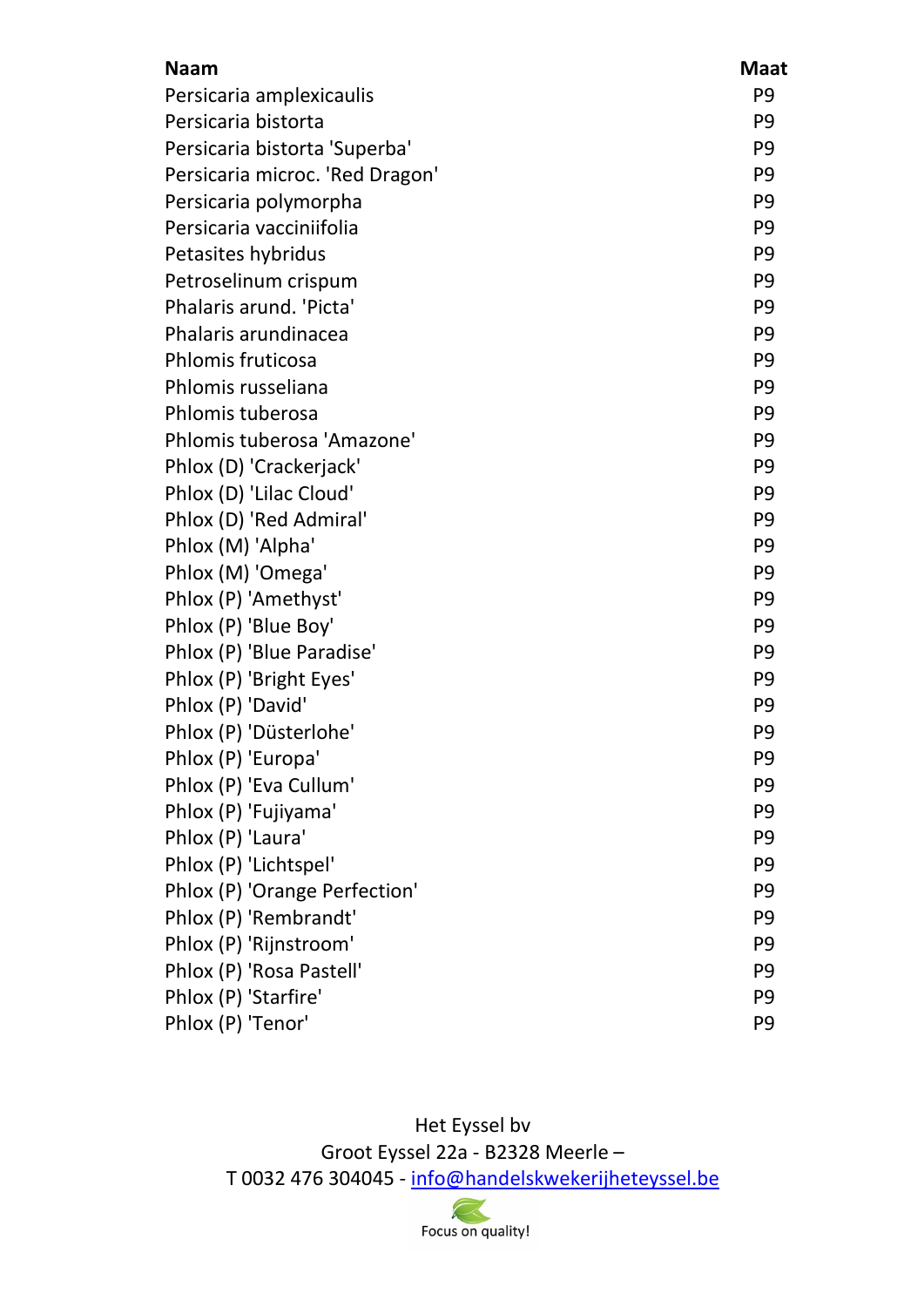| <b>Naam</b>                        | <b>Maat</b>    |
|------------------------------------|----------------|
| Phlox (P) 'The King'               | P <sub>9</sub> |
| Phlox (P) 'White Admiral'          | P <sub>9</sub> |
| Phlox (S) 'Amazing Grace'          | P <sub>9</sub> |
| Phlox (S) 'Atropurpurea'           | P <sub>9</sub> |
| Phlox (S) 'Benita'                 | P <sub>9</sub> |
| Phlox (S) 'Calvides White'         | P <sub>9</sub> |
| Phlox (S) 'Candy Stripes'          | P <sub>9</sub> |
| Phlox (S) 'Emerald Cushion Blue'   | P <sub>9</sub> |
| Phlox (S) 'G.F. Wilson'            | P <sub>9</sub> |
| Phlox (S) 'MacDaniel's Cushion'    | P <sub>9</sub> |
| Phlox (S) 'Maischnee'              | P <sub>9</sub> |
| Phlox (S) 'Moerheimii'             | P <sub>9</sub> |
| Phlox (S) 'Purple Beauty'          | P <sub>9</sub> |
| Phlox (S) 'Scarlet Flame'          | P <sub>9</sub> |
| Phlox (S) 'Temiskaming'            | P <sub>9</sub> |
| Phlox (S) 'White Delight'          | P <sub>9</sub> |
| Phlox div. 'Chattahoochee'         | P <sub>9</sub> |
| Phlox div. 'Clouds of Perfume'     | P <sub>9</sub> |
| Phlox stolon. 'Blue Ridge'         | P <sub>9</sub> |
| Phlox stolonifera 'Home Fires'     | P <sub>9</sub> |
| Phragmites australis               | P <sub>9</sub> |
| Phuopsis stylosa                   | P <sub>9</sub> |
| Physalis alkekengi franchetii      | P <sub>9</sub> |
| Physostegia virg. 'Alba'           | P <sub>9</sub> |
| Physostegia virg. 'Bouquet Rose'   | P <sub>9</sub> |
| Physostegia virg. 'Rosea'          | P <sub>9</sub> |
| Physostegia virg. 'Vivid'          | P <sub>9</sub> |
| Physostegia virginiana             | P <sub>9</sub> |
| Platycodon gran. 'Astra White'     | P <sub>9</sub> |
| Platycodon grand. 'Mariesii'       | P <sub>9</sub> |
| Polemonium 'Stairway to Heaven'    | P <sub>9</sub> |
| Polemonium caer. 'Album'           | P <sub>9</sub> |
| Polemonium caeruleum               | P <sub>9</sub> |
| Polemonium r. 'Blue Pearl'         | P <sub>9</sub> |
| Polemonium r. 'Stairway to Heaven' | P <sub>9</sub> |
| Polygonatum humile                 | P <sub>9</sub> |

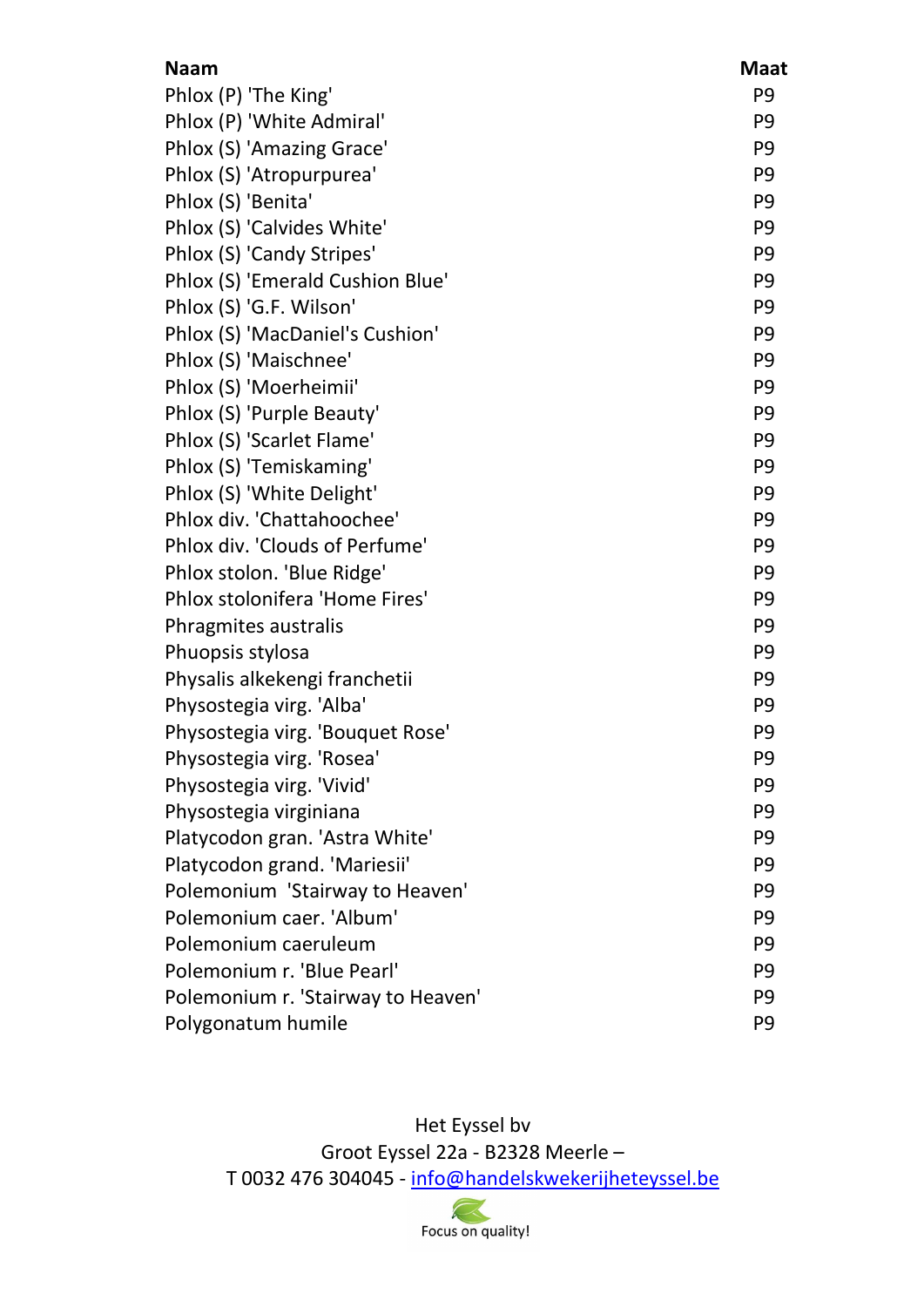| <b>Naam</b>                         | <b>Maat</b>    |
|-------------------------------------|----------------|
| Polygonatum multiflorum             | P <sub>9</sub> |
| Polypodium vulgare                  | P <sub>9</sub> |
| Polystichum aculeatum               | P <sub>9</sub> |
| Polystichum munitum                 | P <sub>9</sub> |
| Polystichum polyblepharum           | P <sub>9</sub> |
| Polystichum set. 'Congestum'        | P <sub>9</sub> |
| Polystichum set. 'Dahlem'           | P <sub>9</sub> |
| Polystichum set. 'Herrenhausen'     | P <sub>9</sub> |
| Polystichum set. 'Plumoso-densum'   | P <sub>9</sub> |
| Polystichum set. 'Proliferum'       | P <sub>9</sub> |
| Polystichum setiferum               | P <sub>9</sub> |
| Polystichum tsussimense             | P <sub>9</sub> |
| Potentilla atrosanguinea            | P <sub>9</sub> |
| Potentilla aurea                    | P <sub>9</sub> |
| Potentilla fragiformis              | P <sub>9</sub> |
| Potentilla 'Gibson's Scarlet'       | P <sub>9</sub> |
| Potentilla nep. 'Miss Willmott'     | P <sub>9</sub> |
| Potentilla tonguei                  | P <sub>9</sub> |
| Potentilla tridentata 'Nuuk'        | P <sub>9</sub> |
| Potentilla 'Yellow Queen'           | P <sub>9</sub> |
| Primula (J) 'Wanda'                 | P <sub>9</sub> |
| Primula dent. 'Alba'                | P <sub>9</sub> |
| Primula dent. 'Rubin'               | P <sub>9</sub> |
| Primula denticulata                 | P <sub>9</sub> |
| Primula elatior                     | P <sub>9</sub> |
| Primula florindae                   | P <sub>9</sub> |
| Primula japonica 'Alba'             | P <sub>9</sub> |
| Primula japonica 'Miller's Crimson' | P <sub>9</sub> |
| Primula veris                       | P <sub>9</sub> |
| Primula vialii                      | P <sub>9</sub> |
| Prunella grand. 'Alba'              | P <sub>9</sub> |
| Prunella grand. 'Pink Loveliness'   | P <sub>9</sub> |
| Prunella grandiflora                | P <sub>9</sub> |
| Pulmonaria ang. 'Azurea'            | P <sub>9</sub> |
| Pulmonaria angustifolia             | P <sub>9</sub> |
| Pulmonaria 'Blue Ensign'            | P <sub>9</sub> |

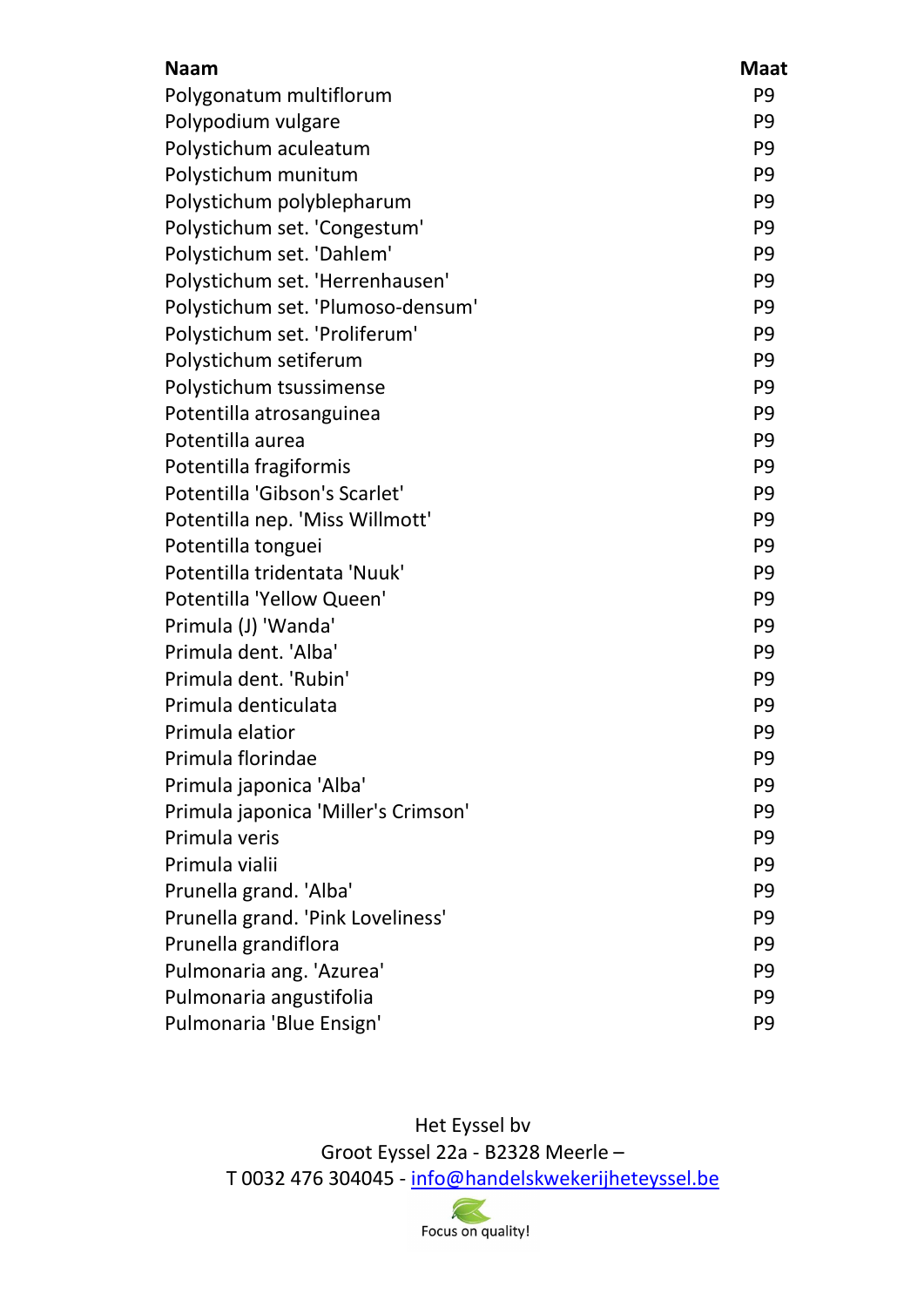| <b>Naam</b>                             | <b>Maat</b>    |
|-----------------------------------------|----------------|
| Pulmonaria long. 'E.B. Anderson'        | P <sub>9</sub> |
| Pulmonaria off. 'Sissinghurst White     | P <sub>9</sub> |
| Pulmonaria officinalis                  | P <sub>9</sub> |
| Pulmonaria Opal                         | P <sub>9</sub> |
| Pulmonaria rubra                        | P <sub>9</sub> |
| Pulmonaria s. 'Dora Bielefeld'          | P <sub>9</sub> |
| Pulmonaria s. 'Mrs Moon'                | P <sub>9</sub> |
| Pulmonaria 'Smokey Blue'                | P <sub>9</sub> |
| Pulsatilla vulgaris                     | P <sub>9</sub> |
| Pulsatilla vulgaris 'Alba'              | P <sub>9</sub> |
| Pulsatilla vulgaris 'Rubra'             | P <sub>9</sub> |
| Rheum palmatum tanguticum               | P <sub>9</sub> |
| Rheum rhabarbarum                       | P <sub>9</sub> |
| Rodgersia aesculifolia                  | P <sub>9</sub> |
| Rodgersia henrici                       | P <sub>9</sub> |
| Rodgersia pinnata                       | P <sub>9</sub> |
| Rodgersia pinnata 'Chocolate Wings'     | P <sub>9</sub> |
| Rodgersia sambucifolia                  | P <sub>9</sub> |
| Rosmarinus off. 'Capri'                 | P <sub>9</sub> |
| Rosmarinus officinalis                  | P <sub>9</sub> |
| Rudbeckia 'Little Gold Star'            | P <sub>9</sub> |
| Rudbeckia f. 'Goldsturm'                | P <sub>9</sub> |
| Rudbeckia fulgida                       | P <sub>9</sub> |
| Rudbeckia fulgida deamii                | P <sub>9</sub> |
| Rudbeckia fulgida speciosa              | P <sub>9</sub> |
| Rudbeckia laciniata 'Goldquelle'        | P9             |
| Rudbeckia nitida 'Herbstsonne'          | P <sub>9</sub> |
| Rudbeckia occident. 'Green Wizard'      | P <sub>9</sub> |
| Rudbeckia subt. 'Henry Eilers'          | P <sub>9</sub> |
| Ruta graveolens                         | P <sub>9</sub> |
| Ruta graveolens 'Jackman's Blue'        | P <sub>9</sub> |
| Sagina subulata                         | P <sub>9</sub> |
| Salvia argentea                         | P <sub>9</sub> |
| Salvia micr. 'Hot Lips'                 | P <sub>9</sub> |
| Salvia microphylla                      | P <sub>9</sub> |
| Salvia nemerosa 'Sensation Sky Blue' ®' | P <sub>9</sub> |

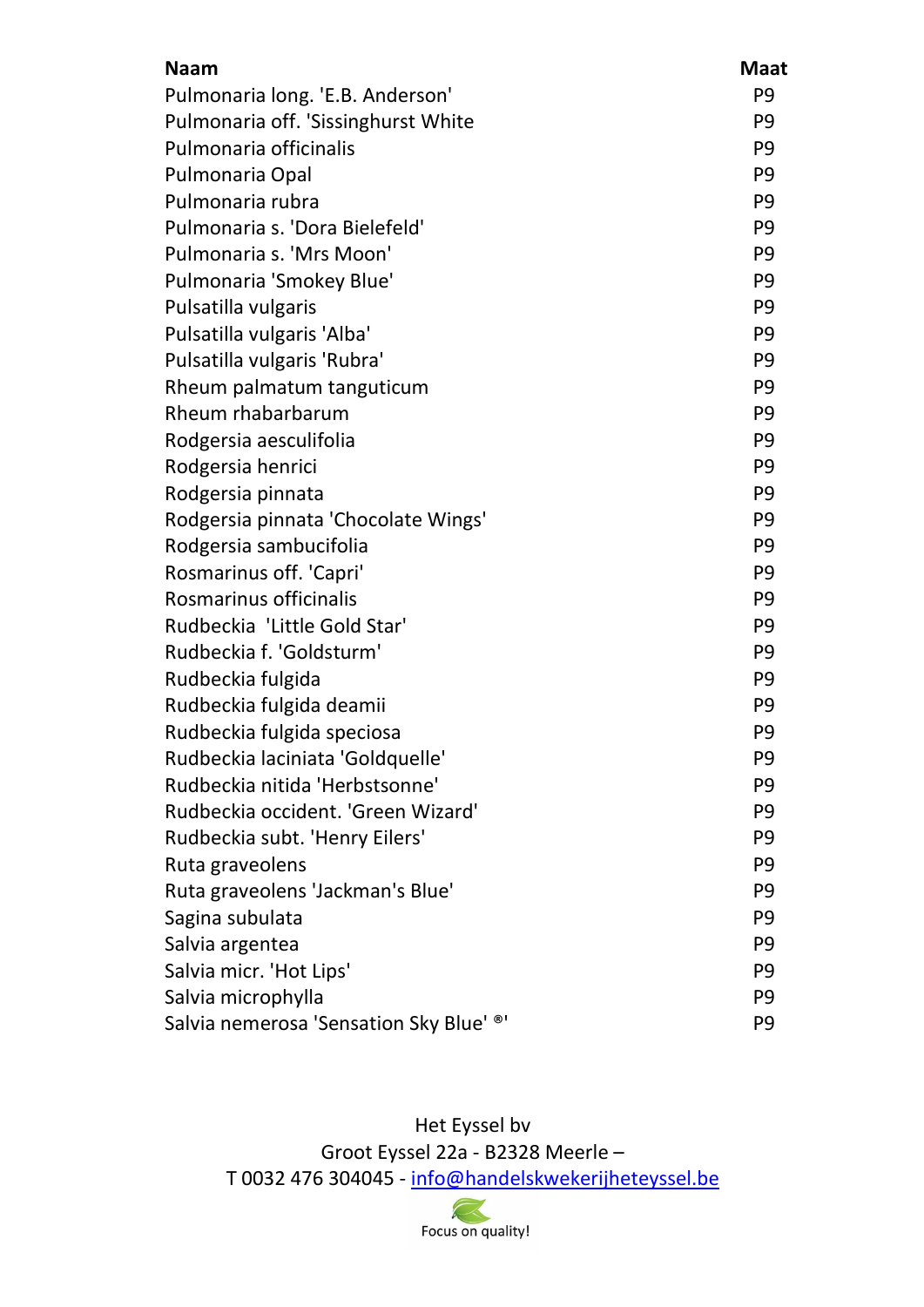| <b>Naam</b>                           | <b>Maat</b>    |
|---------------------------------------|----------------|
| Salvia nemorosa                       | P <sub>9</sub> |
| Salvia nemorosa 'Amethyst'            | P <sub>9</sub> |
| Salvia nemorosa 'Blauhügel'           | P <sub>9</sub> |
| Salvia nemorosa 'Blaukönigin'         | P <sub>9</sub> |
| Salvia nemorosa 'Caradonna'           | P <sub>9</sub> |
| Salvia nemorosa 'Mainacht'            | P <sub>9</sub> |
| Salvia nemorosa Marcus                | P <sub>9</sub> |
| Salvia nemorosa 'Ostfriesland'        | P <sub>9</sub> |
| Salvia nemorosa 'Rose Queen'          | P <sub>9</sub> |
| Salvia nemorosa 'Rügen'               | P <sub>9</sub> |
| Salvia nemorosa 'Schneehügel'         | P <sub>9</sub> |
| Salvia nemorosa 'Schwellenburg'       | P <sub>9</sub> |
| Salvia nemorosa 'Sensation Deep Blue' | P <sub>9</sub> |
| Salvia nemorosa 'Sensation White®     | P <sub>9</sub> |
| Salvia nemorosa 'Viola Klose'         | P <sub>9</sub> |
| Salvia off. 'Aurea'                   | P <sub>9</sub> |
| Salvia off. 'Berggarten'              | P <sub>9</sub> |
| Salvia off. 'Icterina'                | P <sub>9</sub> |
| Salvia off. 'Purpurascens'            | P <sub>9</sub> |
| Salvia off. 'Tricolor'                | P <sub>9</sub> |
| Salvia officinalis                    | P <sub>9</sub> |
| Salvia pratensis                      | P <sub>9</sub> |
| Salvia sclarea                        | P <sub>9</sub> |
| Salvia uliginosa                      | P <sub>9</sub> |
| Salvia verticillata                   | P <sub>9</sub> |
| Salvia verticillata 'Purple Rain'     | P <sub>9</sub> |
| Sanguisorba minor                     | P <sub>9</sub> |
| Sanguisorba obtusa                    | P <sub>9</sub> |
| Sanguisorba offic. 'Pink Tanna'       | P <sub>9</sub> |
| Sanguisorba offic. 'Tanna'            | P <sub>9</sub> |
| Sanguisorba 'Red Thunder'             | P <sub>9</sub> |
| Sanguisorba tenuif. 'Pink Elephant'   | P <sub>9</sub> |
| Santolina chamaecyparissus            | P <sub>9</sub> |
| Santolina rosmarinifolia              | P <sub>9</sub> |
| Saponaria ocymoides                   | P <sub>9</sub> |
| Saponaria officinalis 'Rosea Plena'   | P <sub>9</sub> |

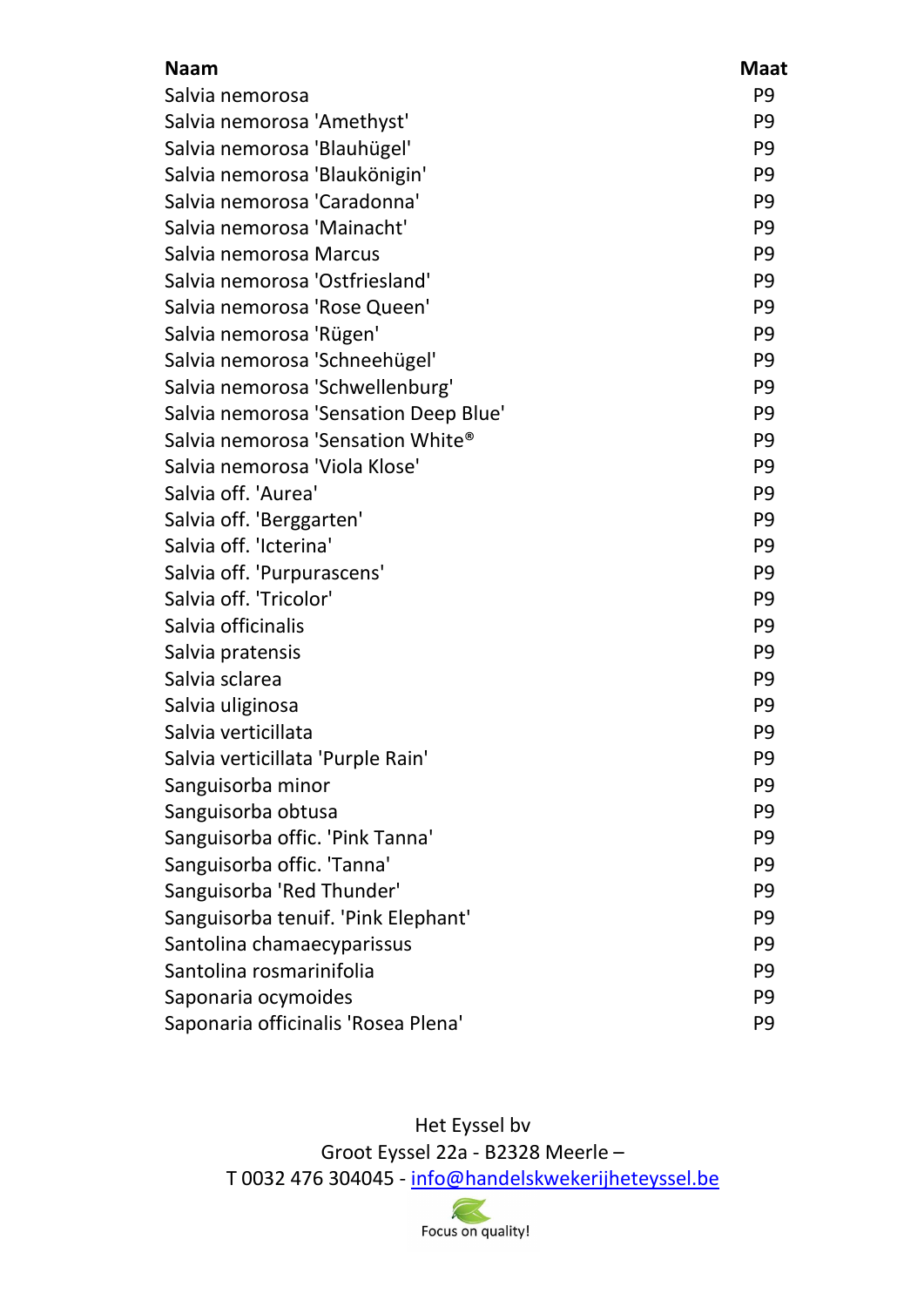| <b>Naam</b>                          | <b>Maat</b>    |
|--------------------------------------|----------------|
| Satureja montana                     | P <sub>9</sub> |
| Saxifraga (A) 'Peter Pan'            | P <sub>9</sub> |
| Saxifraga (A) 'Purpurteppich'        | P <sub>9</sub> |
| Saxifraga (A) 'Schneeteppich'        | P <sub>9</sub> |
| Saxifraga c. 'Rubrifolia'            | P <sub>9</sub> |
| Saxifraga cot. 'Southside Seedling'  | P <sub>9</sub> |
| Saxifraga umbrosa 'Clarence Elliott' | P <sub>9</sub> |
| Saxifraga urbium                     | P <sub>9</sub> |
| Scabiosa cauc. 'Alba'                | P <sub>9</sub> |
| Scabiosa cauc. 'Perfecta'            | P <sub>9</sub> |
| Scabiosa col. 'Butterfly Blue'       | P <sub>9</sub> |
| Scabiosa col. 'Pink Mist'            | P <sub>9</sub> |
| Scabiosa ochroleuca                  | P <sub>9</sub> |
| Schizachyrium scoparium              | P <sub>9</sub> |
| Scutellaria incana                   | P <sub>9</sub> |
| Sedum 'Karfunkelstein'               | P <sub>9</sub> |
| Sedum acre                           | P <sub>9</sub> |
| Sedum album                          | P <sub>9</sub> |
| Sedum album 'Coral Carpet'           | P <sub>9</sub> |
| Sedum album 'Murale'                 | P <sub>9</sub> |
| Sedum 'Bertram Anderson'             | P <sub>9</sub> |
| Sedum 'Carl'                         | P <sub>9</sub> |
| Sedum cauticola 'Lidakense'          | P <sub>9</sub> |
| Sedum ewersii                        | P <sub>9</sub> |
| Sedum flor. 'Weihenstephaner Gold'   | P <sub>9</sub> |
| Sedum 'Frosty Morn'                  | P <sub>9</sub> |
| Sedum 'Herbstfreude'                 | P <sub>9</sub> |
| Sedum hybridum 'Immergrünchen'       | P <sub>9</sub> |
| Sedum 'Jose Aubergine'               | P <sub>9</sub> |
| Sedum kamtsch. 'Variegatum'          | P <sub>9</sub> |
| Sedum kamtschaticum                  | P <sub>9</sub> |
| Sedum 'Matrona'                      | P <sub>9</sub> |
| Sedum pachyclados                    | P <sub>9</sub> |
| Sedum 'Purple Emperor'               | P <sub>9</sub> |
| Sedum reflexum                       | P <sub>9</sub> |
| Sedum reflexum 'Angelina'            | P <sub>9</sub> |

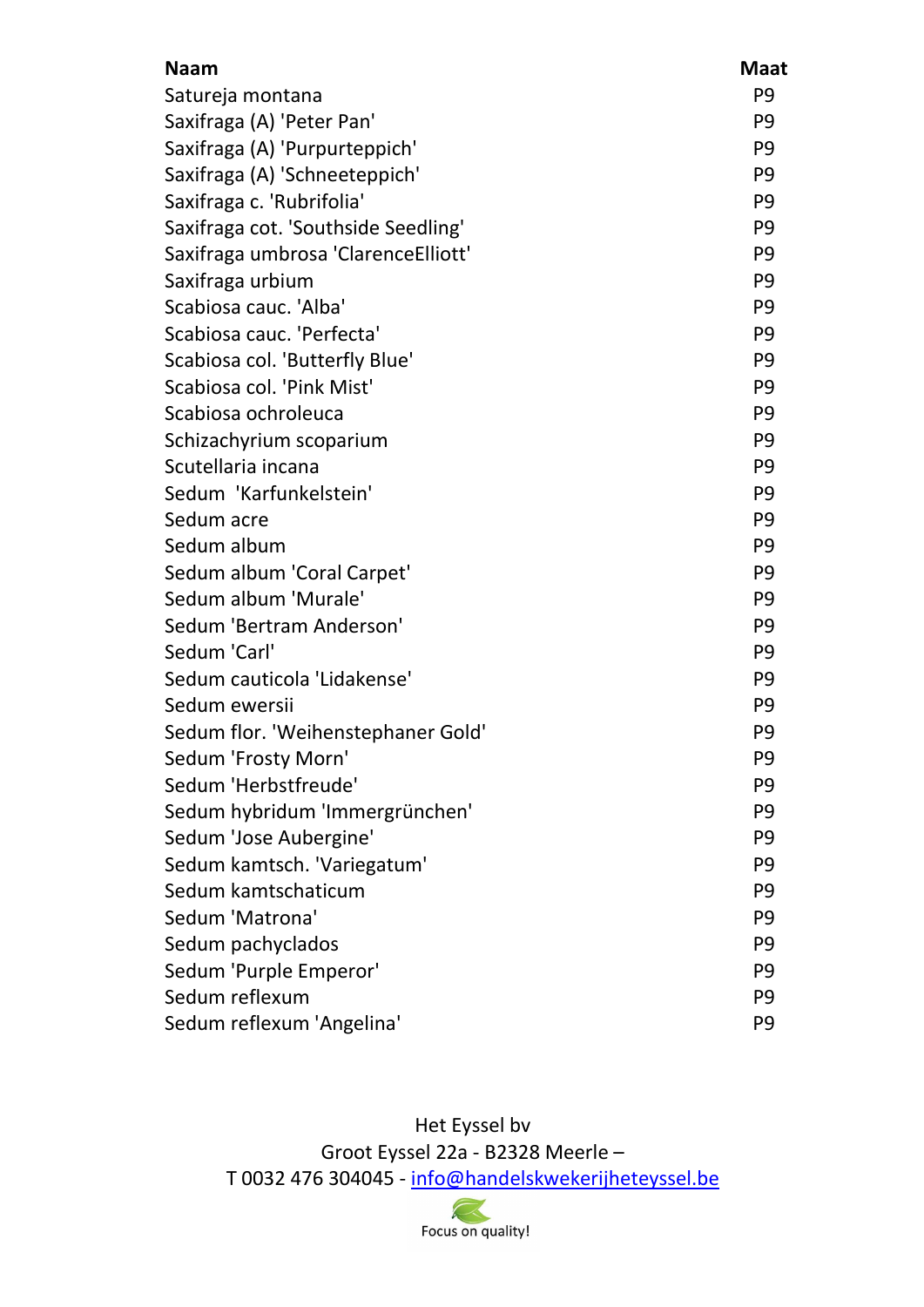| <b>Naam</b>                         | <b>Maat</b>    |
|-------------------------------------|----------------|
| Sedum 'Robustum'                    | P <sub>9</sub> |
| Sedum spathulifolium 'Cape Blanco'  | P <sub>9</sub> |
| Sedum spathulifolium 'Purpureum'    | P <sub>9</sub> |
| Sedum spectabile                    | P <sub>9</sub> |
| Sedum spectabile 'Brillant'         | P <sub>9</sub> |
| Sedum spectabile 'Carmen'           | P <sub>9</sub> |
| Sedum spectabile 'Iceberg'          | P <sub>9</sub> |
| Sedum spectabile 'Stardust'         | P <sub>9</sub> |
| Sedum spurium                       | P <sub>9</sub> |
| Sedum spurium 'Album'               | P <sub>9</sub> |
| Sedum spurium 'Fuldaglut'           | P <sub>9</sub> |
| Sedum spurium 'Schorbuser Blut'     | P <sub>9</sub> |
| Sedum spurium 'Variegatum'          | P <sub>9</sub> |
| Sedum telephium 'Indian Chief'      | P <sub>9</sub> |
| Sedum telephium 'Munstead Dark Red' | P <sub>9</sub> |
| Sesleria autumnalis                 | P <sub>9</sub> |
| Sesleria caerulea                   | P <sub>9</sub> |
| Sesleria heufleriana                | P <sub>9</sub> |
| Sesleria nitida                     | P <sub>9</sub> |
| Sidalcea candida                    | P <sub>9</sub> |
| Sidalcea 'Elsie Heugh'              | P <sub>9</sub> |
| Sidalcea oregana 'Brilliant'        | P <sub>9</sub> |
| Silene maritima                     | P <sub>9</sub> |
| Silene schafta                      | P <sub>9</sub> |
| Sisyrinchium angustifolium          | P <sub>9</sub> |
| Sisyrinchium striatum               | P <sub>9</sub> |
| Smilacina racemosa                  | P <sub>9</sub> |
| Solidago 'Golden Mosa'              | P <sub>9</sub> |
| Solidago 'Goldkind'                 | P <sub>9</sub> |
| Solidago rugosa 'Fireworks'         | P <sub>9</sub> |
| Solidago sphacelata 'Golden Fleece' | P <sub>9</sub> |
| Solidago 'Strahlenkrone'            | P <sub>9</sub> |
| Sporobolus heterolepis              | P <sub>9</sub> |
| Stachys byzantina                   | P <sub>9</sub> |
| Stachys byzantina 'Big Ears'        | P <sub>9</sub> |
| Stachys byzantina 'Cotton Boll'     | P <sub>9</sub> |

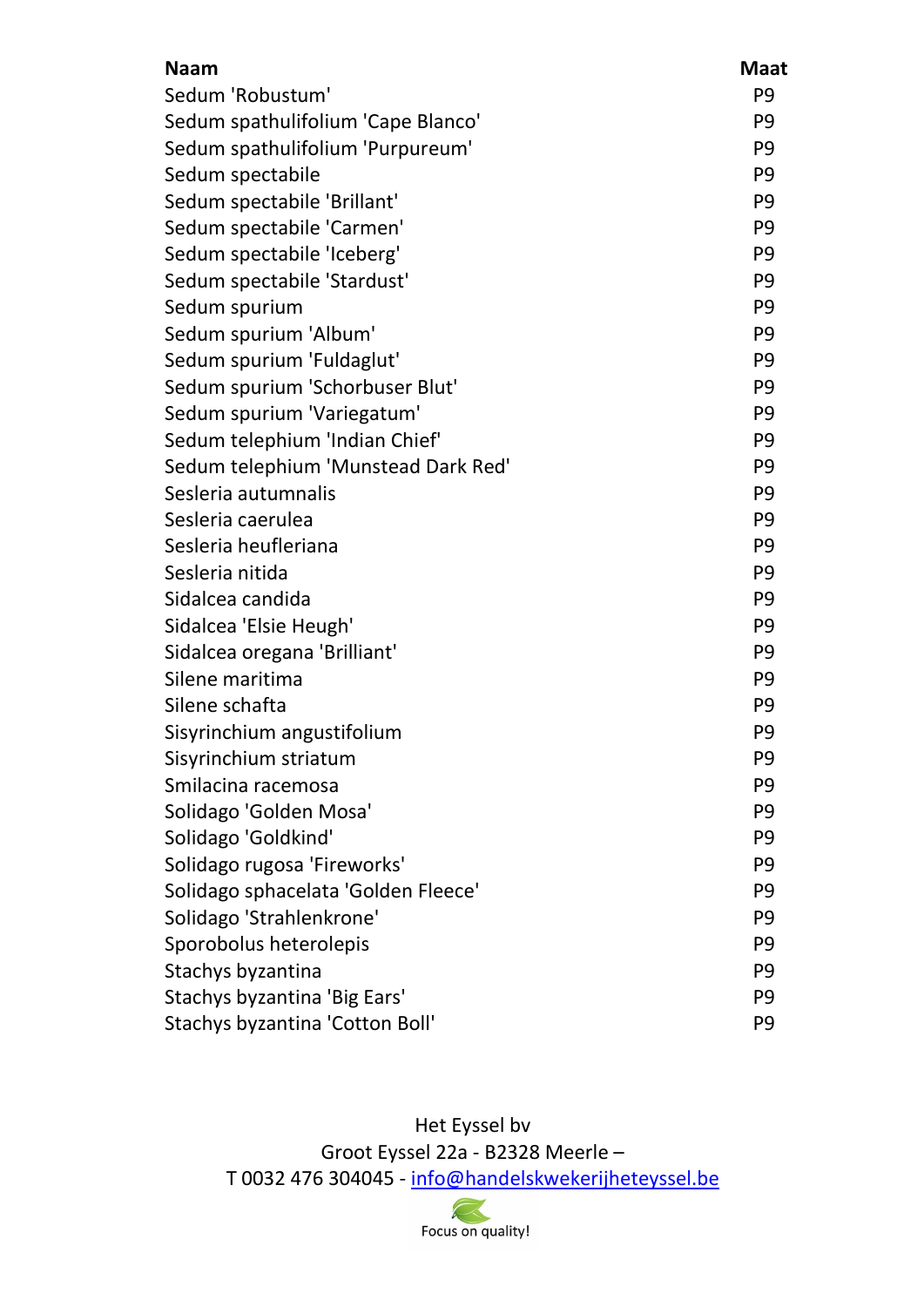| <b>Naam</b>                        | <b>Maat</b>    |
|------------------------------------|----------------|
| Stachys byzantina 'Silver Carpet'  | P <sub>9</sub> |
| Stachys grandiflora 'Superba'      | P <sub>9</sub> |
| Stachys monieri 'Hummelo'          | P <sub>9</sub> |
| Stipa calamagrostis                | P <sub>9</sub> |
| Stipa capillata                    | P <sub>9</sub> |
| Stipa gigantea                     | P <sub>9</sub> |
| Stipa tenuifolia                   | P <sub>9</sub> |
| Stipa tenuissima 'Polytails'       | P <sub>9</sub> |
| Stokesia laevis                    | P <sub>9</sub> |
| Stokesia laevis 'Alba'             | P <sub>9</sub> |
| Symphytum azureum                  | P <sub>9</sub> |
| Symphytum grand. 'Blaue Glocken'   | P <sub>9</sub> |
| Symphytum grand. 'Hidcote Blue'    | P <sub>9</sub> |
| Symphytum grand. 'Wisley Blue'     | P <sub>9</sub> |
| Symphytum grandiflorum             | P <sub>9</sub> |
| Symphytum officinale               | P <sub>9</sub> |
| Tanacetum (C) 'Robinson's Rose'    | P <sub>9</sub> |
| Telekia speciosa                   | P <sub>9</sub> |
| Tellima grand. 'Rubra'             | P <sub>9</sub> |
| Tellima grandiflora                | P <sub>9</sub> |
| Teucrium cham. 'Nanum'             | P <sub>9</sub> |
| Teucrium chamaedrys                | P <sub>9</sub> |
| Teucrium hyrcanicum                | P <sub>9</sub> |
| <b>Teucrium lucidrys</b>           | P <sub>9</sub> |
| Thalictrum 'Anne'                  | P <sub>9</sub> |
| Thalictrum aquil. 'Thundercloud'   | P <sub>9</sub> |
| Thalictrum aquilegifolium          | P <sub>9</sub> |
| Thalictrum del. 'Album'            | P <sub>9</sub> |
| Thalictrum del. 'Hewitt's Double'  | P <sub>9</sub> |
| Thalictrum del. 'Splendide'        | P <sub>9</sub> |
| Thalictrum delavayi                | P <sub>9</sub> |
| Thalictrum 'Elin'                  | P <sub>9</sub> |
| Thalictrum flavum glaucum          | P <sub>9</sub> |
| Thalictrum rochebrunianum          | P <sub>9</sub> |
| Thymus citriod. 'Aureus'           | P <sub>9</sub> |
| Thymus citriod. 'Bertram Anderson' | P <sub>9</sub> |

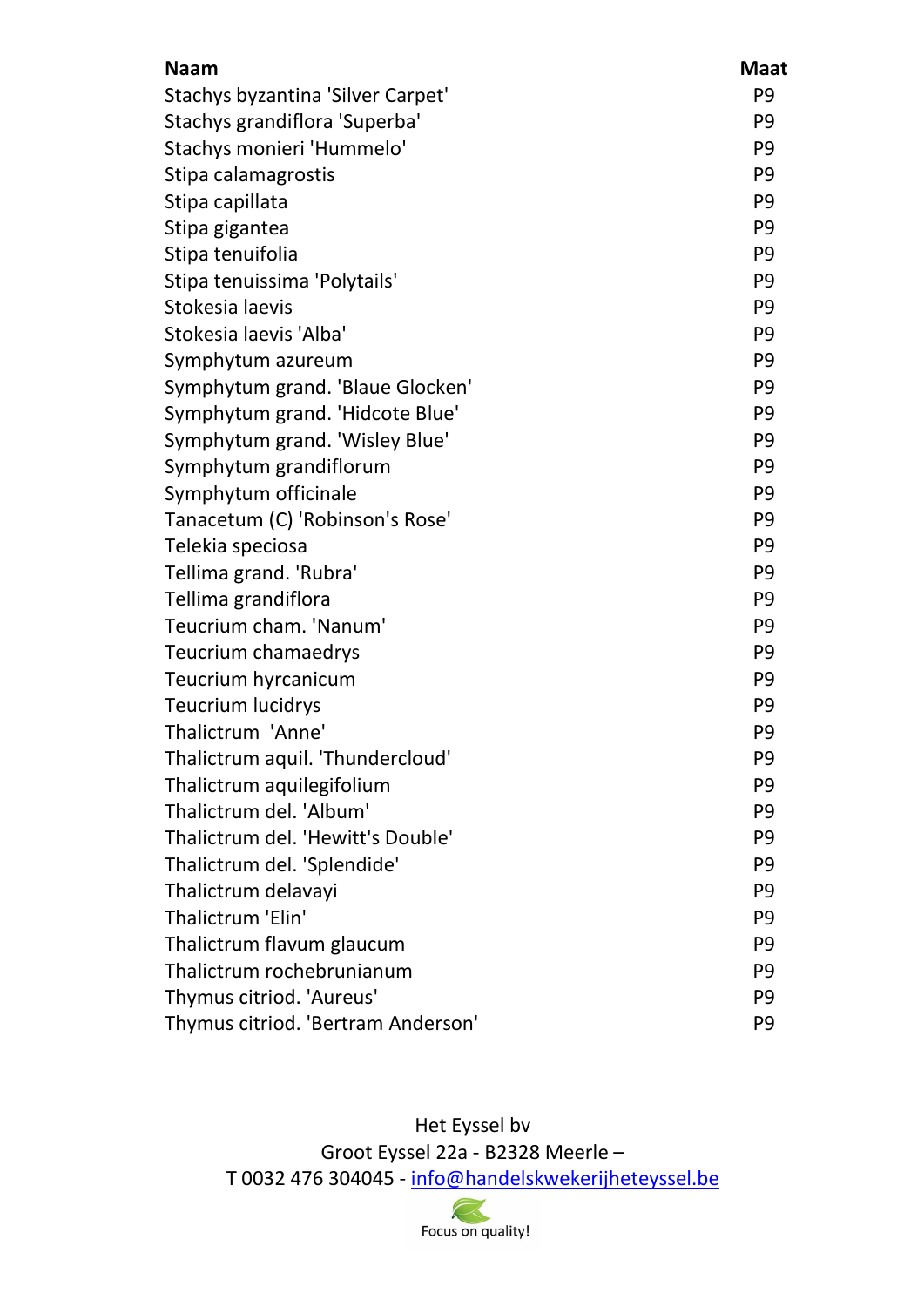| <b>Naam</b>                        | <b>Maat</b>    |
|------------------------------------|----------------|
| Thymus citriod. 'Silver Queen'     | P <sub>9</sub> |
| Thymus citriodorus                 | P <sub>9</sub> |
| Thymus 'Doone Valley'              | P <sub>9</sub> |
| Thymus praecox 'Albiflorus'        | P <sub>9</sub> |
| Thymus praecox 'Bressingham'       | P <sub>9</sub> |
| Thymus praecox 'Coccineus'         | P <sub>9</sub> |
| Thymus praecox 'Minor'             | P <sub>9</sub> |
| Thymus praecox 'Pink Chintz'       | P <sub>9</sub> |
| Thymus praecox 'Pseudolanuginosus' | P <sub>9</sub> |
| Thymus praecox 'Purple Beauty'     | P <sub>9</sub> |
| Thymus serpyllum                   | P <sub>9</sub> |
| Thymus vulgaris 'Compactus'        | P <sub>9</sub> |
| Thymus vulgaris 'Silver Posie'     | P <sub>9</sub> |
| Tiarella cord. 'Moorgrün'          | P <sub>9</sub> |
| Tiarella cord. 'Oakleaf'           | P <sub>9</sub> |
| Tiarella cordifolia                | P <sub>9</sub> |
| Tiarella cordifolia 'Tiger Stripe' | P <sub>9</sub> |
| Tiarella 'Iron Butterflies'        | P <sub>9</sub> |
| Tiarella 'Pink Skyrocket'          | P <sub>9</sub> |
| Tiarella 'Tiger Stripe'            | P <sub>9</sub> |
| Tiarella wherryi                   | P <sub>9</sub> |
| Trachystemon orientalis            | P <sub>9</sub> |
| Tradescantia (A) 'Innocence'       | P <sub>9</sub> |
| Tradescantia (A) 'Leonora'         | P <sub>9</sub> |
| Tradescantia (A) 'Rubra'           | P <sub>9</sub> |
| Tradescantia (A) 'Zwanenburg Blue' | P9             |
| Tricyrtis form. 'Purple Beauty'    | P <sub>9</sub> |
| Tricyrtis formosana                | P <sub>9</sub> |
| Tricyrtis hirta                    | P <sub>9</sub> |
| Trifolium ochroleucon              | P <sub>9</sub> |
| <b>Trifolium rubens</b>            | P <sub>9</sub> |
| <b>Trollius 'Alabaster'</b>        | P <sub>9</sub> |
| Trollius chinensis 'Golden Queen'  | P <sub>9</sub> |
| Trollius europaeus                 | P <sub>9</sub> |
| Typha angustifolia                 | P <sub>9</sub> |
| Typha latifolia                    | P <sub>9</sub> |

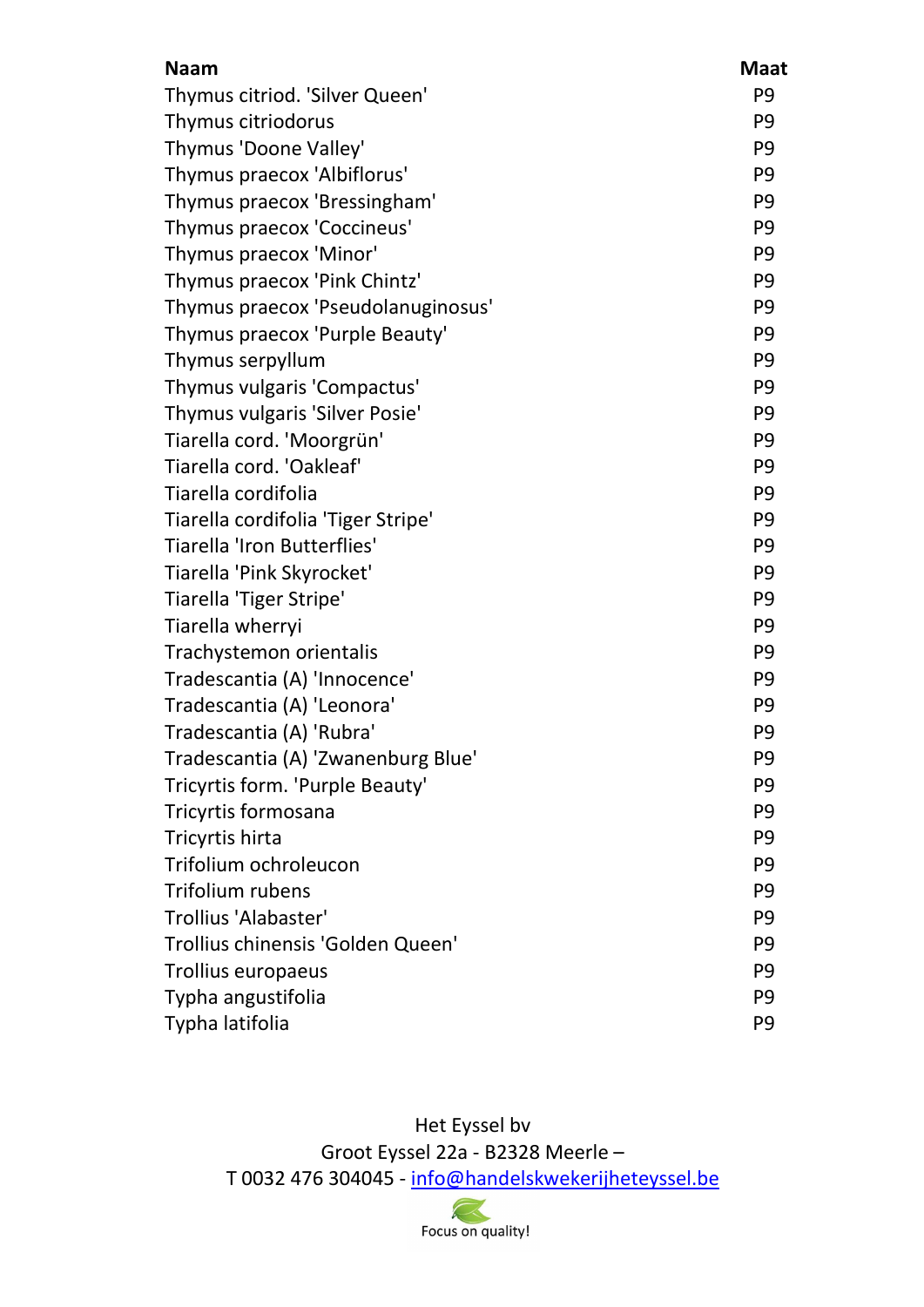| <b>Naam</b>                     | <b>Maat</b>    |
|---------------------------------|----------------|
| Valeriana officinalis           | P <sub>9</sub> |
| Verbascum bombyciferum          | P <sub>9</sub> |
| Verbascum chaixii 'Album'       | P <sub>9</sub> |
| Verbascum 'Densiflorum'         | P <sub>9</sub> |
| Verbascum nigrum                | P <sub>9</sub> |
| Verbascum olympicum             | P <sub>9</sub> |
| Verbascum 'Pink Domino'         | P <sub>9</sub> |
| Verbena 'Lollipop'              | P <sub>9</sub> |
| Verbena bonariensis             | P <sub>9</sub> |
| Verbena hastata                 | P <sub>9</sub> |
| Verbena hastata 'Alba'          | P <sub>9</sub> |
| Verbena hastata 'Rosea'         | P <sub>9</sub> |
| Verbena rigida                  | P <sub>9</sub> |
| Vernonia crinita                | P <sub>9</sub> |
| Vernonia crinita 'Mammuth'      | P <sub>9</sub> |
| Veronica austr. 'Knallblau'     | P <sub>9</sub> |
| Veronica austr. 'Royal Blue'    | P <sub>9</sub> |
| Veronica austr. 'Shirley Blue'  | P <sub>9</sub> |
| Veronica gent. 'Pallida'        | P <sub>9</sub> |
| Veronica gentianoides           | P <sub>9</sub> |
| Veronica longif. 'Blauriesin'   | P <sub>9</sub> |
| Veronica longif. 'Schneeriesin' | P <sub>9</sub> |
| Veronica longifolia             | P <sub>9</sub> |
| Veronica prostata 'Nestor'      | P <sub>9</sub> |
| Veronica prostrata              | P <sub>9</sub> |
| Veronica repens                 | P <sub>9</sub> |
| Veronica spicata                | P <sub>9</sub> |
| Veronica spicata 'Alba'         | P <sub>9</sub> |
| Veronica spicata 'Heidekind'    | P <sub>9</sub> |
| Veronica spicata 'Icicle'       | P <sub>9</sub> |
| Veronica spicata incana         | P <sub>9</sub> |
| Veronica spicata 'Rotfuchs'     | P <sub>9</sub> |
| Veronica 'Sunny Border Blue'    | P <sub>9</sub> |
| Veronicastrum virg. 'Album'     | P <sub>9</sub> |
| Veronicastrum virg. 'Apollo'    | P <sub>9</sub> |
| Veronicastrum virg. 'Diana'     | P <sub>9</sub> |